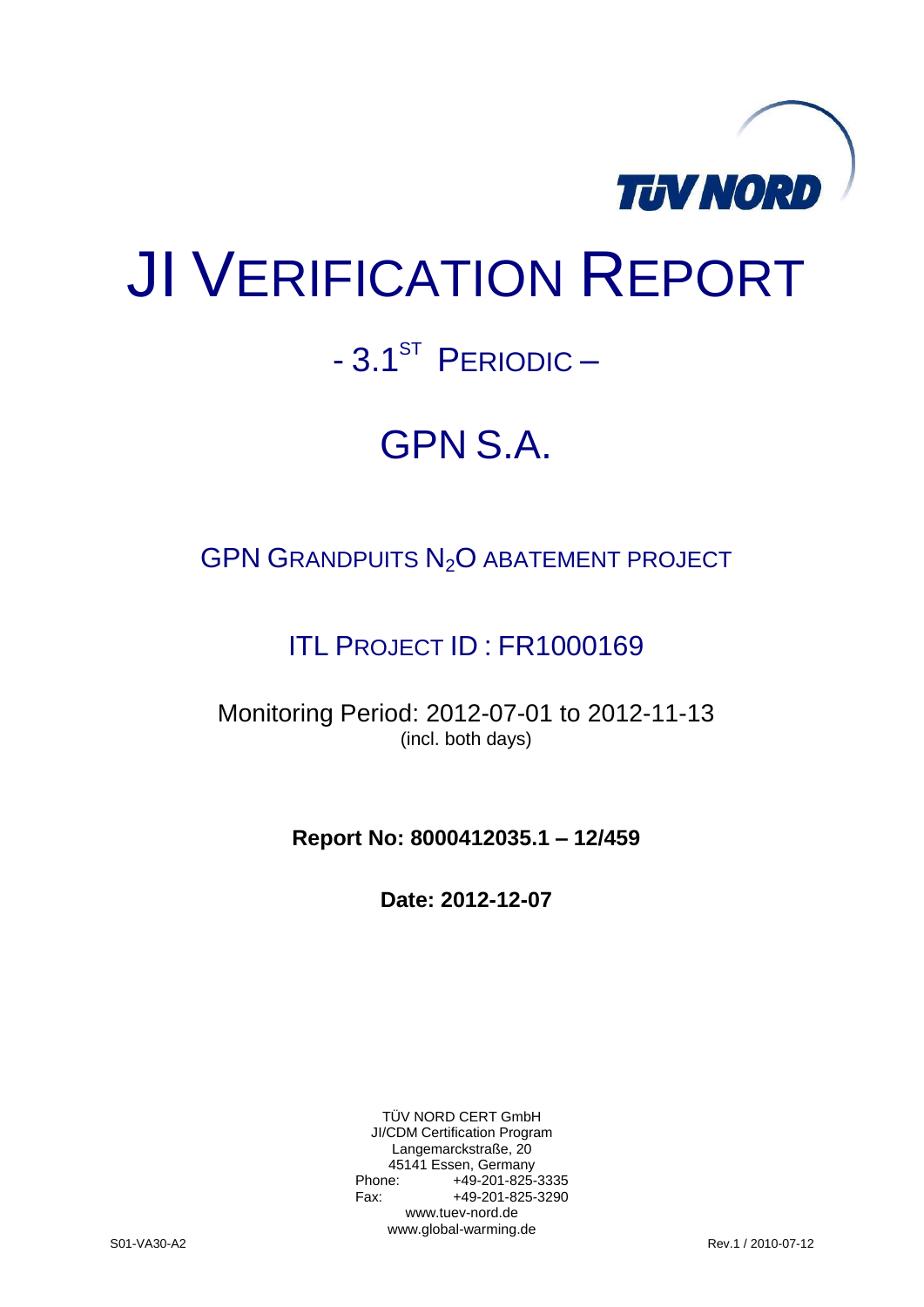

| <b>Draft Verification</b>                            | <b>Report No.</b>                                                                                                                                                                                                                                                                                                                                                                                                                                                                                                                                                                                                                                                                                                                                                                                                              | Rev. No.                  | Date of 1 <sup>st</sup> issue:      | Date of this rev.                                                          |  |
|------------------------------------------------------|--------------------------------------------------------------------------------------------------------------------------------------------------------------------------------------------------------------------------------------------------------------------------------------------------------------------------------------------------------------------------------------------------------------------------------------------------------------------------------------------------------------------------------------------------------------------------------------------------------------------------------------------------------------------------------------------------------------------------------------------------------------------------------------------------------------------------------|---------------------------|-------------------------------------|----------------------------------------------------------------------------|--|
| <b>Report:</b>                                       | 8000412035.1 - 12/459                                                                                                                                                                                                                                                                                                                                                                                                                                                                                                                                                                                                                                                                                                                                                                                                          | $\Omega$                  | 2012-12-07                          | 2012-12-07                                                                 |  |
| Project:                                             | Title:                                                                                                                                                                                                                                                                                                                                                                                                                                                                                                                                                                                                                                                                                                                                                                                                                         | JI Track:                 | <b>Registration date:</b>           | <b>ITL Project ID.:</b>                                                    |  |
|                                                      | GPN Grandpuits N <sub>2</sub> O abatement<br>project                                                                                                                                                                                                                                                                                                                                                                                                                                                                                                                                                                                                                                                                                                                                                                           | $\boxtimes$ 1<br>$\Box$ 2 | 2010-04-18                          | FR1000169                                                                  |  |
| <b>Project Participant(s):</b>                       | Host party:                                                                                                                                                                                                                                                                                                                                                                                                                                                                                                                                                                                                                                                                                                                                                                                                                    |                           |                                     | Other involved parties:                                                    |  |
|                                                      | France                                                                                                                                                                                                                                                                                                                                                                                                                                                                                                                                                                                                                                                                                                                                                                                                                         |                           | Belgium                             |                                                                            |  |
| <b>Applied</b>                                       | Title:                                                                                                                                                                                                                                                                                                                                                                                                                                                                                                                                                                                                                                                                                                                                                                                                                         |                           | No.:                                | Scope:                                                                     |  |
| methodology/ies:                                     | Project specific methodology: 'Catalytic reduction of<br>N <sub>2</sub> O at nitric acid plants'                                                                                                                                                                                                                                                                                                                                                                                                                                                                                                                                                                                                                                                                                                                               |                           |                                     | 5                                                                          |  |
| <b>Monitoring:</b>                                   | <b>Monitoring period (MP):</b>                                                                                                                                                                                                                                                                                                                                                                                                                                                                                                                                                                                                                                                                                                                                                                                                 |                           | No. of days:                        | MP No.                                                                     |  |
|                                                      | Subperiod 1: 2012-07-01 - 2012-11-13<br>-both days included                                                                                                                                                                                                                                                                                                                                                                                                                                                                                                                                                                                                                                                                                                                                                                    |                           | 136                                 | 3.1                                                                        |  |
| <b>Monitoring report:</b>                            | Title:                                                                                                                                                                                                                                                                                                                                                                                                                                                                                                                                                                                                                                                                                                                                                                                                                         |                           | <b>Draft version:</b>               | <b>Final version:</b>                                                      |  |
|                                                      | GPN Grandpuits $N2O$ abatement project                                                                                                                                                                                                                                                                                                                                                                                                                                                                                                                                                                                                                                                                                                                                                                                         |                           | $V. 01$ (dated<br>2012-11-14)       | $V.04$ (dated<br>2012-11-30)                                               |  |
| Verification team /                                  | <b>Verification Team:</b>                                                                                                                                                                                                                                                                                                                                                                                                                                                                                                                                                                                                                                                                                                                                                                                                      |                           | Technical review:                   | Final approval:                                                            |  |
| <b>Technical Review and</b><br><b>Final Approval</b> | Ulrich Walter (TL)<br>Susanne Pasch<br>Sabine Meyer                                                                                                                                                                                                                                                                                                                                                                                                                                                                                                                                                                                                                                                                                                                                                                            |                           | Dirk Speyer<br><b>Rainer Winter</b> | <b>Rainer Winter</b>                                                       |  |
| <b>Emission reductions:</b>                          | Verified amount for subperiod 3.1                                                                                                                                                                                                                                                                                                                                                                                                                                                                                                                                                                                                                                                                                                                                                                                              |                           | As per draft MR:                    | As per PDD:                                                                |  |
| [t $CO2$ e]                                          | 30,767                                                                                                                                                                                                                                                                                                                                                                                                                                                                                                                                                                                                                                                                                                                                                                                                                         |                           | 27,984 V.01<br>30,767 V.02          | 19,296 V.01<br>$(123 \text{ days})$<br>21,335 V.02<br>$(136 \text{ days})$ |  |
| Summary of<br><b>Verification Opinion:</b>           | GPN S.A. has commissioned the TÜV NORD JI/CDM Certification Program to carry<br>out the $3^{rd}$ periodic verification of the project: "GPN Grandpuits $N_2O$ abatement<br>project", with regard to the relevant requirements for JI (Track 1) project activities.<br>The project reduces GHG emissions by means of the implementation of a secondary<br>catalyst in the ammonia reactor that allows the catalytic decomposition of nitrous<br>oxide. This verification report covers the subperiod 3.1 from 2012-07-01 to 2012-11-<br>13 (including both days).<br>In the course of the verification 5 Corrective Action Requests (CAR) and no<br>Clarification Requests (CL) were raised and successfully closed. The verification is<br>based on the draft monitoring report, revised monitoring report, and the monitoring |                           |                                     |                                                                            |  |
|                                                      | plan as set out in the registered PDD, the determination report, emission reduction<br>calculation spreadsheet and supporting documents made available to the TÜV NORD<br>JI/CDM CP by the project participant.                                                                                                                                                                                                                                                                                                                                                                                                                                                                                                                                                                                                                |                           |                                     |                                                                            |  |
|                                                      | As a result of this verification, the verifier confirms that:<br>all operations of the project are implemented and installed as planned and                                                                                                                                                                                                                                                                                                                                                                                                                                                                                                                                                                                                                                                                                    |                           |                                     |                                                                            |  |
|                                                      | described in the project design document.                                                                                                                                                                                                                                                                                                                                                                                                                                                                                                                                                                                                                                                                                                                                                                                      |                           |                                     |                                                                            |  |
|                                                      | the project monitoring is in accordance with the applied approved monitoring plan.<br>the installed equipment essential for measuring parameters required for<br>calculating emission reductions are calibrated appropriately.<br>the monitoring system is in place and functional. The project has generated GHG<br>emission reductions.                                                                                                                                                                                                                                                                                                                                                                                                                                                                                      |                           |                                     |                                                                            |  |
|                                                      |                                                                                                                                                                                                                                                                                                                                                                                                                                                                                                                                                                                                                                                                                                                                                                                                                                |                           |                                     |                                                                            |  |
|                                                      | The verifier confirms that the GHG emission reductions are calculated without<br>material misstatements in a conservative and appropriate manner. TÜV NORD<br>JI/CDM CP herewith confirms that the project has achieved emission reductions in<br>the above mentioned reporting period as follows:                                                                                                                                                                                                                                                                                                                                                                                                                                                                                                                             |                           |                                     |                                                                            |  |
|                                                      | <b>Emission reductions Sub-period 3.1:</b><br>t $CO2e$<br>30.767                                                                                                                                                                                                                                                                                                                                                                                                                                                                                                                                                                                                                                                                                                                                                               |                           |                                     |                                                                            |  |
| <b>Document</b>                                      | Filename:                                                                                                                                                                                                                                                                                                                                                                                                                                                                                                                                                                                                                                                                                                                                                                                                                      |                           |                                     | No. of pages:                                                              |  |
| information:                                         | FVR 3rd_VER_GRANDPUITS_final.docx                                                                                                                                                                                                                                                                                                                                                                                                                                                                                                                                                                                                                                                                                                                                                                                              |                           |                                     | 65                                                                         |  |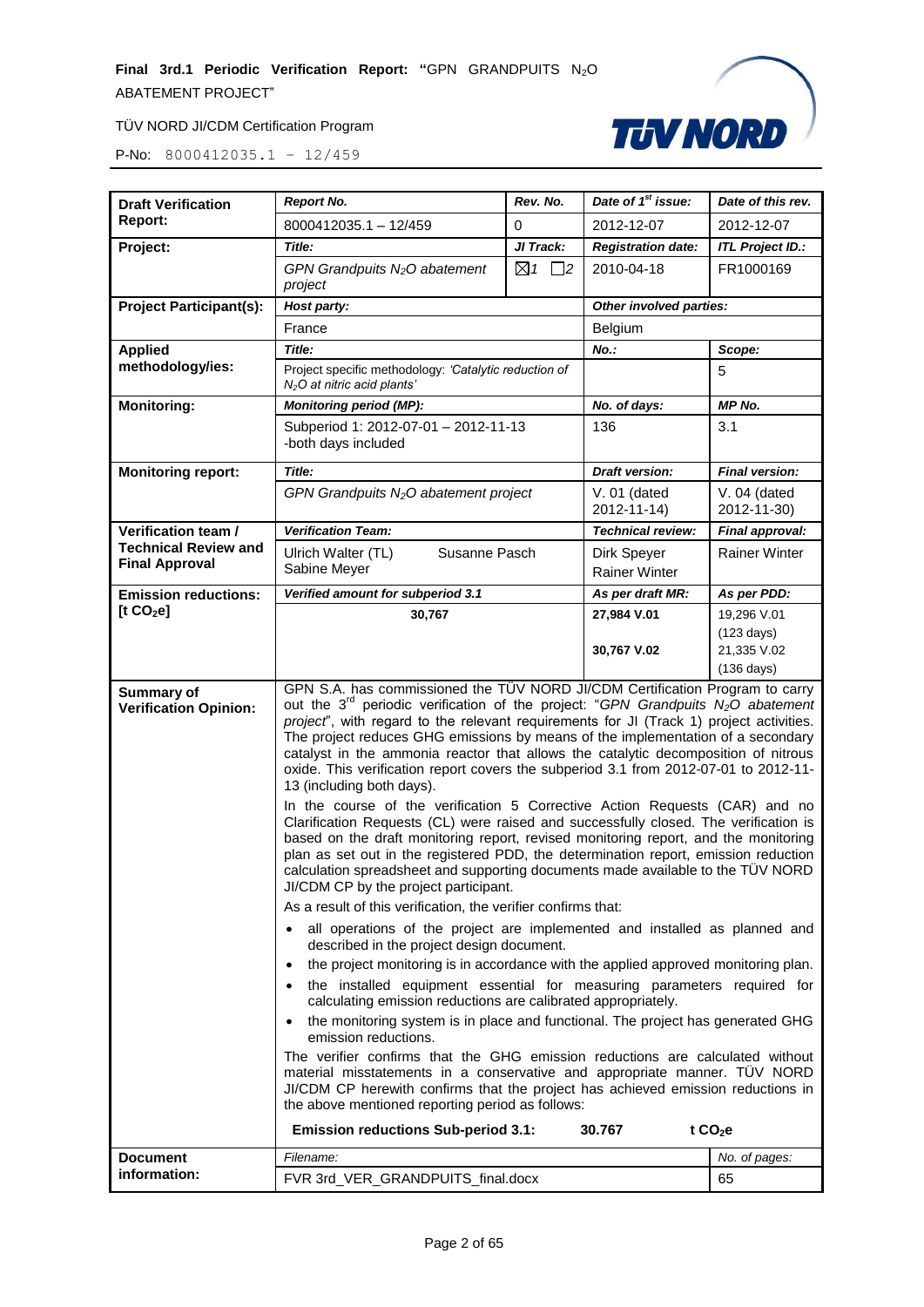P-No: 8000412035.1 – 12/459



# **Abbreviations:**

| <b>AIE</b>        | <b>Accredited Independent Entity</b>                  |
|-------------------|-------------------------------------------------------|
| <b>CA</b>         | <b>Corrective Action / Clarification Action</b>       |
| <b>CAR</b>        | <b>Corrective Action Request</b>                      |
| <b>CDM</b>        | <b>Clean Development Mechanism</b>                    |
| CO <sub>2</sub>   | <b>Carbon dioxide</b>                                 |
| CO <sub>2eq</sub> | <b>Carbon dioxide equivalent</b>                      |
| <b>CL</b>         | <b>Clarification Request</b>                          |
| <b>DVM</b>        | <b>Determination and Verification Manual</b>          |
| <b>ER</b>         | <b>Emission Reduction</b>                             |
| <b>ERU</b>        | <b>Emission Reduction Units</b>                       |
| <b>FAR</b>        | <b>Forward Action Request</b>                         |
| <b>GHG</b>        | Greenhouse gas(es)                                    |
| JI                | <b>Joint Implementation</b>                           |
| ΜP                | <b>Monitoring Plan</b>                                |
| <b>MR</b>         | <b>Monitoring Report</b>                              |
| <b>PDD</b>        | <b>Project Design Document</b>                        |
| <b>PP</b>         | <b>Project Participant</b>                            |
| QA/QC             | <b>Quality Assurance / Quality Control</b>            |
| <b>UNFCCC</b>     | United Nations Framework Convention on Climate Change |
| <b>XLS</b>        | <b>Emission Reduction Calculation Spread Sheet</b>    |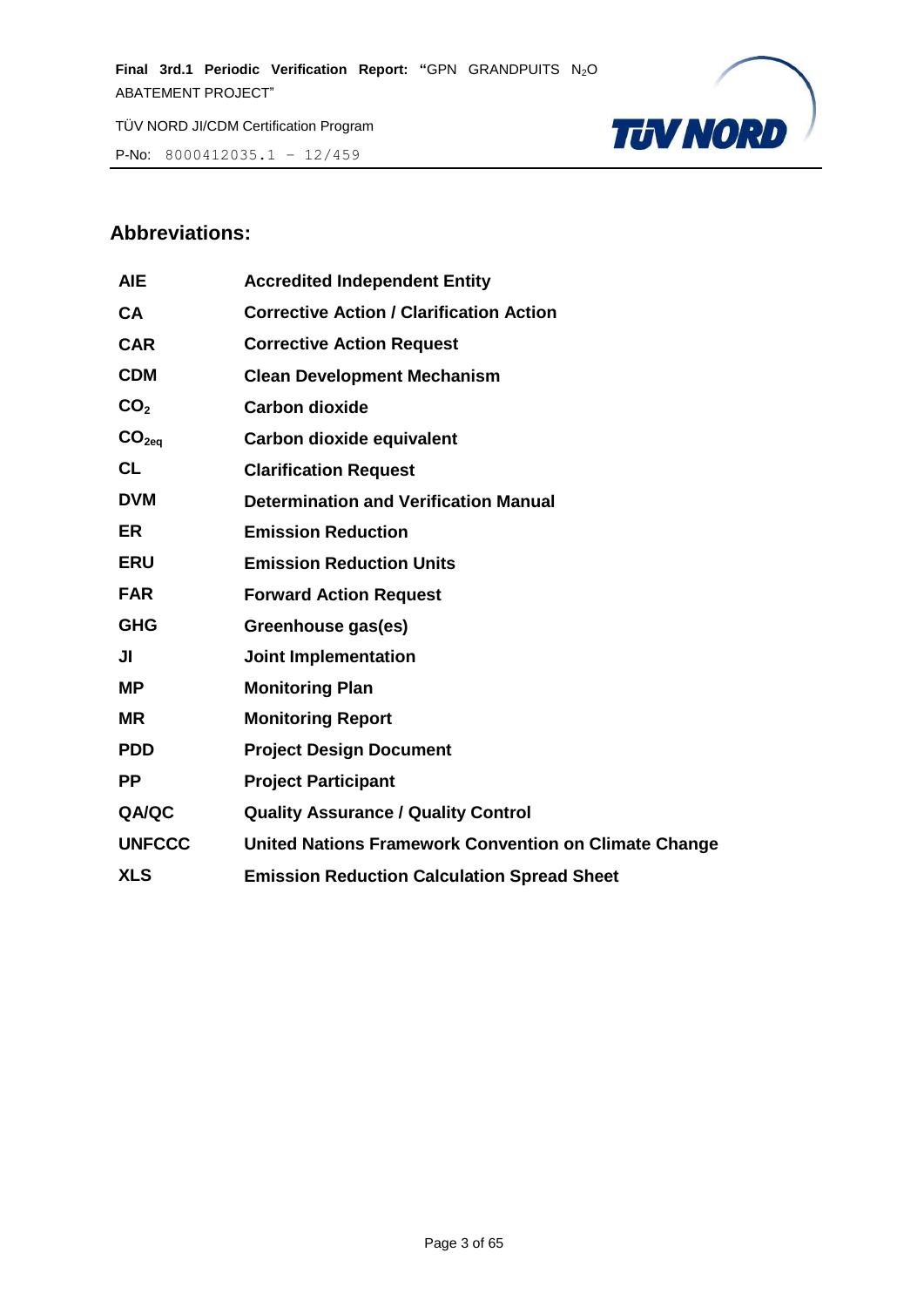P-No: 8000412035.1 – 12/459



# *Table of Contents Page*

| 1.<br>1.1.<br>1.2.                         | Objective<br>Scope                                                                                                                                                                           | .6<br>6<br>6                |
|--------------------------------------------|----------------------------------------------------------------------------------------------------------------------------------------------------------------------------------------------|-----------------------------|
| 2.<br>2.1.<br>2.2.<br>2.3.<br>2.4.<br>2.5. | <b>Project Characteristics</b><br><b>Project Verification History</b><br><b>Involved Parties and Project Participants</b><br><b>Project Location</b><br><b>Technical Project Description</b> | .8<br>8<br>8<br>9<br>9<br>9 |
| 3.<br>3.1.<br>3.2.                         | <b>Verification Steps</b><br>Contract review                                                                                                                                                 | 11<br>11                    |
| 3.3.<br>3.4.                               | Appointment of team members and technical reviewers<br>Publication of the Monitoring Report                                                                                                  | 12<br>13                    |
| 3.5.<br>3.6.                               | <b>Verification Planning</b><br>Desk review                                                                                                                                                  | 13<br>15                    |
| 3.7.<br>3.8.                               | On-site assessment<br>Draft verification reporting                                                                                                                                           | 16<br>17                    |
| 3.9.<br>3.10.<br>3.11.                     | Resolution of CARs, CLs and FARs<br>Final reporting<br><b>Technical review</b>                                                                                                               | 17<br>18<br>18              |
| 3.12.<br>4.                                | Final approval                                                                                                                                                                               | 18                          |
| 5.                                         |                                                                                                                                                                                              | .24                         |
| 5.1.                                       | Implementation of the project                                                                                                                                                                | 24                          |
| 5.2.                                       | Project history                                                                                                                                                                              | 24                          |
| 5.3.                                       | Special events                                                                                                                                                                               | 24                          |
| 5.4.                                       | Compliance with the monitoring plan                                                                                                                                                          | 25                          |
| 5.5.                                       | <b>Monitoring parameters</b>                                                                                                                                                                 | 26                          |
| 5.6.                                       | Monitoring report                                                                                                                                                                            | 28                          |
| 5.7.                                       | <b>ER Calculation</b>                                                                                                                                                                        | 28                          |
| 5.8.                                       | <b>Quality Management</b>                                                                                                                                                                    | 29                          |
| 5.9.                                       | Overall Aspects of the Verification                                                                                                                                                          | 29                          |
| 5.10.                                      | Hints for next periodic Verification                                                                                                                                                         | 29                          |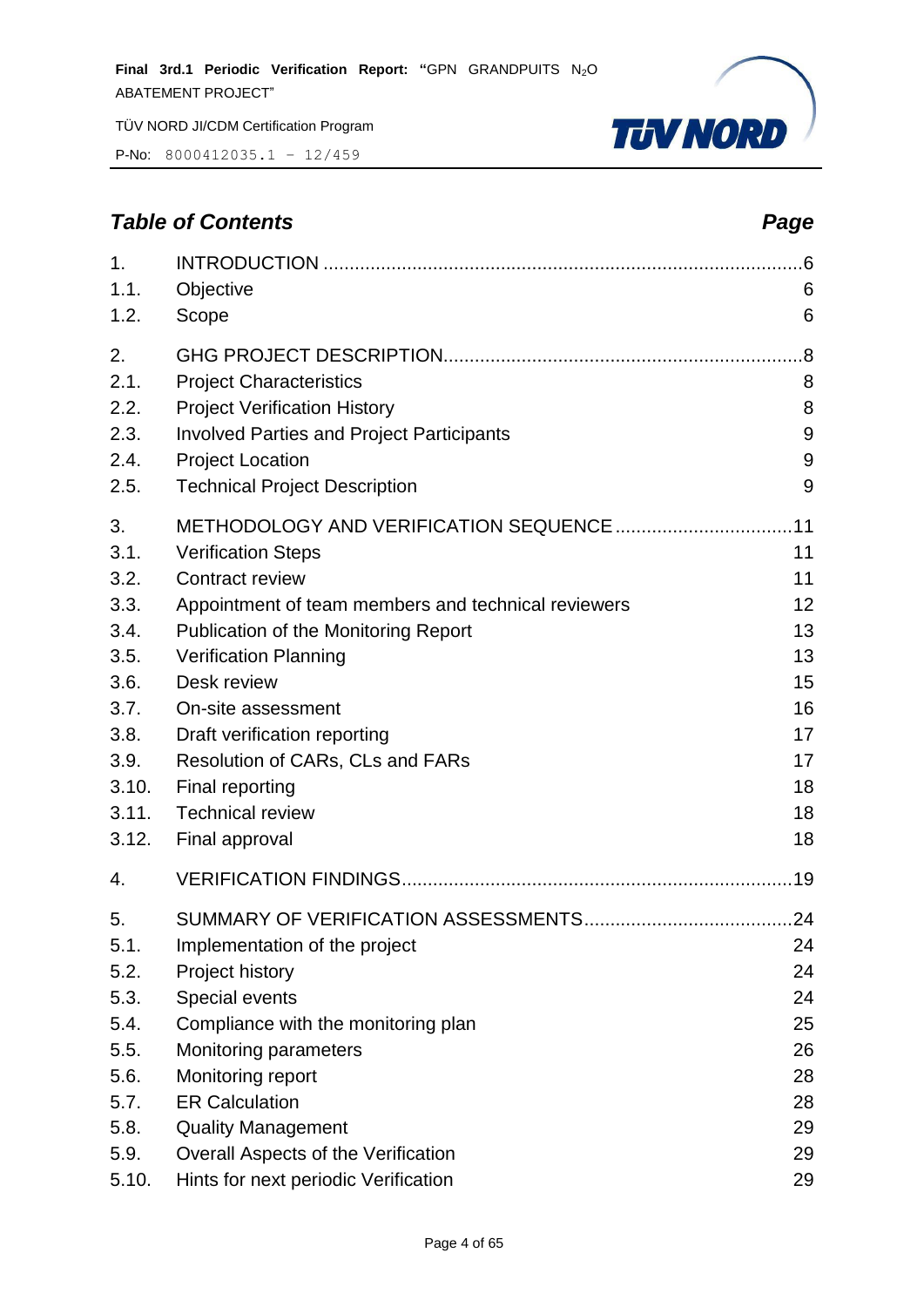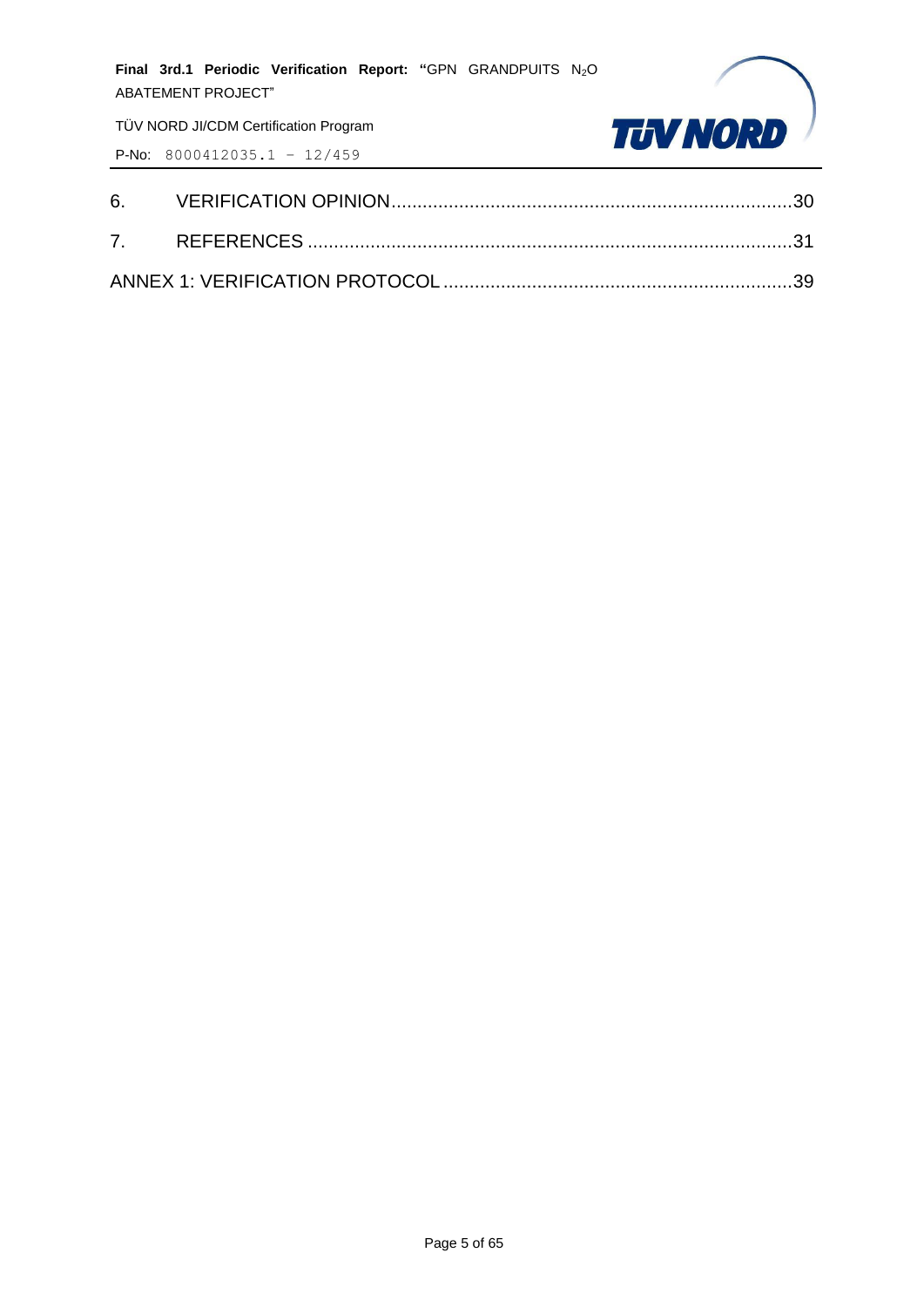**Final 3rd.1 Periodic Verification Report: "GPN GRANDPUITS N<sub>2</sub>O** ABATEMENT PROJECT"

TÜV NORD JI/CDM Certification Program



P-No: 8000412035.1 – 12/459

#### <span id="page-5-0"></span>**1. INTRODUCTION**

GPN S.A. has commissioned the TÜV NORD JI/CDM Certification Program (CP) to carry out the 3<sup>rd</sup> periodic verification of the project

*"GPN Grandpuits N2O abatement project"*

with regard to the relevant requirements for JI (Track 1) project activities. The verifiers have reviewed the implementation of the monitoring plan (MP) in the registered JI project number FR1000169<sup>1</sup>.

GHG data for the monitoring period covering 2011-07-01 to 2012-11-13 (136 days) has been included in

Subperiod 3.1: 2011-07-01 – 2012-11-13

In this version of the report, the subperiod 3.1 has been verified in detailed manner applying the set of requirements, audit practices and principles as required under the Determination and Verification Manual <sup>/DVM/</sup> of the UNFCCC.

The

Subperiod 3.2: 2012-11-14 – 2012-12-31

will be verified in a separate report after end of the monitoring period. This approach was accepted by the French DFP<sup>/conmail/</sup>.

# <span id="page-5-1"></span>**1.1. Objective**

The objective of the verification is the review and ex-post determination by an independent entity of the GHG emission reductions. It includes the verification of the:

- implementation and operation of the project activity as given in the PDD,
- compliance with applied approved monitoring plan,
- data given in the monitoring report by checking the monitoring records, the emissions reduction calculation and supporting evidence,
- accuracy of the monitoring equipment,
- quality of evidence,
- significance of reporting risks and risks of material misstatements.

# <span id="page-5-2"></span>**1.2. Scope**

The verification of this registered project is based on the project design document  $\alpha$ <sup>PDD/</sup>, the monitoring report  $\alpha$ <sup>MR/</sup>, emission reduction calculation spread sheet  $\alpha$ <sup>XLS/</sup>, supporting documents made available to the verifier and information collected through performing interviews and during the on-site assessment. Furthermore publicly available information was considered as far as available and required.

 1 <http://ji.unfccc.int/JIITLProject/DB/CYDURPJS4YBLNLPGCO6DPY0MHF1GAO/details>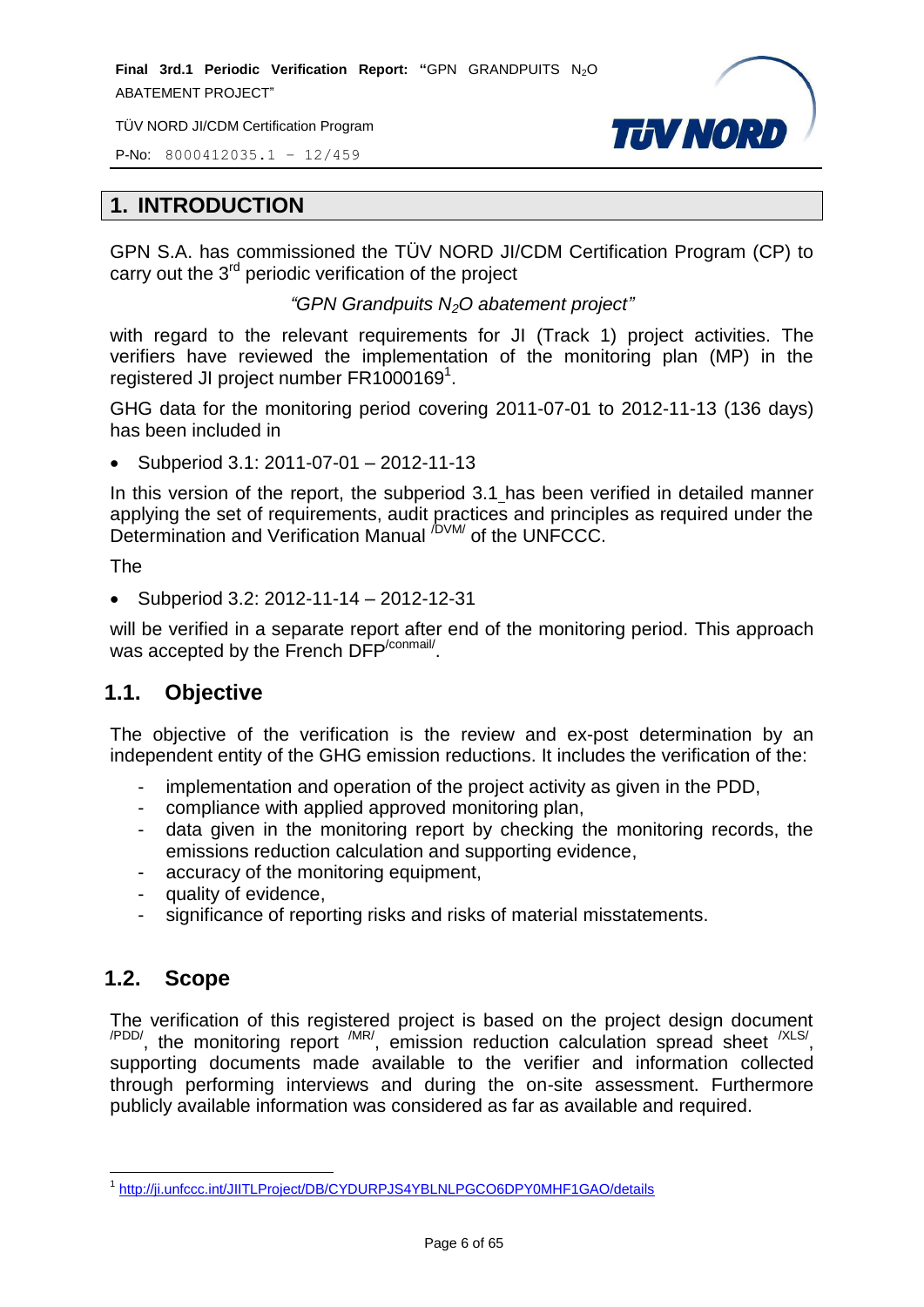**Final 3rd.1 Periodic Verification Report: "GPN GRANDPUITS N<sub>2</sub>O** ABATEMENT PROJECT"

TÜV NORD JI/CDM Certification Program



P-No: 8000412035.1 – 12/459

The verification is carried out on the basis of the following requirements, applicable for this project activity:

- Article 6 of the Kyoto Protocol <sup>/KP/</sup>,
- guidelines for the implementation of Article 6 of the Kyoto Protocol as presented in the Marrakech Accords under decision  $9/CMP.1$   $^{(MA)}$ , and subsequent decisions made by the JISC and COP/MOP,
- other relevant rules, including the host country legislation,
- JI Validation and Verification Manual <sup>/DVM/</sup>,
- monitoring plan as given in the registered PDD<sup>/PDD/</sup>,
- Approved Projet Domestique Methodology: "Catalytic reduction of  $N_2O$  at nitric acid plants " (Méthode pour les Projets Domestiques: "Réduction catalytique du N2O dans des usines d'acide nitrique")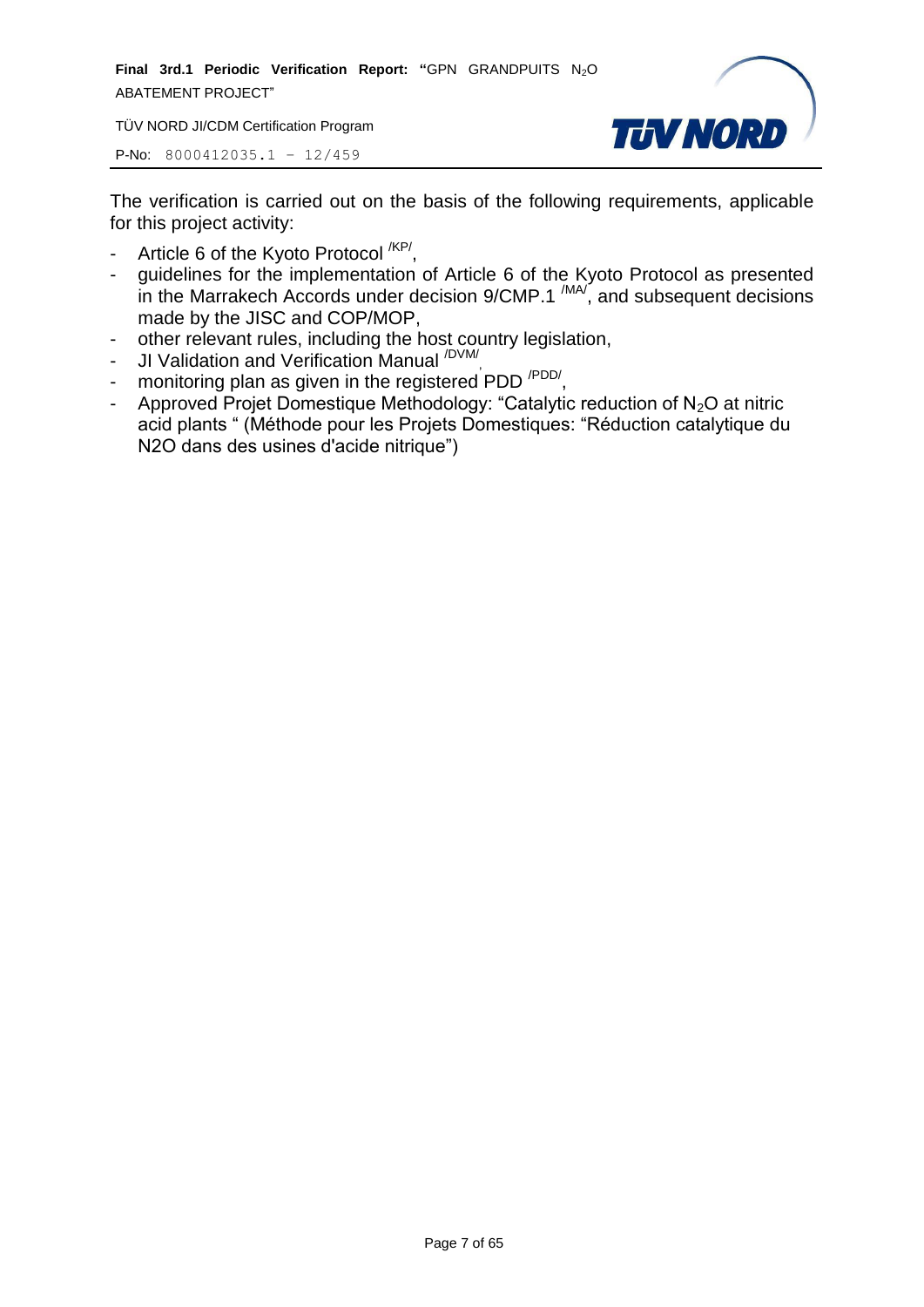P-No: 8000412035.1 – 12/459

# <span id="page-7-0"></span>**2. GHG PROJECT DESCRIPTION**

#### <span id="page-7-1"></span>**2.1. Project Characteristics**

Essential data of the project is presented in the following Table 2-1.

|  |  |  | <b>Table 2-1: Project Characteristics</b> |
|--|--|--|-------------------------------------------|
|--|--|--|-------------------------------------------|

| Item                       | Data                                                                                |  |  |
|----------------------------|-------------------------------------------------------------------------------------|--|--|
| Project title              | "GPN Grandpuits N <sub>2</sub> O abatement project"                                 |  |  |
| JI Track                   | Track 1<br><b>JPA</b><br>Track 2<br>⋉                                               |  |  |
| Project size               | <b>Small Scale</b><br>$\times$<br>Large Scale                                       |  |  |
| JI Approach                | JI Specific Approach<br>⋉<br>Approved CDM Methodology                               |  |  |
|                            | Energy Industries (renewable-/non-renewable sources)<br>1                           |  |  |
|                            | $\overline{2}$<br>Energy distribution                                               |  |  |
|                            | 3<br>Energy demand                                                                  |  |  |
|                            | Manufacturing industries<br>$\overline{4}$                                          |  |  |
|                            | $\boxtimes$<br>5<br>Chemical industry                                               |  |  |
|                            | 6<br>Construction                                                                   |  |  |
| <b>Project Scope</b>       | $\overline{7}$<br>Transport                                                         |  |  |
| (according to UNFCCC       | 8<br>Mining/Mineral production                                                      |  |  |
| sectoral scope numbers for | $\boldsymbol{9}$<br>Metal production                                                |  |  |
| CDM)                       | Fugitive emissions from fuels (solid, oil and gas)<br>10                            |  |  |
|                            | Fugitive emissions from production and<br>consumption<br>of<br>11                   |  |  |
|                            | halocarbons and hexafluoride                                                        |  |  |
|                            | 12<br>Solvents use                                                                  |  |  |
|                            | Waste handling and disposal<br>13                                                   |  |  |
|                            | Land-use, land-use change and forestry<br>14                                        |  |  |
|                            | 15<br>Agriculture                                                                   |  |  |
| Approved CDM Meth:         | Projet Domestique Methodology: "Catalytic reduction of $N_2O$ at                    |  |  |
|                            | nitric acid plants"                                                                 |  |  |
| Technical Area(s):         | $N_2O$ (5.1)                                                                        |  |  |
| ITL Project ID No.:        | FR1000169                                                                           |  |  |
| <b>Crediting period</b>    | Renewable Crediting Period (7 y)                                                    |  |  |
|                            | $\boxtimes$<br>Fixed Crediting Period (according to LoA till 31 <sup>st</sup><br>0f |  |  |
|                            | December 2012)                                                                      |  |  |

**TUV NORD** 

# <span id="page-7-2"></span>**2.2. Project Verification History**

Essential events since the registration of the project are presented in the following Table 2-2.

**Table 2-2:** Project verification history

| Item                      | Time                 | Status |
|---------------------------|----------------------|--------|
| Date of registration      | $2010 - 04 - 18^{2}$ | -      |
| Start of crediting period | $2010 - 04 - 18^2$   | -      |

**EXECORDIM**<br><sup>2</sup> According to French law, the crediting period starts two month after application for approval if the LoA is delivered later than that. The LoA is dated 2010-06-21.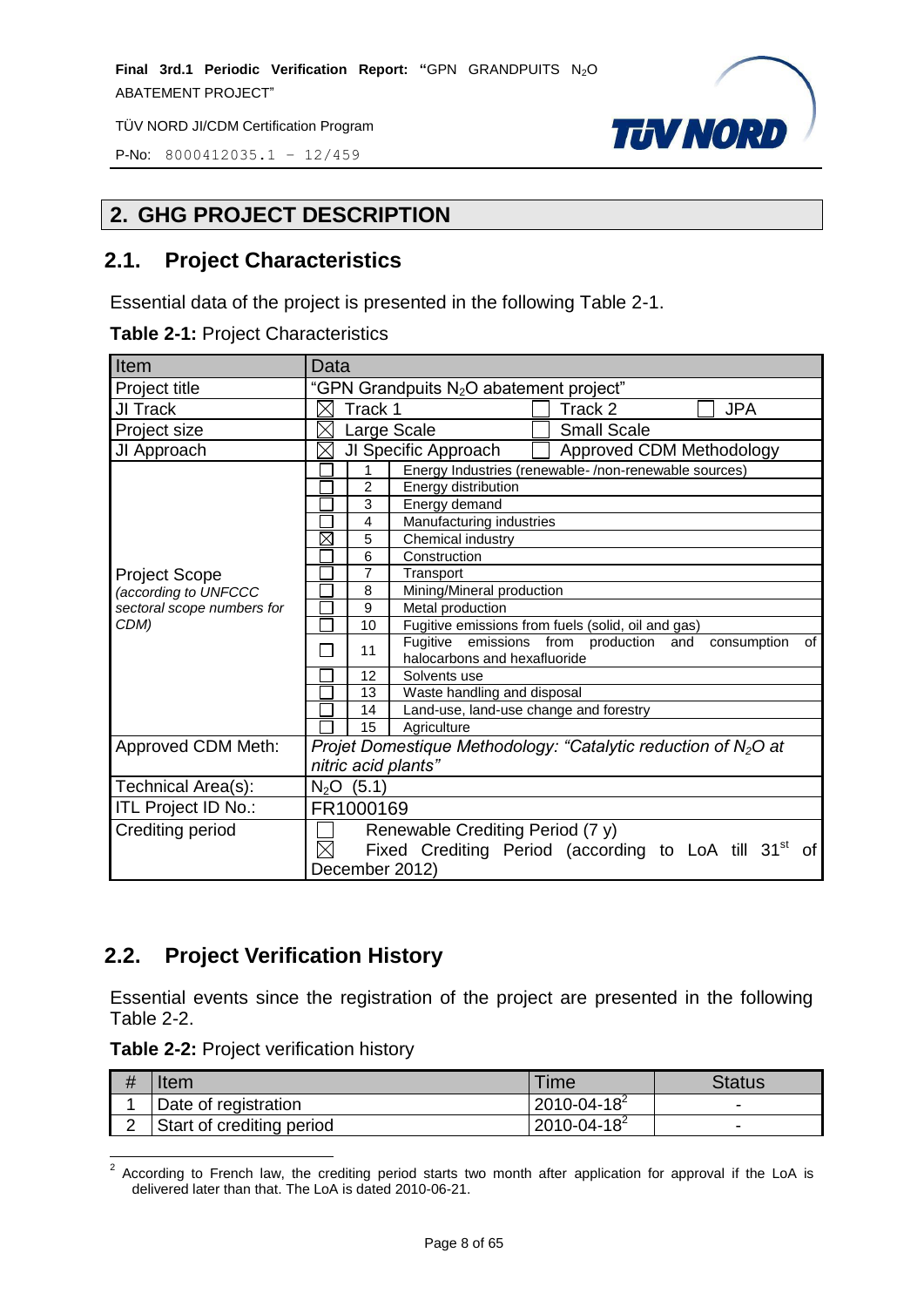**Final 3rd.1 Periodic Verification Report: "**GPN GRANDPUITS N2O ABATEMENT PROJECT"



TÜV NORD JI/CDM Certification Program

P-No: 8000412035.1 – 12/459

| # | <b>Item</b>                             | Time             | <b>Status</b>        |
|---|-----------------------------------------|------------------|----------------------|
| 3 | 1 <sup>st</sup> Monitoring period       | 2010-04-18 to    | Verified             |
|   |                                         | 2011-08-31       |                      |
|   | 2 <sup>nd</sup> Monitoring period       | 2011-09-01 to    | Verified             |
|   |                                         | 2012-06-30       |                      |
|   | 3 <sup>rd</sup> Monitoring period       | 2012-07-01<br>to | Matter of this       |
|   | Subperiod 3.1: 2012-07-01 to 2012-11-13 | 2012-12-31       | verification process |

#### <span id="page-8-0"></span>**2.3. Involved Parties and Project Participants**

The following parties to the Kyoto Protocol and project participants are involved in this project activity (Table 2-3).

| Table 2-3: Project Parties and project participants |  |  |  |
|-----------------------------------------------------|--|--|--|
|-----------------------------------------------------|--|--|--|

| Characteristic           | Party          | <b>Project Participant</b>              |
|--------------------------|----------------|-----------------------------------------|
| Host party               | France         | GPN S.A. (Courbevoie)                   |
|                          | France         | <b>Total Petrochemicals (Antwerpen)</b> |
|                          | France         | N.serve Environmental Services GmbH     |
| Other involved party/ies | <b>Belgium</b> | <b>GPN S.A</b>                          |

#### <span id="page-8-1"></span>**2.4. Project Location**

The details of the project location are given in table 2-4:

**Table 2-4:** Project Location

| No.                      | <b>Project Location</b>                                   |  |  |
|--------------------------|-----------------------------------------------------------|--|--|
| <b>Host Country</b>      | France                                                    |  |  |
| Region                   | North Central (Ile de France) Département: Seine-et-Marne |  |  |
| Project location address | Commune: Grandpuits-Bailly-Carrois                        |  |  |
|                          | GPN Usine de Grandpuits, BP12, 77720 Mormant, France      |  |  |
| <b>Plant Coordinates</b> | Plant tail gas stack:                                     |  |  |
|                          | Lat: 48°35'52.82"N                                        |  |  |
|                          | Long: 2°57'06.05"E                                        |  |  |
|                          | Ammonia burners:                                          |  |  |
|                          | Lat: 48°35'52.82"N                                        |  |  |
|                          | Long: 2°57'06.05"E                                        |  |  |

# <span id="page-8-2"></span>**2.5. Technical Project Description**

The project activity aims to reduce levels of  $N_2O$  emissions from the production of nitric acid with a secondary  $N_2O$  abatement technology: the project involves the installation of a secondary  $N_2O$  reduction catalyst at the nitric acid production plant. The emission reductions are a result of the catalytic decomposition of nitrous oxide. Nitrous oxide which is formed as by-product of the nitric acid production will be removed by the catalyst installed below the standard precious metal gauze pack in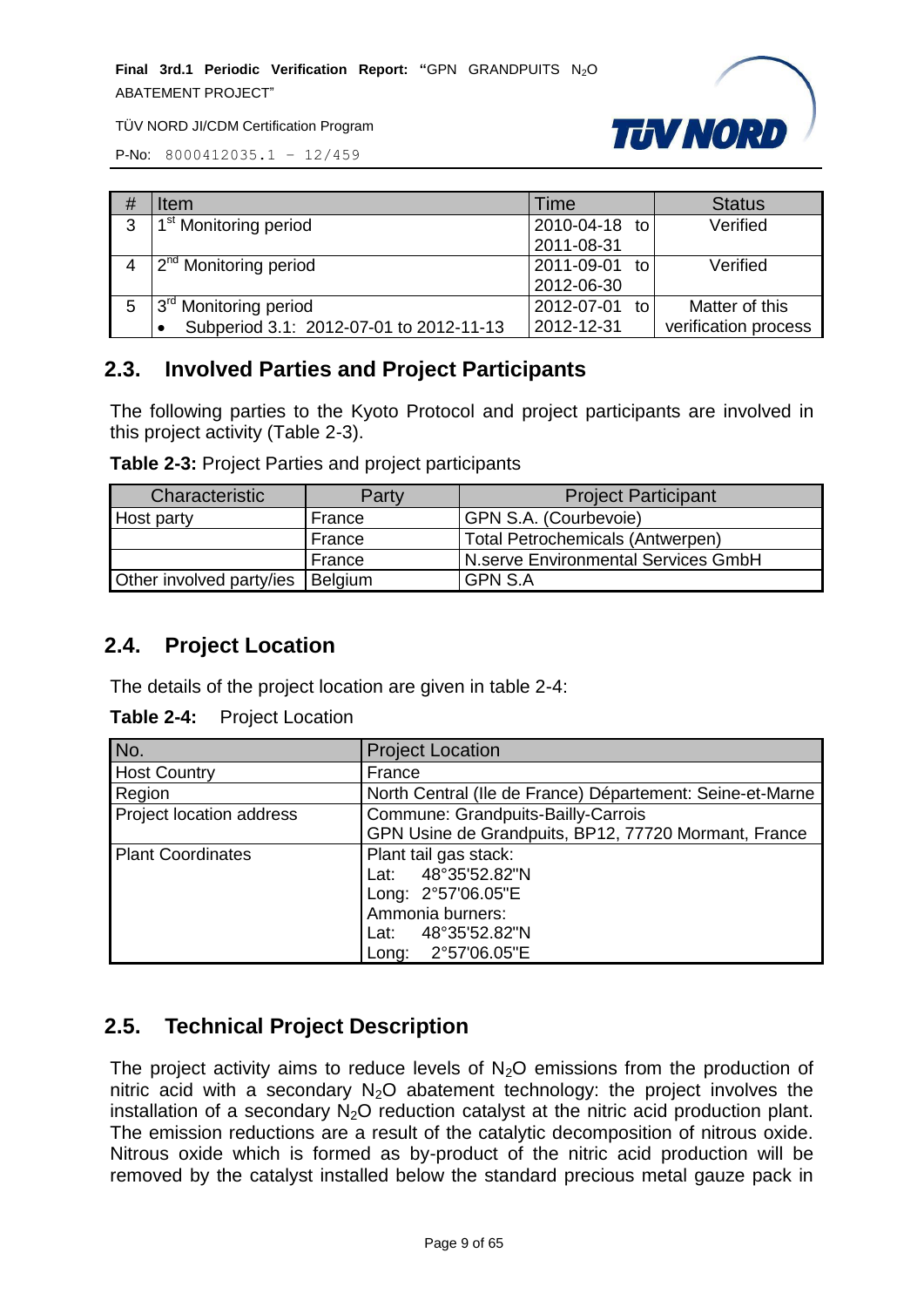P-No: 8000412035.1 – 12/459



the 4 ammonia burners. The nitrous oxide would otherwise be emitted as part of the tail gas of the nitric acid plant to the atmosphere.

The key parameters of the project are given in table 2-5:

#### **Table 2-5:** Technical data of the project

| Parameter                                    | Unit                         | Value                                     |
|----------------------------------------------|------------------------------|-------------------------------------------|
| <b>Ammonia Oxidation Reactor</b>             |                              |                                           |
| Manufacturer                                 | $\overline{\phantom{0}}$     | GPN S.A.                                  |
| <b>Diameter</b>                              | mm                           | 3,660                                     |
| Start of commercial production               |                              | 1970                                      |
| Operating conditions<br>as<br>per            |                              |                                           |
| specifications (trip point values)           |                              |                                           |
| - Temperature (min/max):                     | $^{\circ}C$                  | 800-920                                   |
| - Pressure (min/max):                        | MPa                          | 0,35 gauge (at the precious metal gauzes) |
|                                              |                              | 0,3 (max in Air flow)                     |
| - Ammonia to Air ratio (max)                 | Vol.-%                       | $8 - \text{max } 12,50$                   |
| Number of reactor units                      |                              | 4                                         |
| Ammonia Oxidation Catalyst                   |                              |                                           |
| Manufacturer                                 | -                            | <b>Heraeus</b>                            |
| Type                                         |                              | HR-SC N <sub>2</sub> O abatement system   |
| Composition:                                 |                              | Pt-Rh-Pd                                  |
| Absorber                                     |                              |                                           |
| Design capacity per day (100%)               | t/d                          | 1,250                                     |
| Design capacity per day (legal)              | t/d                          | 1,250                                     |
| Annual operation (design)                    | days                         | 360                                       |
| Annual operation (practice)                  | days                         | 340                                       |
| <b>Secondary Catalyst</b>                    |                              |                                           |
| Start of operation                           | -                            | 2010-05-06                                |
| Manufacturer                                 |                              | <b>Heraeus</b>                            |
| Type                                         |                              | HR-SC $N2O$                               |
| Design efficiency N <sub>2</sub> O reduction | $\frac{0}{0}$                | up to 90% max                             |
| N <sub>2</sub> O Analyzer (stack) used since |                              |                                           |
| July 2010 used since July 2010               |                              |                                           |
| Manufacturer                                 | $\qquad \qquad \blacksquare$ | Finetech                                  |
| Type                                         |                              | Orbital AIT Anafin 5000                   |
| <b>Measurement Principle</b>                 |                              | FDIR (hot extractive analyzer)            |
| <b>Stack</b><br>volume<br>flow<br>rate       |                              |                                           |
| measurement                                  |                              |                                           |
| Manufacturer                                 |                              | Yokogawa                                  |
| Type                                         |                              | Yokogawa Itabar (Yokogawa IBF-35-         |
|                                              |                              | ID1100/9mm-S-SM-C01-0-0-0-0-X180-HL-      |
|                                              |                              | T0-A15-A71)                               |
| <b>Measurement Principle</b>                 |                              | Back pressure probe with pressure         |
|                                              |                              | difference transmitter                    |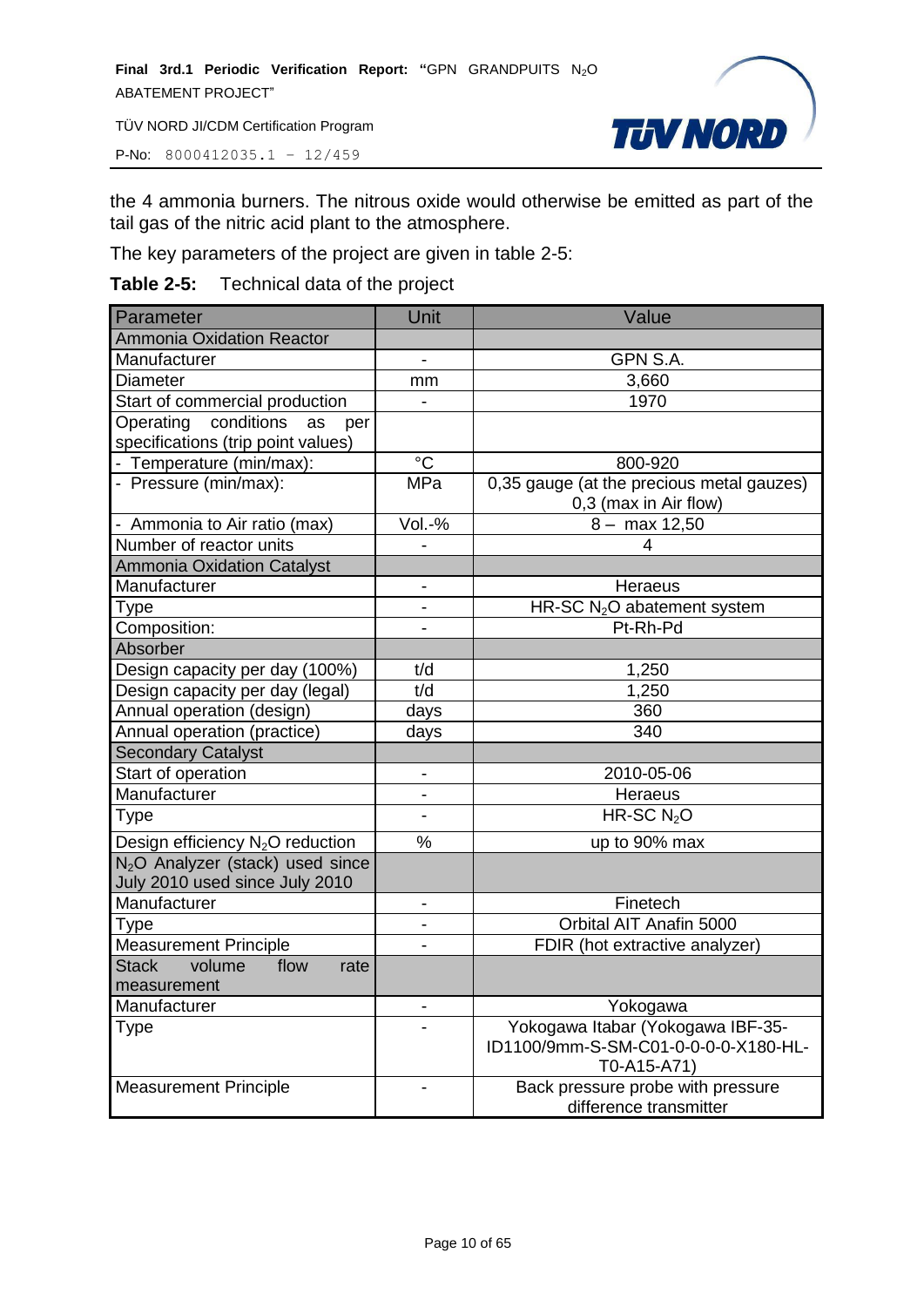**Final 3rd.1 Periodic Verification Report: "GPN GRANDPUITS N<sub>2</sub>O** ABATEMENT PROJECT"

TÜV NORD JI/CDM Certification Program



P-No: 8000412035.1 – 12/459

# <span id="page-10-0"></span>**3. METHODOLOGY AND VERIFICATION SEQUENCE**

# <span id="page-10-1"></span>**3.1. Verification Steps**

The verification consisted of the following steps:

- Contract review
- Appointment of team members and technical reviewers
- Publication of the monitoring report
- A desk review of the Monitoring Report  $M$ R/ submitted by the client and additional supporting documents with the use of customised verification protocol<sup>/CPM/</sup> according to the Determination and Verification Manual <sup>/DVM/</sup>,
- Verification planning,
- On-Site assessment,
- Background investigation and follow-up interviews with personnel of the project developer and its contractors,
- Draft verification reporting
- Resolution of corrective actions (if any)
- Final verification reporting
- Technical review
- Final approval of the verification.

The sequence of the verification is given in the table 3.1 below:

#### **Table 3.1:** Verification sequence

| <b>Topic</b>               | <b>Time</b> |
|----------------------------|-------------|
| Assignment of verification | 2012-08-20  |
| On-site visit              | 2012-11-14  |
| Draft reporting finalised  | 2012-11-19  |
| Final reporting finalised  | 2012-12-07  |
| Technical review finalised | 2012-12-07  |

# <span id="page-10-2"></span>**3.2. Contract review**

To assure that

- the project falls within the scopes for which accreditation is held,
- the necessary competences to carry out the verification can be provided,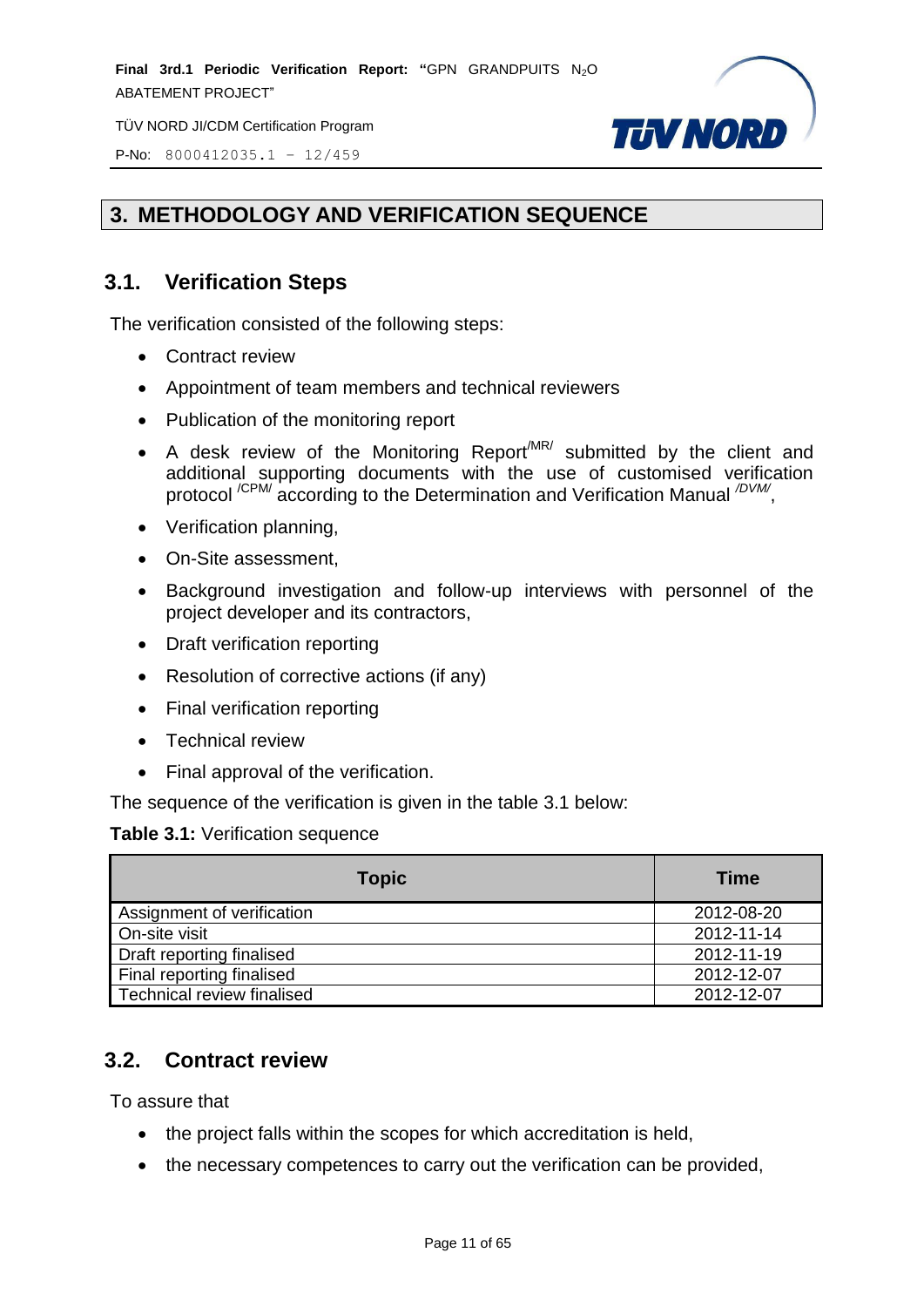



• Impartiality issues are clear and in line with the CDM accreditation requirements

a contract review was carried out before the contract was signed.

# <span id="page-11-0"></span>**3.3. Appointment of team members and technical reviewers**

On the basis of a competence analysis and individual availabilities a verification team, consistent of one team leader and 2 additional team members were appointed. Furthermore also the personnel for the technical review and the final approval were determined.

The list of involved personnel, the tasks assigned and the qualification status are summarized in the table 3-1 below.

|                                   | <b>Name</b>          | Company                | Function <sup>1)</sup>  | Qualification<br>status <sup>2)</sup><br><b>Status</b> | $\widehat{\mathcal{E}}$<br>competence<br><b>Scheme</b> | $\widehat{\mathbf{f}}$<br>competence<br>Technical | ົດ<br>Verification<br>competence | <b>Host country</b><br>Competence | <b>On-site visit</b> |
|-----------------------------------|----------------------|------------------------|-------------------------|--------------------------------------------------------|--------------------------------------------------------|---------------------------------------------------|----------------------------------|-----------------------------------|----------------------|
| $\boxtimes$ Mr.<br>$\square$ Ms.  | <b>Ulrich Walter</b> | <b>TN CERT</b><br>GmbH | $TM^{A)}$               | LA                                                     | $\boxtimes$                                            | 5.1                                               | $\boxtimes$                      | $\perp$                           | $\boxtimes$          |
| $\square$ Mr.<br>$\boxtimes$ Ms.  | Sabine Meyer         | TN CERT<br>GmbH        | $TM^{A)}$               | LA                                                     | $\boxtimes$                                            | $\overline{\phantom{a}}$                          | $\boxtimes$                      | $\boxtimes$                       |                      |
| $\square$ Mr.<br>$\boxtimes$ Ms.  | Susanne Pasch        | TN CERT<br>GmbH        | $TM^{A)}$               | LA                                                     | $\boxtimes$                                            | ٠                                                 | $\boxtimes$                      |                                   | $\boxtimes$          |
| $\boxtimes$ Mr.<br>$\Box$ Ms.     | Dirk Speyer          | TN CERT<br>GmbH        | $TR^{B)}$               | LA                                                     | $\boxtimes$                                            | 5.1                                               | $\boxtimes$                      |                                   |                      |
| $\mathbb{Z}$ Mr.<br>$\square$ Ms. | <b>Rainer Winter</b> | TN CERT<br>GmbH        | $TR^{B)}$<br>$/FA^{B)}$ | <b>SA</b>                                              | $\boxtimes$                                            | 5.1                                               | $\boxtimes$                      |                                   |                      |

1) TL: Team Leader; TM: Team Member, TR: Technical review; OT: Observer-Team, OR: Observer-TR; FA: Final approval

2) GHG Auditor Status: A: Assessor; LA: Lead Assessor; SA: Senior Assessor; T: Trainee; TE: Technical Expert

3) GHG auditor status (at least Assessor)

4) As per S01-MU03 or S01-VA070-A2 (such as 1.1, 1.2, …)

5) In case of verification projects

A) Team Member: GHG auditor (at least Assessor status), Technical Expert (incl. Host Country Expert or Verification Expert), not ETE

 $(B)$  No team member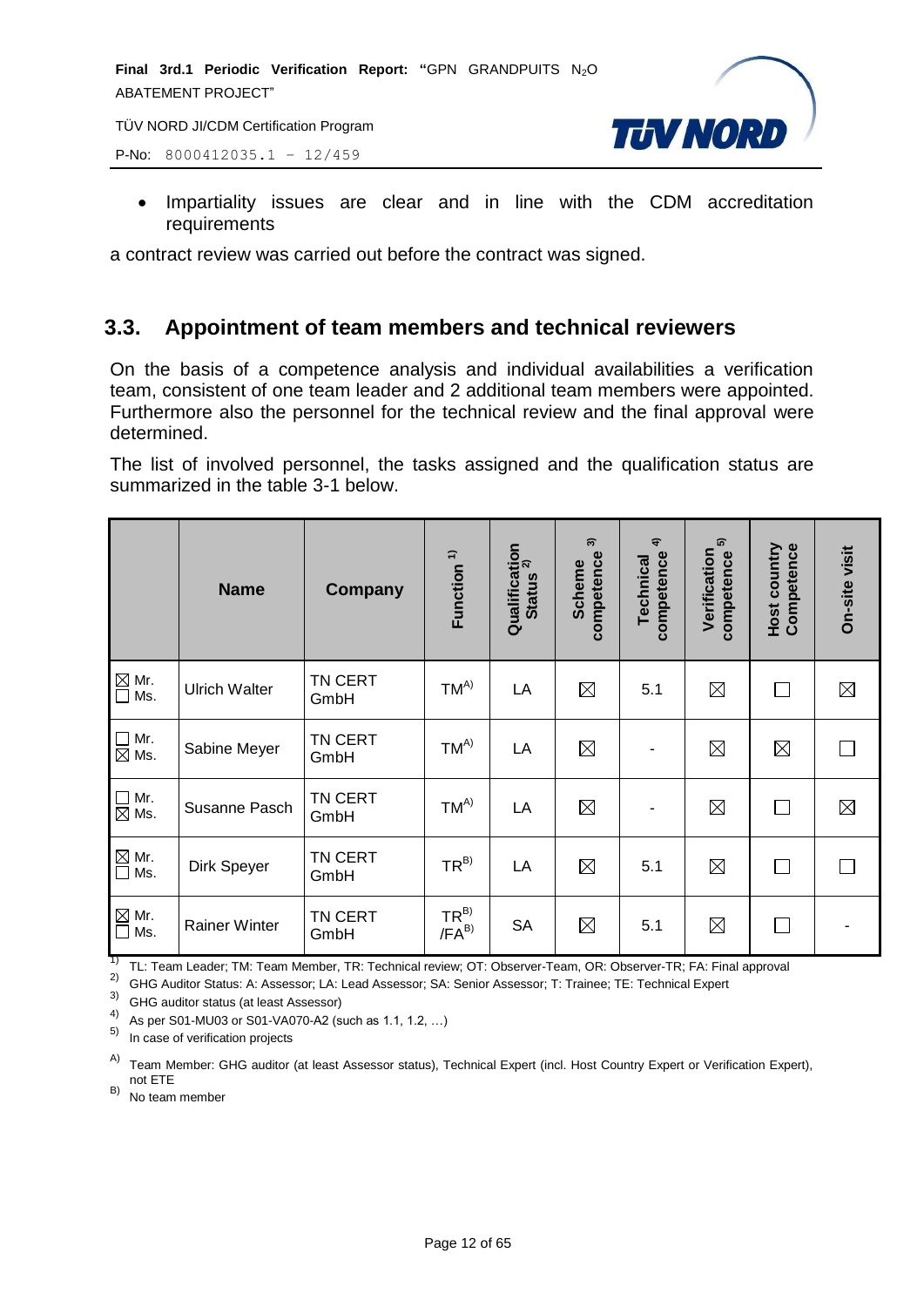**Final 3rd.1 Periodic Verification Report: "**GPN GRANDPUITS N2O ABATEMENT PROJECT"

TÜV NORD JI/CDM Certification Program



P-No: 8000412035.1 – 12/459

# <span id="page-12-0"></span>**3.4. Publication of the Monitoring Report**

In accordance with decision 9/CMP.1 (§ 36) the draft monitoring report, as received from the project participants, has been made publicly available on the dedicated website [http://www.global-warming.de](http://www.global-warming.de/) during a 30 days period. No comments were received. (Comments received are taken into account in the course of the verification, if applicable.)

# <span id="page-12-1"></span>**3.5. Verification Planning**

In order to ensure a complete, transparent and timely execution of the verification task the team leader has planned the complete sequence of events necessary to arrive at a substantiated final verification opinion.

Various tools have been established in order to ensure an effective verification planning.

#### Risk analysis and detailed audit testing planning

For the identification of potential reporting risks and the necessary detailed audit testing procedures for residual risk areas table A-1 is used. The structure and content of this table is given in table below.

| GHG calculation procedures and management control testing / Detailed audit testing of<br>residual risk areas and random testing                                   |                                                                                                                                                                                                                                                                                                                            |                                                                                                                                                                                                                                                    |                                                                                                                                                                                                                                                                                                                                             |                                                                                                                                           |  |
|-------------------------------------------------------------------------------------------------------------------------------------------------------------------|----------------------------------------------------------------------------------------------------------------------------------------------------------------------------------------------------------------------------------------------------------------------------------------------------------------------------|----------------------------------------------------------------------------------------------------------------------------------------------------------------------------------------------------------------------------------------------------|---------------------------------------------------------------------------------------------------------------------------------------------------------------------------------------------------------------------------------------------------------------------------------------------------------------------------------------------|-------------------------------------------------------------------------------------------------------------------------------------------|--|
| <b>Identification</b><br>of potential<br>reporting risk                                                                                                           | Identification,<br>assessment and<br>testing of<br>management<br>controls                                                                                                                                                                                                                                                  | Areas of<br>residual<br>risks                                                                                                                                                                                                                      | <b>Additional</b><br>verification testing<br>performed                                                                                                                                                                                                                                                                                      | <b>Conclusions and</b><br><b>Areas Requiring</b><br>Improvement<br>(including<br><b>Forward Action</b><br><b>Requests)</b>                |  |
| The<br>following<br>potential<br>risks<br>identified<br>were<br>and divided and<br>structured<br>according<br>to<br>the<br>possible<br>οf<br>areas<br>occurrence. | The potential risks<br>data<br>оf<br>raw<br>generation<br>have<br>been identified in<br>the course of the<br>monitoring system<br>implementation.<br>following<br>The<br>were<br>measures<br>taken in order to<br>the<br>minimize<br>corresponding<br>risks.<br>The<br>following<br>are<br>measures<br><i>implemented:</i> | Despite<br>the<br>measures<br>implemented<br>order<br>in<br>to<br>reduce<br>the<br>occurrence<br>probability the<br>following<br>residual risks<br>remain<br>and<br>be<br>to<br>have<br>addressed<br>in<br>the course of<br>every<br>verification. | The additional<br>verification testing<br>performed is<br>described. Testing<br>may include:<br>- Sample cross<br>checking of<br>manual transfers of<br>data<br>- Recalculation<br>- Spreadsheet 'walk<br>throughs' to check<br>links and equations<br>Inspection of<br>٠<br>calibration and<br>maintenance<br>records for key<br>equipment | Having investigated<br>the residual risks,<br>the conclusions<br>should be noted<br>here. Errors and<br>uncertainties are<br>highlighted. |  |

| <b>Table 3-2:</b><br>Identification of verification risk areas |  |
|----------------------------------------------------------------|--|
|----------------------------------------------------------------|--|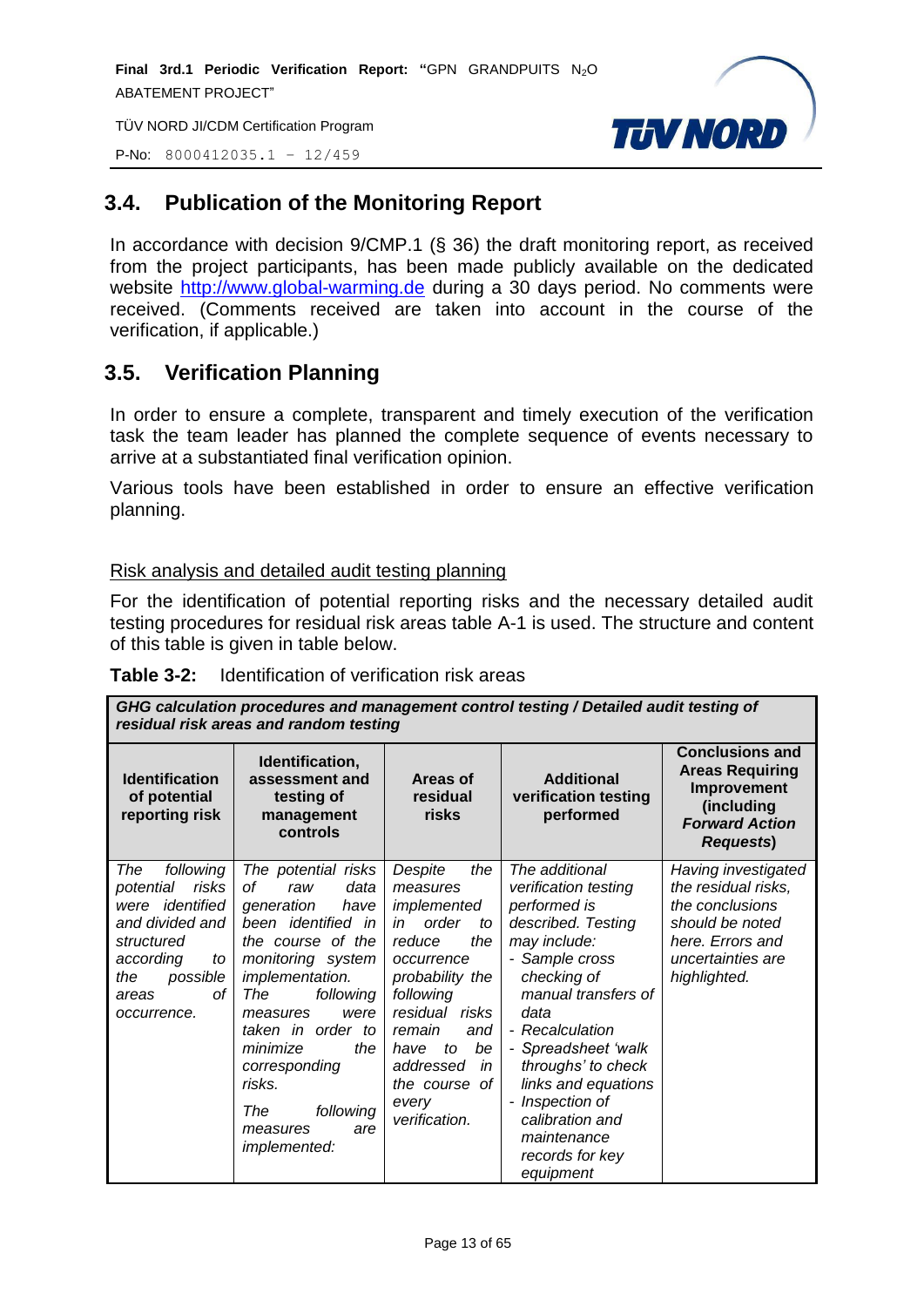**Final 3rd.1 Periodic Verification Report: "**GPN GRANDPUITS N2O ABATEMENT PROJECT"



TÜV NORD JI/CDM Certification Program

P-No: 8000412035.1 – 12/459

| GHG calculation procedures and management control testing / Detailed audit testing of<br>residual risk areas and random testing |                                                                           |                                      |                                                                                                                                                                     |                                                                                                                             |
|---------------------------------------------------------------------------------------------------------------------------------|---------------------------------------------------------------------------|--------------------------------------|---------------------------------------------------------------------------------------------------------------------------------------------------------------------|-----------------------------------------------------------------------------------------------------------------------------|
| <b>Identification</b><br>of potential<br>reporting risk                                                                         | Identification,<br>assessment and<br>testing of<br>management<br>controls | Areas of<br>residual<br><b>risks</b> | <b>Additional</b><br>verification testing<br>performed                                                                                                              | <b>Conclusions and</b><br><b>Areas Requiring</b><br>Improvement<br>(including<br><b>Forward Action</b><br><b>Requests</b> ) |
|                                                                                                                                 |                                                                           |                                      | - Check sampling<br>analysis results<br><b>Discussions with</b><br>process engineers<br>who have detailed<br>knowledge of<br>process<br>uncertainty/error<br>bands. |                                                                                                                             |

The completed table 3-2 is enclosed in the annex 1 (table A-1) to this report.

#### Project specific periodic verification checklist

In order to ensure transparency and consideration of all relevant assessment criteria, a project specific verification protocol has been developed. The protocol shows, in a transparent manner, criteria and requirements, means and results of the verification. The verification protocol serves the following purposes:

- It organises, details and clarifies the requirements a JI project is expected to meet for verification
- It ensures a transparent verification process where the verifying AIE documents how a particular requirement has been proved and the result of the verification.

The basic structure of this project specific verification protocol for the periodic verification is described in table 3-3.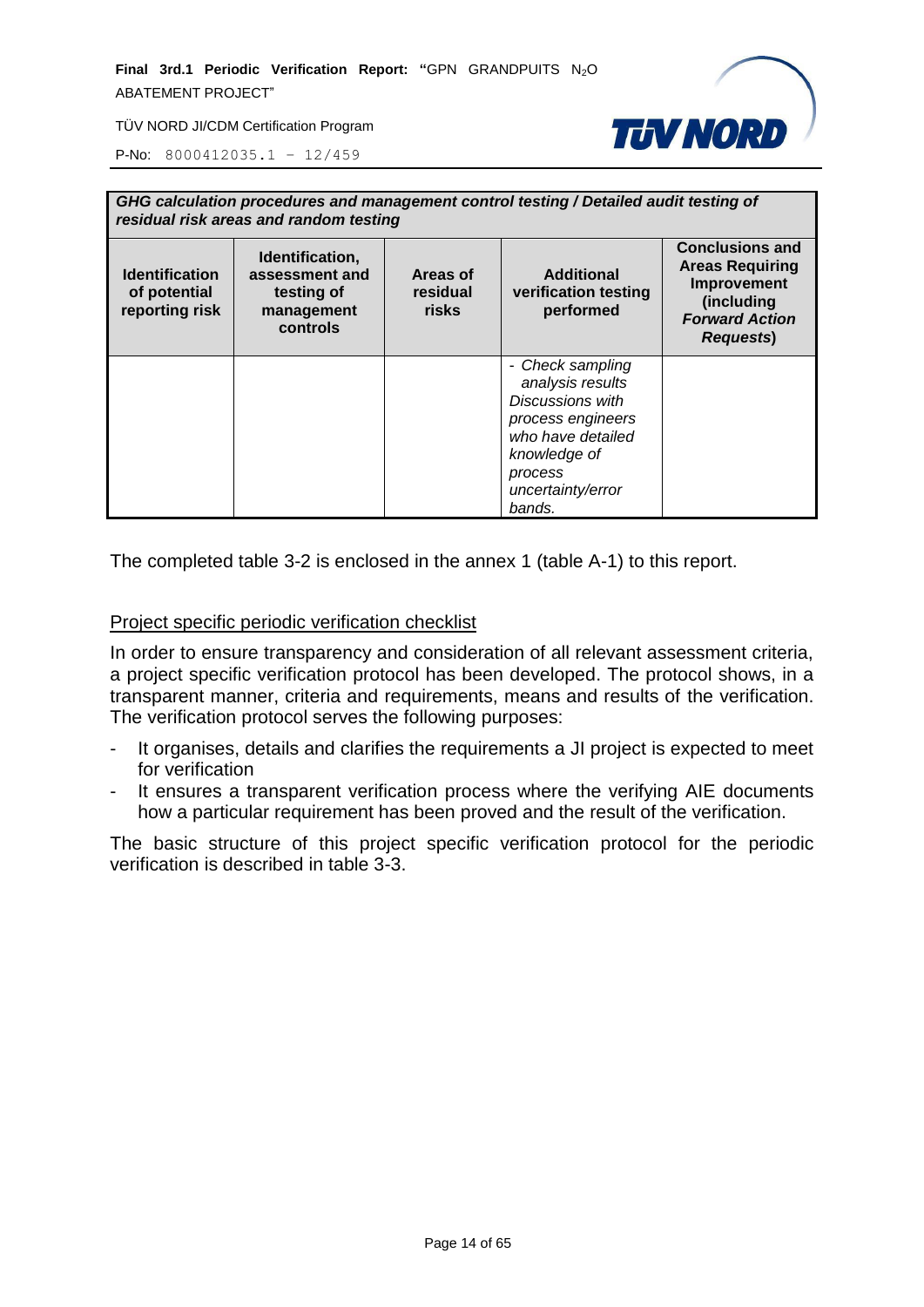P-No: 8000412035.1 – 12/459



| <b>Periodic verification checklist</b> |                                                                                                                                                                                                                                                                                                                                                                                                                      |                                                                                                                                                                                                                             |                                                                                                            |                                                                                                                                                                                                                                                                                                                 |                                                                                                                                                                                                                                                                                 |                                                                           |
|----------------------------------------|----------------------------------------------------------------------------------------------------------------------------------------------------------------------------------------------------------------------------------------------------------------------------------------------------------------------------------------------------------------------------------------------------------------------|-----------------------------------------------------------------------------------------------------------------------------------------------------------------------------------------------------------------------------|------------------------------------------------------------------------------------------------------------|-----------------------------------------------------------------------------------------------------------------------------------------------------------------------------------------------------------------------------------------------------------------------------------------------------------------|---------------------------------------------------------------------------------------------------------------------------------------------------------------------------------------------------------------------------------------------------------------------------------|---------------------------------------------------------------------------|
| No.                                    | $DVM^3$<br>paragraph /<br><b>Checklist</b><br><b>Item</b><br>(incl. guidance<br>for the determi-<br>nation team)                                                                                                                                                                                                                                                                                                     | <b>Initial</b><br><b>Finding</b><br>(Means and<br>results of<br>assessment)                                                                                                                                                 | Ref.                                                                                                       | <b>Action</b><br>requested to<br>project<br>participant<br>(CAR, CL, FAR)                                                                                                                                                                                                                                       | <b>Review of</b><br>PP's<br>action                                                                                                                                                                                                                                              | Conclu-<br>sion                                                           |
| Number of<br>the<br>checklist<br>item  | The section<br>gives a<br>reference to<br>the relevant<br>paragraph of<br>the DVM.<br>The checklist<br><i>items</i> are<br>linked to the<br>various<br>requirements<br>the project<br>should meet.<br>The checklist<br>is organised<br>in various<br>sections.<br>Each section<br>is then fur-<br>ther subdivi-<br>ded as per<br>the require-<br>ments of the<br>topic and the<br>individual<br>project<br>activity. | The section<br>is used to<br>elaborate and<br>discuss the<br>checklist item<br>in detail. It<br>includes the<br>initial<br>assessment<br>of the<br>verification<br>team and<br>how the<br>assessment<br>was carried<br>out. | Gives<br>reference<br>to the in-<br>formation<br>source on<br>which the<br>assess-<br>ment is<br>based on. | Assessment<br>based on<br>evidence<br>provided if<br>the criterion<br>is not fulfilled<br>a CAR, CL or<br>FAR (details<br>of each<br>finding are<br>elaborated in<br>chapter 4) is<br>raised<br>otherwise no<br>action is<br>requested.<br>The assess-<br>ment refers<br>to the draft<br>verification<br>stage. | Assess-<br>ment<br>based on<br>the project<br>participant<br>action in<br>response<br>to the<br>raised<br>CAR, CL<br>or FAR<br>(details of<br>each<br>finding are<br>elaborated<br>in chapter<br>4). The<br>assess-<br>ment<br>refers to<br>the final<br>verification<br>stage. | Final<br>assessment<br>at the final<br>verification<br>stage is<br>given. |

#### **Table 3-3:** Structure of the project specific periodic verification checklist

The periodic verification checklist (verification protocol) is the backbone of the complete verification starting from the desk review until final assessment. Detailed assessments and findings are discussed within this checklist and not necessarily repeated in the main text of this report.

The completed verification protocol is enclosed in the annex (table A-2) to this report.

#### <span id="page-14-0"></span>**3.6. Desk review**

During the desk review all documents initially provided by the client and publicly available documents relevant for the verification were reviewed. The main documents are listed below:

 3 JISC 19 Annex 4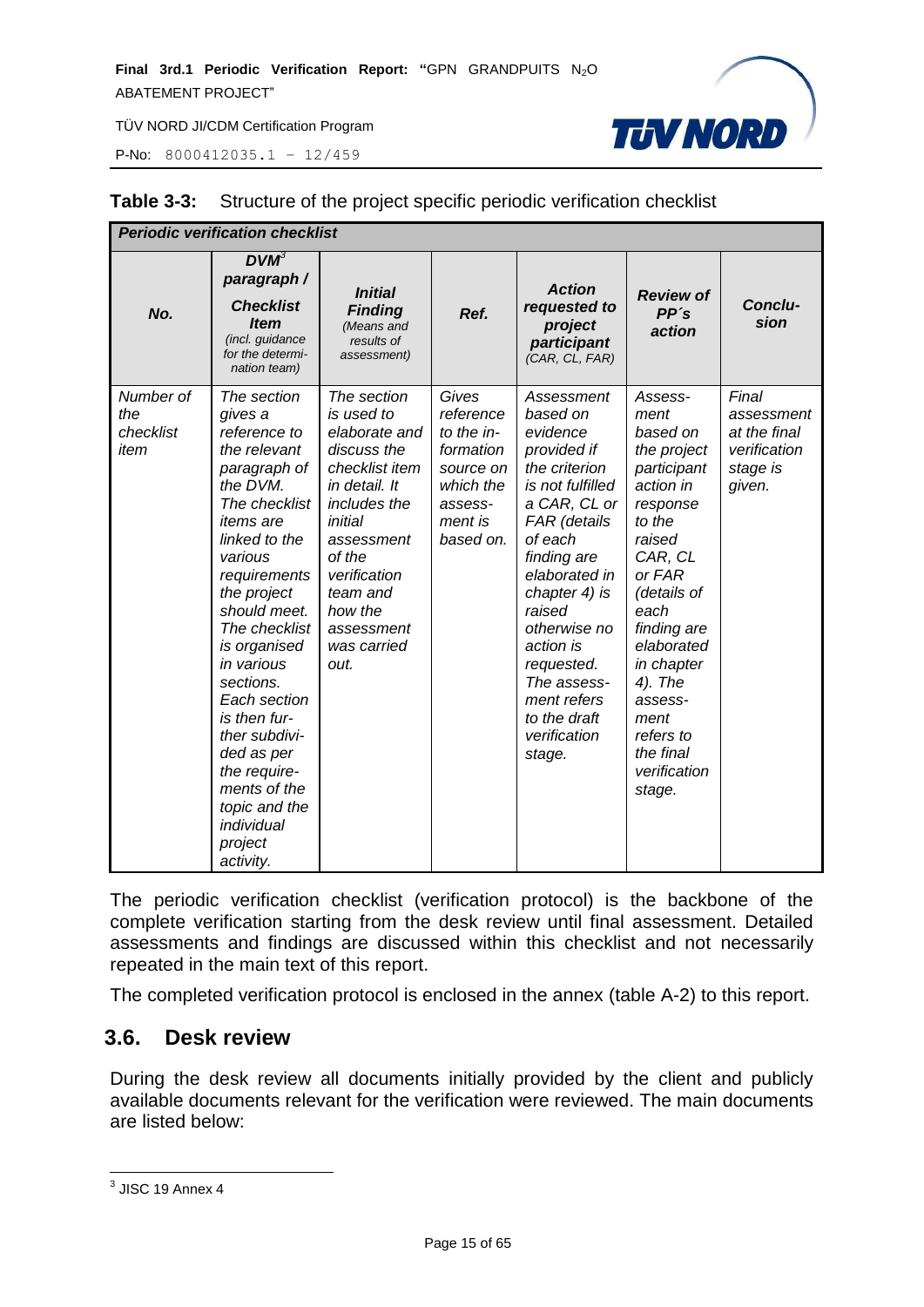**Final 3rd.1 Periodic Verification Report: "GPN GRANDPUITS N<sub>2</sub>O** ABATEMENT PROJECT"

TÜV NORD JI/CDM Certification Program





- $\bullet$  the last revision of the PDD including the monitoring plan<sup>/PDD/</sup>,
- $\bullet$  the last revision of the determination report<sup>/DET/</sup>,
- the monitoring report, including the claimed emission reductions for the project<sup>/MR/</sup>,
- $\bullet$  the emission reduction calculation spreadsheet<sup>/XLS/</sup>.

Other supporting documents, such as publicly available information on the UNFCCC / JI and host country website and background information were also reviewed.

#### <span id="page-15-0"></span>**3.7. On-site assessment**

As most essential part of the verification exercise it is indispensable to carry out an inspection on site in order to verify that the project is implemented in accordance with the applicable criteria. Furthermore the on-site assessment is necessary to check the monitoring data with respect to accuracy to ensure the calculation of emission reductions. The main tasks covered during the site visit include, but are not limited to:

- The on-site assessment included an investigation of whether all relevant equipment is installed and works as anticipated.
- The operating staff was interviewed and observed in order to check the risks of inappropriate operation and data collection procedures.
- Information processes for generating, aggregating and reporting the selected monitored parameters were reviewed.
- The duly calibration of all metering equipment was checked.
- The monitoring processes, routines and documentations were audited to check their proper application.
- The monitoring data were checked completely.
- The data aggregation trails were checked via spot sample down to the level of the meter recordings.

The following verification team member attended the site visit: U. Walter, S. Pasch.

Before and during the on-site visit the verification team performed interviews with the project participants to confirm selected information and to resolve issues identified in the document review.

Representatives of GPN Grandpuits S.A. and N.serve (project consultant) including the operational staff of the plant were interviewed. The main topics of the interviews are summarised in Table 3-4.

| <b>Table 3-4:</b> |  |  | Interviewed persons and interview topics |
|-------------------|--|--|------------------------------------------|
|-------------------|--|--|------------------------------------------|

| <b>Interviewed Persons /</b><br><b>Entities</b> | <b>Interview topics</b>           |
|-------------------------------------------------|-----------------------------------|
| 1. Projects & Operations                        | General aspects of the project    |
| Personnel,                                      | Technical equipment and operation |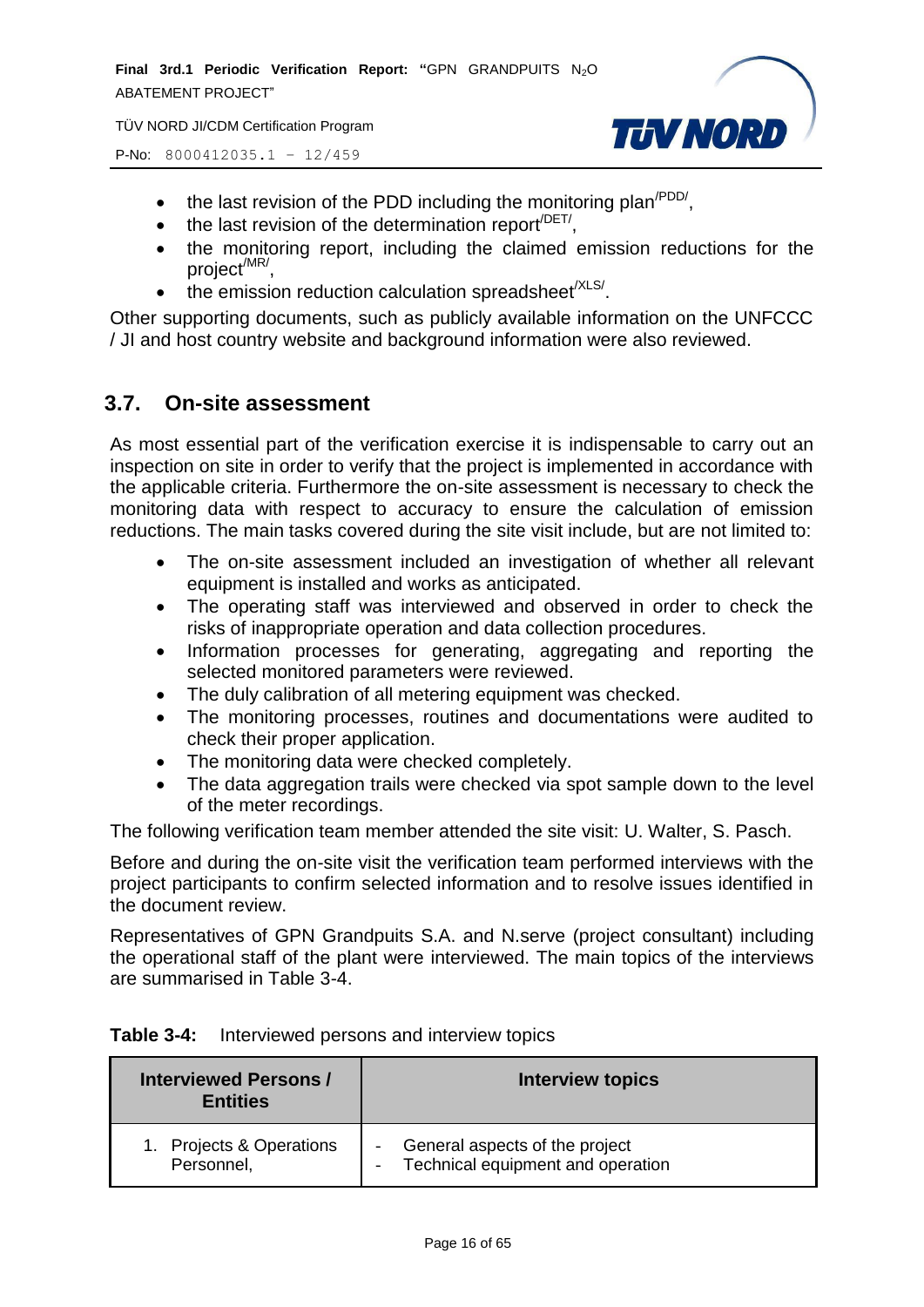

P-No: 8000412035.1 – 12/459

| <b>Interviewed Persons /</b><br><b>Entities</b> | <b>Interview topics</b>                                                                                                                                                                                                                                                                                                                                                                                                                                                                                                                                                 |
|-------------------------------------------------|-------------------------------------------------------------------------------------------------------------------------------------------------------------------------------------------------------------------------------------------------------------------------------------------------------------------------------------------------------------------------------------------------------------------------------------------------------------------------------------------------------------------------------------------------------------------------|
| 2. Consultant                                   | Changes since determination<br>Monitoring and measurement equipment<br>Remaining issues from determination<br>$\overline{\phantom{a}}$<br><b>Calibration procedures</b><br>Quality management system<br>Involved personnel and responsibilities<br>Training and practice of the operational personnel<br>Implementation of the monitoring plan<br>Monitoring data management<br>Data uncertainty and residual risks<br>GHG emission reduction calculation<br>Procedural aspects of the verification<br>$\overline{\phantom{a}}$<br>Maintenance<br>Environmental aspects |

#### <span id="page-16-0"></span>**3.8. Draft verification reporting**

On the basis of the desk review, the on-site visit, follow-up interviews and further background investigation the verification protocol is completed. This protocol together with a general project and procedural description of the verification and a detailed list of the verification findings from the draft verification report. This report is sent to the client for resolution of raised CARs, CLs and FARs.

# <span id="page-16-1"></span>**3.9. Resolution of CARs, CLs and FARs**

Nonconformities raised during the verification can either be seen as a non-fulfilment of criteria ensuring the proper implementation of a project or where a risk to deliver high quality emission reductions is identified.

Corrective Action Requests (CARs) are issued, if:

- Non-conformities with the monitoring plan or methodology are found in monitoring and reporting, or if the evidence provided to prove conformity is insufficient;
- Mistakes have been made in applying assumptions, data or calculations of emission reductions which will impair the estimate of emission reductions;
	- Issues identified in a FAR during validation or previous verifications requiring actions by the project participants to be verified during verification have not been resolved.

The verification team uses the term Clarification Request (CL), which is be issued if:

• information is insufficient or not clear enough to determine whether the applicable JI requirements have been met.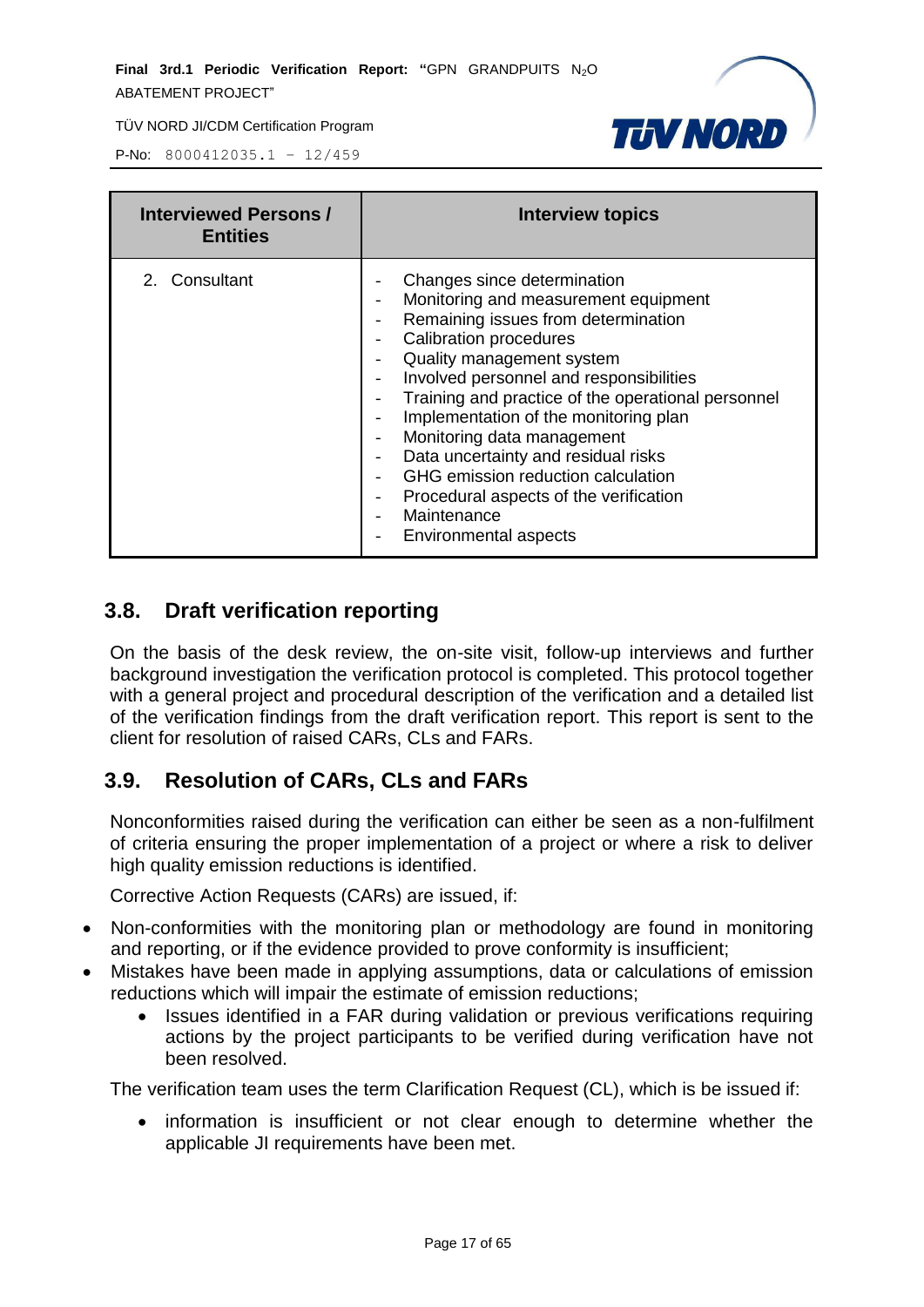**Final 3rd.1 Periodic Verification Report: "GPN GRANDPUITS N<sub>2</sub>O** ABATEMENT PROJECT"

TÜV NORD JI/CDM Certification Program

P-No: 8000412035.1 – 12/459



Forward Action Requests (FAR) indicate essential risks for further periodic verifications. Forward Action Requests are issued, if:

• the monitoring and reporting require attention and / or adjustment for the next verification period.

For a detailed list of all CARs, CLs and FARs raised in the course of the verification pl. refer to chapter 4.

# <span id="page-17-0"></span>**3.10. Final reporting**

Upon successful closure of all raised CARs and CLs the final verification report including a positive verification opinion can be issued. In case not all essential issues could finally be resolved, a final report including a negative verification opinion is issued.

The final report summarizes the final assessments w.r.t. all applicable criteria.

#### <span id="page-17-1"></span>**3.11. Technical review**

Before submission of the final verification report a technical review of the whole verification procedure is carried out. The technical reviewer is a competent GHG auditor being appointed for the scope this project falls under. The technical reviewer is not considered to be part of the verification team and thus not involved in the decision making process up to the technical review.

As a result of the technical review process the verification opinion and the topic specific assessments as prepared by the verification team leader may be confirmed or revised. Furthermore reporting improvements might be achieved.

# <span id="page-17-2"></span>**3.12. Final approval**

After successful technical review an overall (esp. procedural) assessment of the complete verification will be carried out by a senior assessor located in the accredited premises of TÜV NORD.

After this step the request for issuance can be started.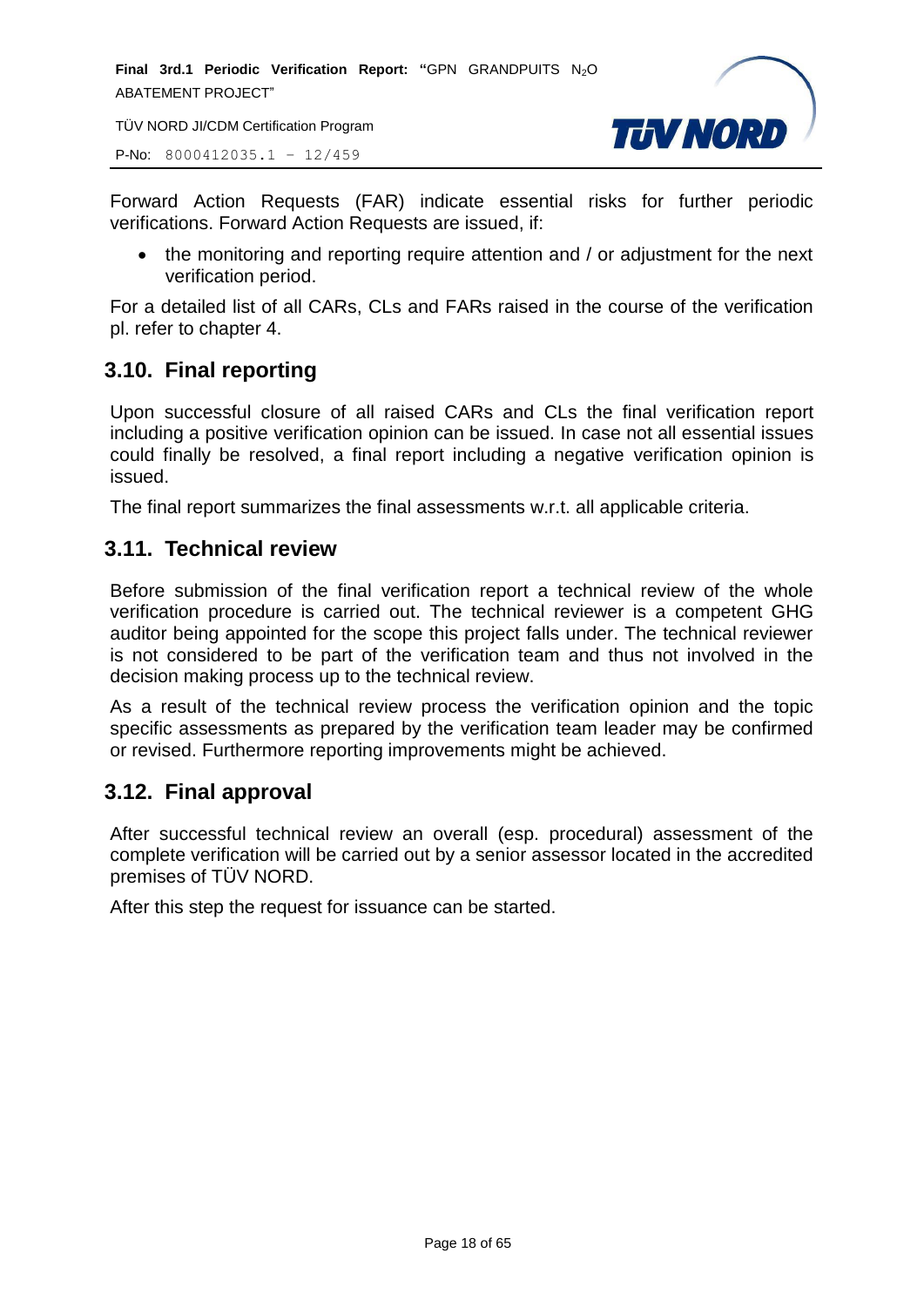**Final 3rd.1 Periodic Verification Report: "**GPN GRANDPUITS N2O ABATEMENT PROJECT"

TÜV NORD JI/CDM Certification Program



P-No: 8000412035.1 – 12/459

# <span id="page-18-0"></span>**4. VERIFICATION FINDINGS**

In the following paragraphs the findings from the desk review of the monitoring report<sup>/MR/</sup>, the calculation spreadsheet<sup>/XLS/</sup>, PDD<sup>/PDD/</sup>, the Determination Report<sup>/DET/</sup> and other supporting documents, as well as from the on-site assessment and the interviews are summarised.

| <b>Verification topic</b>         | No. of CAR | No. of CL | <b>No. of FAR</b> |
|-----------------------------------|------------|-----------|-------------------|
| A - Project Approvals             |            | O         | O                 |
| <b>B</b> – Project Implementation |            | $\Omega$  | O                 |
| C - Monitoring Plan Compliance    |            | O         | O                 |
| D - Monitoring Plan Revision      | O          | O         |                   |
| $E - Data Management$             | 3          | $\Omega$  | O                 |
| F - Monitoring Report             |            |           | 0                 |
| <b>SUM</b>                        | 5          |           |                   |

The summary of CAR, CL and FAR issued are shown in Table 4-1:

The following tables include all raised CARs, CLs and FARs and the assessments of the same by the verification team. For an in depth evaluation of all verification items it should be referred to the verification protocols (see Annex).

| <b>Finding:</b>                                                                                                | <b>CAR A1</b>                                                                                                                                                                               |           |            |  |
|----------------------------------------------------------------------------------------------------------------|---------------------------------------------------------------------------------------------------------------------------------------------------------------------------------------------|-----------|------------|--|
| <b>Classification</b>                                                                                          | <b>CAR</b>                                                                                                                                                                                  | <b>CL</b> | <b>FAR</b> |  |
| <b>Description of finding</b><br>Describe the finding in unam-                                                 | (FAR A2 of former verification <sup><math>V</math>R2/</sup> )                                                                                                                               |           |            |  |
| biguous style; address<br>the<br>context (e.g. section)                                                        | The verifier should check that the total amount of verified<br>emission reductions until 2012-12-31 is limited as per host<br>country LoA to 296,047 tonnes $CO2e$ (before 10 % reduction). |           |            |  |
| <b>Corrective Action #1</b>                                                                                    |                                                                                                                                                                                             |           |            |  |
| This section shall be filled by $N/A$<br>the PP. It shall address the cor-<br>rective action taken in details. |                                                                                                                                                                                             |           |            |  |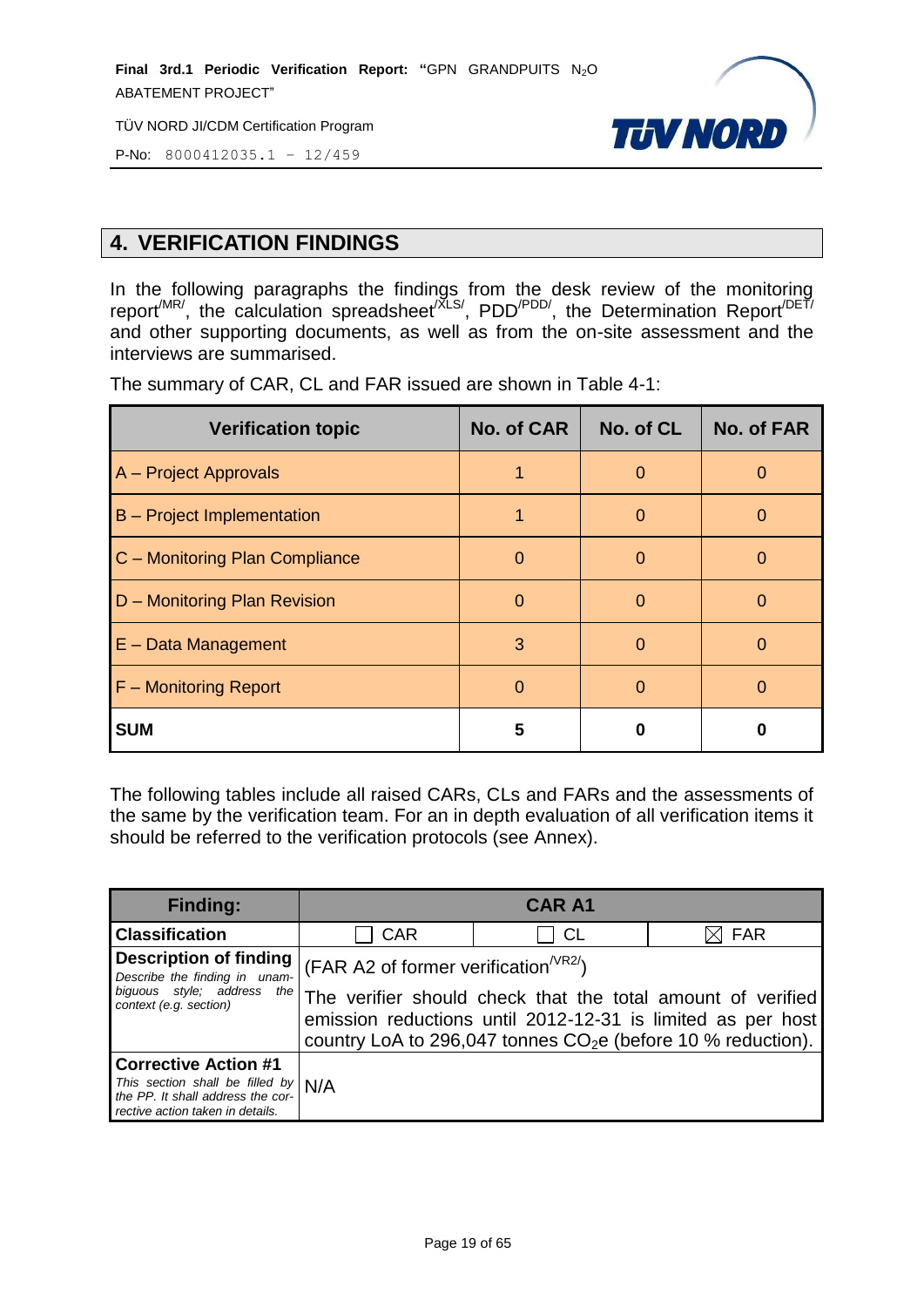

| <b>Finding:</b>                                                                                                                                                                                             | <b>CAR A1</b>                                                                                                                                                                                                                                                                                                                                              |
|-------------------------------------------------------------------------------------------------------------------------------------------------------------------------------------------------------------|------------------------------------------------------------------------------------------------------------------------------------------------------------------------------------------------------------------------------------------------------------------------------------------------------------------------------------------------------------|
| AIE Assessment #1<br>The assessment shall encom-<br>pass all open issues in annex A-<br>2. In case of non-closure,<br>additional corrective action and<br>AIE assessments (#2, #3, etc.)<br>shall be added. | OK. The assessment has been done in Table 5.7: Relevant<br>data and outcome of ER-calculation for the subperiod 3.1 and<br>it can be confirmed that the number of ERUs are below the<br>cap at the end of subperiod 3.1.<br>To ensure that ERUs generated in subperiod 3.2 do not<br>exceed the LoA cap, a second assessment round #2 has<br>been started. |
| <b>Corrective Action #2</b><br>This section shall be filled by<br>the PP. It shall address the cor-<br>rective action taken in details.                                                                     | N/A                                                                                                                                                                                                                                                                                                                                                        |
| AIE Assessment #2<br>The assessment shall encom-<br>pass all open issues in annex A-<br>2. In case of non-closure,<br>additional corrective action and<br>AIE assessments (#2, #3, etc.)<br>shall be added. |                                                                                                                                                                                                                                                                                                                                                            |
| <b>Conclusion</b><br>Tick the appropriate checkbox                                                                                                                                                          | To be checked during the next periodic verification<br>$\times$<br>Appropriate action was taken<br>Project documentation was corrected correspondingly<br>Additional action should be taken<br>The project complies with the requirements                                                                                                                  |

| <b>Finding:</b>                                                                                                                                                                                          | <b>CAR B1</b>                                                                                                                                                                                                                                                                                                                                                                                       |                                                                                                                                                                         |            |
|----------------------------------------------------------------------------------------------------------------------------------------------------------------------------------------------------------|-----------------------------------------------------------------------------------------------------------------------------------------------------------------------------------------------------------------------------------------------------------------------------------------------------------------------------------------------------------------------------------------------------|-------------------------------------------------------------------------------------------------------------------------------------------------------------------------|------------|
| <b>Classification</b>                                                                                                                                                                                    | <b>CAR</b>                                                                                                                                                                                                                                                                                                                                                                                          | СL                                                                                                                                                                      | <b>FAR</b> |
| <b>Description of finding</b><br>Describe the finding in unam-<br>biguous style; address<br>the<br>context (e.g. section)                                                                                | MR:<br>The events sheet does not mention the operation with 3 burners<br>$\mathbf 1$ .<br>in July 2012.<br>2. Units of NCSG and VSG are not given under normal conditions<br>Reference to creating of a substitution value for PSG in time the<br>3.<br>value was not correct (freezing due to shut of valve in<br>measurement pipe) is not included.                                               |                                                                                                                                                                         |            |
| <b>Corrective Action #1</b><br>This section shall be filled by<br>the PP. It shall address the cor-<br>rective action taken in details.                                                                  | The events table in Annex 2 has now been updated to include<br>1.<br>the operation of the plant in July with only 3 burners.<br>2.<br>The units for NCSG and VSG are now correctly shown in<br>section 4.3.6.<br>3. Reference has now been made in the events table of Annex 2<br>to the calculation of a substitute value for PSG during times<br>when the instrument was not operating correctly. |                                                                                                                                                                         |            |
| DOE Assessment #1<br>The assessment shall encom-<br>pass all open issues in annex A-<br>In case of non-closure.<br>additional corrective action and<br>DOE assessments (#2, #3, etc.)<br>shall be added. | burners<br>OK. Units were revised<br>2.<br>3.                                                                                                                                                                                                                                                                                                                                                       | 1. OK. The PP gave additional info regarding operation with 3<br>OK. Reference has been included to describe the situation and<br>action regarding normalisation of VSG |            |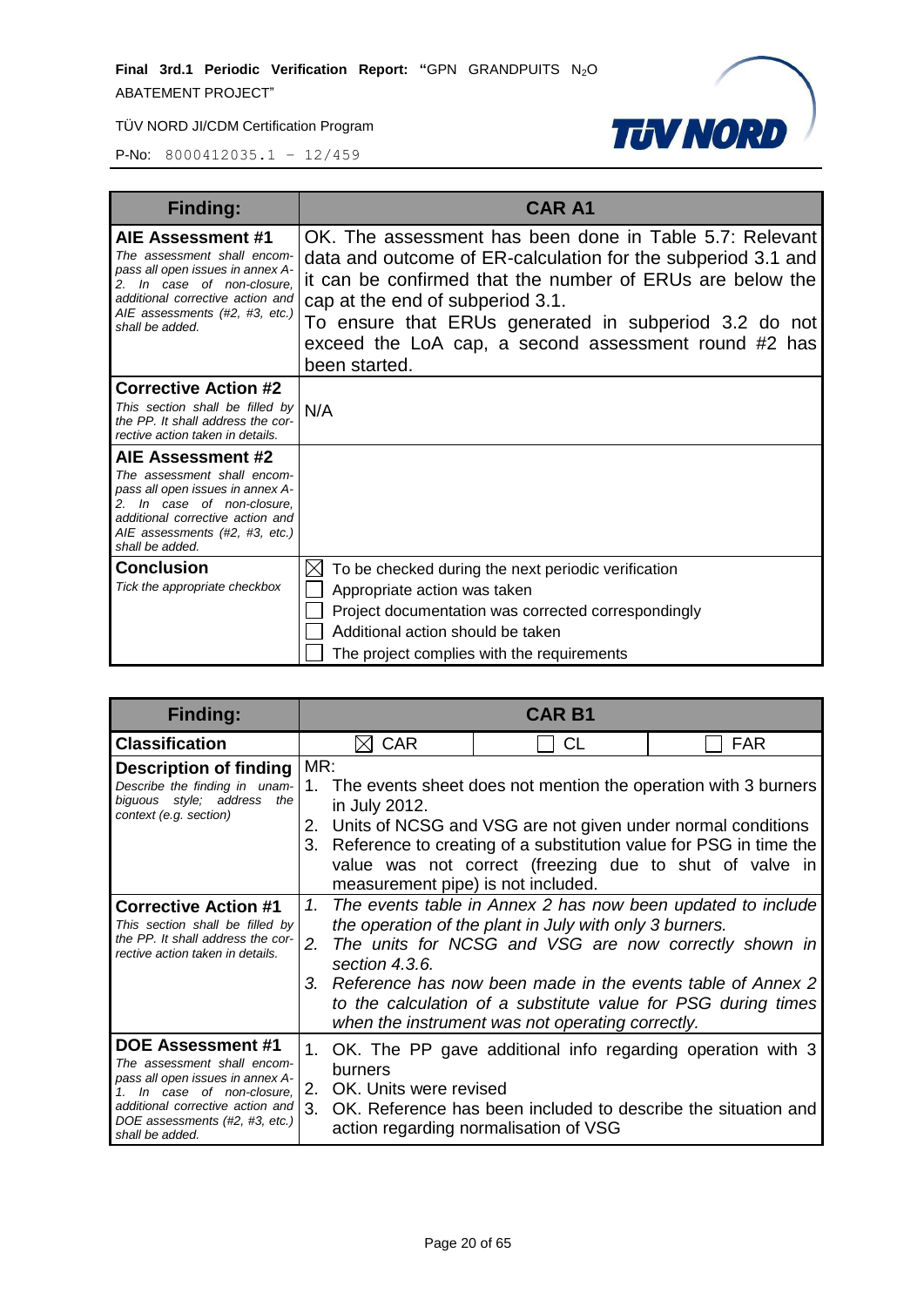

| <b>Finding:</b>                                    | <b>CAR B1</b>                                                                                                                             |
|----------------------------------------------------|-------------------------------------------------------------------------------------------------------------------------------------------|
| <b>Conclusion</b><br>Tick the appropriate checkbox | To be checked during the first periodic verification<br>Additional action should be taken (finding remains open)<br>The finding is closed |

| <b>Finding:</b>                                                                                                                                                                                                    | <b>CARE1</b>                                                                                                                                                                                                                                                                                                                                                                                                                                                                                                                                                                                                                                                                                                                                                                                                                                                                                                                                                                                                 |                                                                                                                                                                                                            |                                                                                                                                                                                                                                                                       |
|--------------------------------------------------------------------------------------------------------------------------------------------------------------------------------------------------------------------|--------------------------------------------------------------------------------------------------------------------------------------------------------------------------------------------------------------------------------------------------------------------------------------------------------------------------------------------------------------------------------------------------------------------------------------------------------------------------------------------------------------------------------------------------------------------------------------------------------------------------------------------------------------------------------------------------------------------------------------------------------------------------------------------------------------------------------------------------------------------------------------------------------------------------------------------------------------------------------------------------------------|------------------------------------------------------------------------------------------------------------------------------------------------------------------------------------------------------------|-----------------------------------------------------------------------------------------------------------------------------------------------------------------------------------------------------------------------------------------------------------------------|
| <b>Classification</b>                                                                                                                                                                                              | $\boxtimes$ CAR                                                                                                                                                                                                                                                                                                                                                                                                                                                                                                                                                                                                                                                                                                                                                                                                                                                                                                                                                                                              | <b>CL</b>                                                                                                                                                                                                  | <b>FAR</b>                                                                                                                                                                                                                                                            |
| <b>Description of finding</b><br>Describe the finding in unam-<br>biguous style; address the<br>context (e.g. section)                                                                                             | PSG values in times the device did not give correct values were<br>used for ER-calculation. The PP shall follow the methodology in<br>order to calculate substitution values.                                                                                                                                                                                                                                                                                                                                                                                                                                                                                                                                                                                                                                                                                                                                                                                                                                |                                                                                                                                                                                                            |                                                                                                                                                                                                                                                                       |
| <b>Corrective Action #1</b><br>This section shall be filled by<br>the PP. It shall address the cor-<br>rective action taken in details.                                                                            | Since the VSG Nm <sup>3</sup> /h values for the period 03/07/2012 04:00 to<br>02/08/2012 12:00 and the period 03/08/2012 09:00 to 13:00 were<br>calculated based on faulty PSG readings, in order to re-calculate<br>the VSG values correctly the following steps were taken:<br>1) Firstly the Nm3/h values were calculated back to m3/h<br>values using the incorrect PSG values that were applied in<br>the first place<br>2) Secondly a substitute PSG value was calculated for the<br>above periods, based on the average of all the remaining<br>valid PSG values during times when the instrument was<br>operating correctly. Calculating the substitute value for PSG<br>in this way results in more conservative VSG values when<br>compared with the approach used to determine substitute<br>values for NCSG and VSG (upper value within 95%<br>confidence interval).<br>The VSG Nm3/h values for the above periods were then re-<br>calculated using the new substitute PSG value of 1039 mbarA. |                                                                                                                                                                                                            |                                                                                                                                                                                                                                                                       |
| <b>DOE Assessment #1</b><br>The assessment shall encom-<br>pass all open issues in annex A-<br>1. In case of non-closure,<br>additional corrective action and<br>DOE assessments (#2, #3, etc.)<br>shall be added. | OK.<br>stack gas flow for periods in which no PSG was available.<br>higher plant load were included.<br>Time:<br>03.08.2012 07:00<br>03.08.2012 08:00<br>03.08.2012 09:00<br>03.08.2012 10:00                                                                                                                                                                                                                                                                                                                                                                                                                                                                                                                                                                                                                                                                                                                                                                                                                | VSG [Nm <sup>3</sup> ]<br>109,416.0<br>(measured)<br>108,917.3<br>(measured)<br>124,854.7<br>(substituted)<br>124,016.0<br>(substituted)<br>This approach is conservative and therefore deemed acceptable. | The PP calculated a mean value (1.039 bar) with remaining data of<br>whole subperiod 3.1 and applied this value for normalisation of<br>VSG values based on substituted PSG values are higher than the<br>measured ones since also period with higher pressure due to |
| <b>Conclusion</b><br>Tick the appropriate checkbox                                                                                                                                                                 | To be checked during the first periodic verification<br>Additional action should be taken (finding remains open)<br>$\boxtimes$<br>The finding is closed                                                                                                                                                                                                                                                                                                                                                                                                                                                                                                                                                                                                                                                                                                                                                                                                                                                     |                                                                                                                                                                                                            |                                                                                                                                                                                                                                                                       |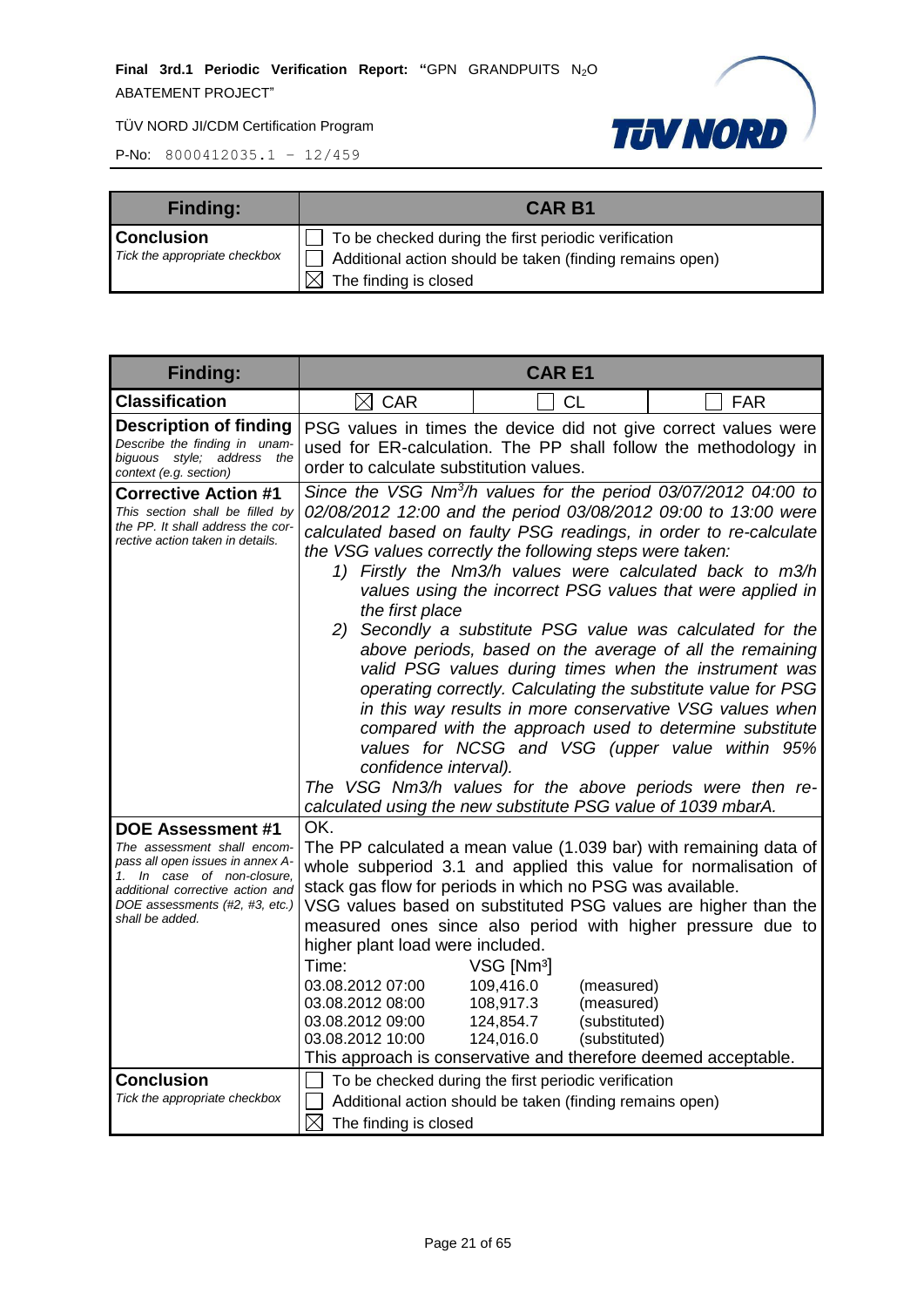

| <b>Finding:</b>                                                                                                                                                                                                    | <b>CAR E2</b>                                                                                                                                                                                                                                                                             |  |  |
|--------------------------------------------------------------------------------------------------------------------------------------------------------------------------------------------------------------------|-------------------------------------------------------------------------------------------------------------------------------------------------------------------------------------------------------------------------------------------------------------------------------------------|--|--|
| <b>Classification</b>                                                                                                                                                                                              | $\boxtimes$ CAR<br>CL<br><b>FAR</b>                                                                                                                                                                                                                                                       |  |  |
| <b>Description of finding</b><br>Describe the finding in unam-<br>biguous style; address<br>the<br>context (e.g. section)                                                                                          | List of docs which shall be provided for the months which will<br>be included in the verification period after 2012-09-15:                                                                                                                                                                |  |  |
|                                                                                                                                                                                                                    | 1. Declaration of emissions to local government (Rejets de<br>l'atelier d'acide nitrique)<br>2. Certificate for calibration gas currently used at AMS<br>3. Calibration/Protocols for AMS (Fiche de controle)<br>4. Production summary (Identification des<br>Pertes<br>de<br>production) |  |  |
|                                                                                                                                                                                                                    | List of docs which shall be provided in the course of<br>verification:                                                                                                                                                                                                                    |  |  |
|                                                                                                                                                                                                                    | 5. AST due in 2012                                                                                                                                                                                                                                                                        |  |  |
| <b>Corrective Action #1</b><br>This section shall be filled by<br>the PP. It shall address the cor-<br>rective action taken in details.                                                                            | The PP provides the AST due in 2011 on 2012-11-22.                                                                                                                                                                                                                                        |  |  |
| <b>DOE Assessment #1</b><br>The assessment shall encom-<br>pass all open issues in annex A-<br>2. In case of non-closure,<br>additional corrective action and<br>DOE assessments (#2, #3, etc.)<br>shall be added. | OK. The AST can be accepted, the list of docs which shall be<br>provided in the course of the verification (5.) is completed.<br>The verifier opens a second loop for docs which shall be<br>included for the period after 2012-09-15 (1. to 4.)                                          |  |  |
| <b>Corrective Action #2</b>                                                                                                                                                                                        |                                                                                                                                                                                                                                                                                           |  |  |
| This section shall be filled by<br>the PP. It shall address the cor-<br>rective action taken in details.                                                                                                           |                                                                                                                                                                                                                                                                                           |  |  |
| <b>DOE Assessment #2</b>                                                                                                                                                                                           |                                                                                                                                                                                                                                                                                           |  |  |
| The assessment shall encom-<br>pass all open issues in annex A-<br>2. In case of non-closure,<br>additional corrective action and<br>DOE assessments (#2, #3, etc.)<br>shall be added.                             |                                                                                                                                                                                                                                                                                           |  |  |
| <b>Conclusion</b>                                                                                                                                                                                                  | IХI<br>To be checked during the next periodic verification                                                                                                                                                                                                                                |  |  |
| Tick the appropriate checkbox                                                                                                                                                                                      | Appropriate action was taken                                                                                                                                                                                                                                                              |  |  |
|                                                                                                                                                                                                                    | Project documentation was corrected correspondingly                                                                                                                                                                                                                                       |  |  |
|                                                                                                                                                                                                                    | Additional action should be taken                                                                                                                                                                                                                                                         |  |  |
|                                                                                                                                                                                                                    | The project complies with the requirements                                                                                                                                                                                                                                                |  |  |

| <b>Finding:</b>                                      | <b>CAR E3</b>                                                                                                   |  |  |
|------------------------------------------------------|-----------------------------------------------------------------------------------------------------------------|--|--|
| <b>Classification</b>                                | $\boxtimes$ CAR<br>FAR<br>-CL                                                                                   |  |  |
| Description of finding   Excel-sheet:                |                                                                                                                 |  |  |
| biguous style; address the<br>context (e.g. section) | Describe the finding in unam-1. The events sheet does not mention the operation with 3<br>burners in July 2012. |  |  |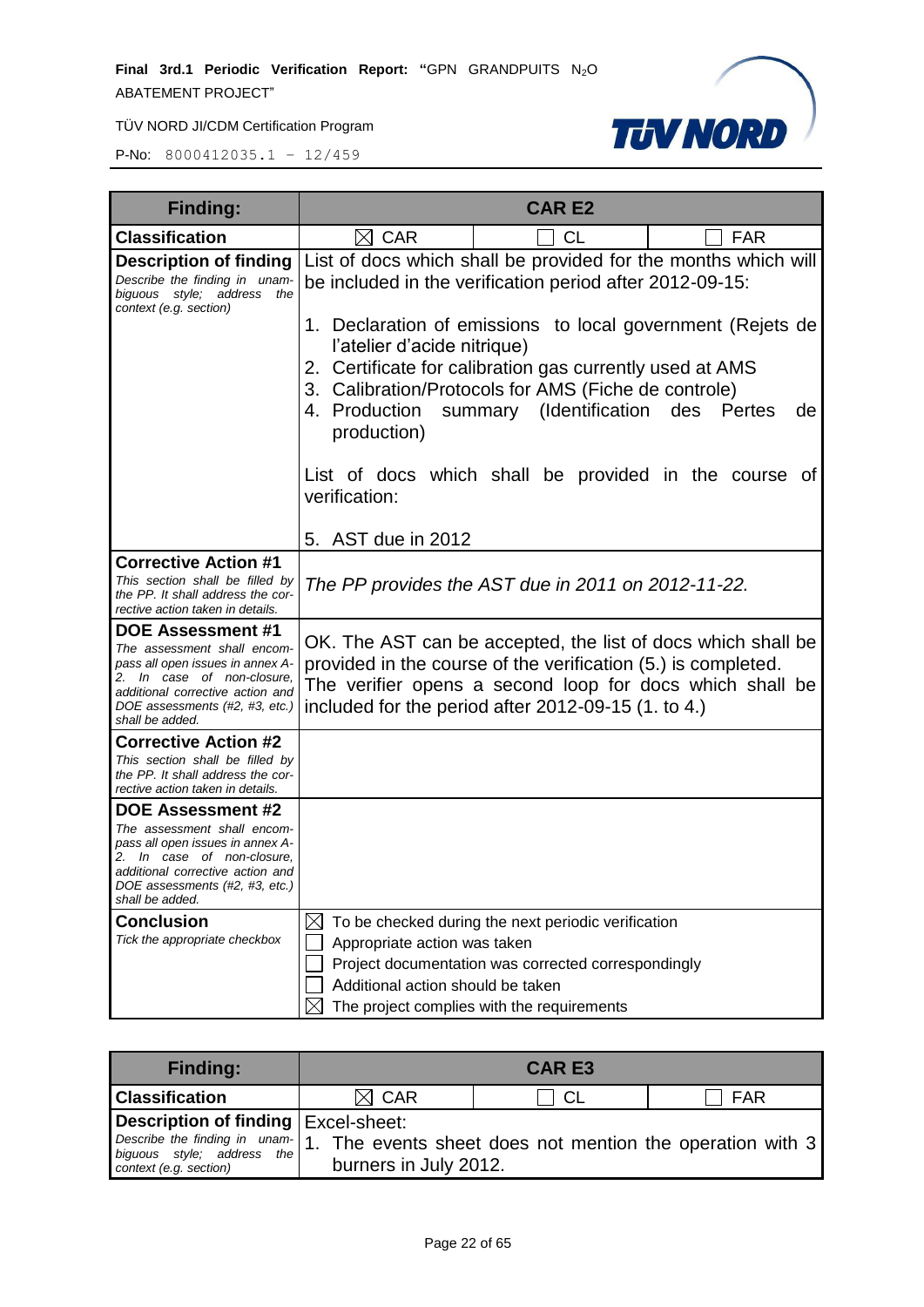

| <b>Finding:</b>                                                                                                                                                                                                 | <b>CAR E3</b>                                                                                                                                                                                                                 |
|-----------------------------------------------------------------------------------------------------------------------------------------------------------------------------------------------------------------|-------------------------------------------------------------------------------------------------------------------------------------------------------------------------------------------------------------------------------|
| <b>Corrective Action #1</b><br>This section shall be filled by<br>the PP. It shall address the cor-<br>rective action taken in details.                                                                         | 1. The events worksheet of the ERU calculation file now<br>includes the reference to the operation of the plant in July<br>with only 3 burners.                                                                               |
| <b>DOE Assessment #1</b><br>The assessment shall encom-<br>pass all open issues in annex A-<br>In case of non-closure,<br>additional corrective action and<br>DOE assessments (#2, #3, etc.)<br>shall be added. | OK. The operation of plant with three burner has been<br>included.                                                                                                                                                            |
| <b>Conclusion</b><br>Tick the appropriate checkbox                                                                                                                                                              | To be checked during the next periodic verification<br>Appropriate action was taken<br>Project documentation was corrected correspondingly<br>Additional action should be taken<br>The project complies with the requirements |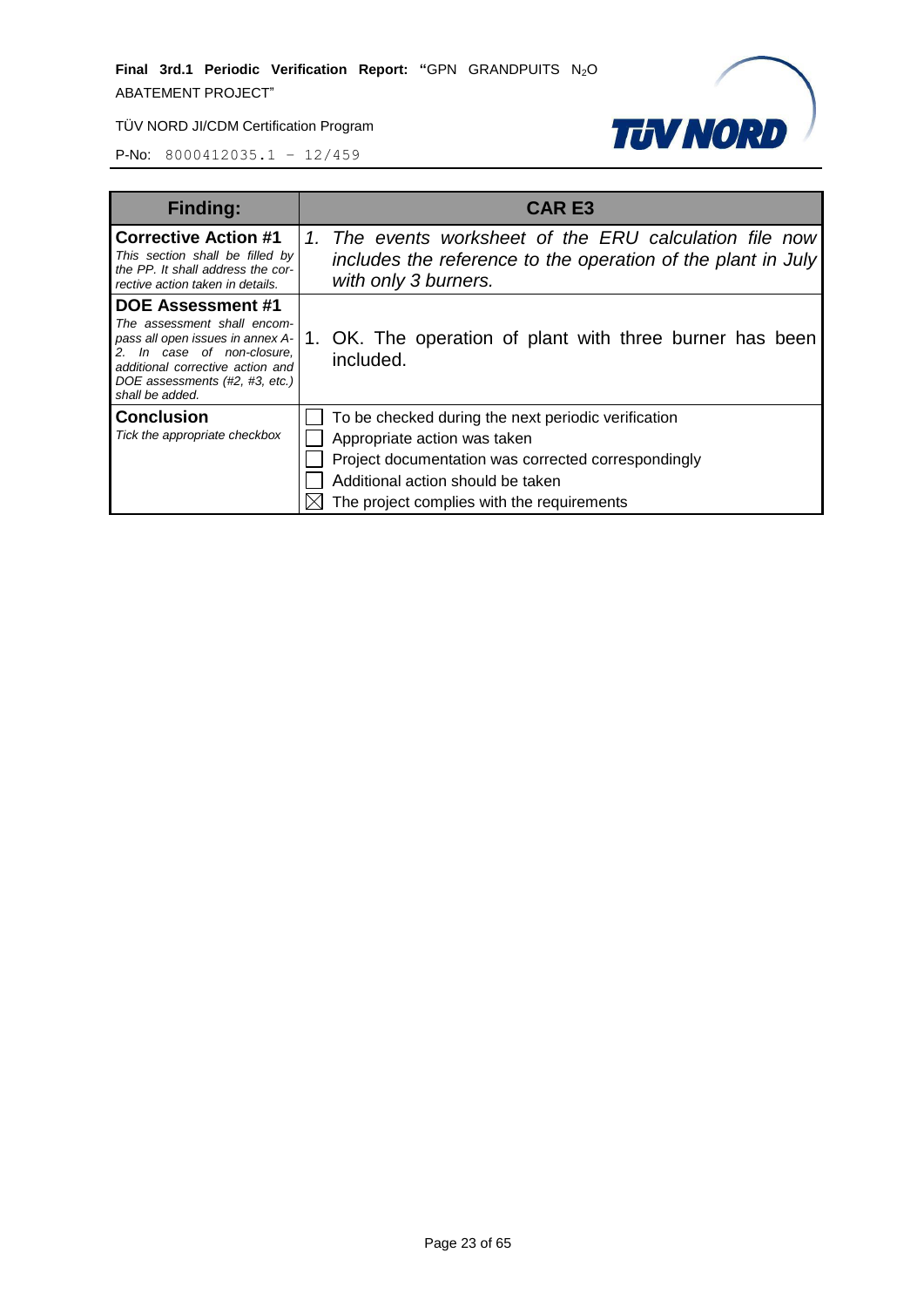

P-No: 8000412035.1 – 12/459

# <span id="page-23-0"></span>**5. SUMMARY OF VERIFICATION ASSESSMENTS**

The following paragraphs include the summary of the final verification assessments after all CARs and CLs are closed out. For details of the assessments pl. refer to the discussion of the verification findings in chapter 4 and the verification protocol (Annex 1).

# <span id="page-23-1"></span>**5.1. Implementation of the project**

During the verification a site visit was carried out. On the basis of this site visit and the reviewed project documentation it can be confirmed that w.r.t. the realized technology, the project equipments, as well as the monitoring and metering equipment, the project have been implemented.

# <span id="page-23-2"></span>**5.2. Project history**

During the 2<sup>nd</sup> verification the AIE raised issues that could not be closed or resolved during the validation stage. For this purpose following FAR have been raised.

Remark: At the date of verification no verification report of the  $2^{nd}$  period was available on the JI-webpage. Findings (FARs) are originated from the report provided by TÜV NORD CERT (also verifier of .<br>2<sup>nd period).</sup>

#### FAR A2 of last verification (CAR A1):

The verifier should check that the total amount of verified emission reductions until 2012-12-31 is limited as per host country LoA to 296,047 tonnes  $CO<sub>2</sub>e$  (before 10 %) reduction; after 10% reduction:  $266,443$  tCO<sub>2</sub>e).

# <span id="page-23-3"></span>**5.3. Special events**

Some events have taken place, which influenced the  $N<sub>2</sub>O$ -emissions from the plant and as an effect of this, catalyst performance and  $N_2O$  release to the atmosphere:

| <b>Date</b>                   | <b>Event</b>                                |
|-------------------------------|---------------------------------------------|
| July                          |                                             |
| 2012-07-03 04:00              | Plant restart, operation with three burners |
| From 2012-07-03 04:00 onwards | Times with no correct PSG values (freezing) |
| <b>August</b>                 |                                             |
| 2012-08-01 - 2012-08-31       | Operation with three burners                |
| Until 2012-08-03 12:00        | Time with no correct PSG values (freezing)  |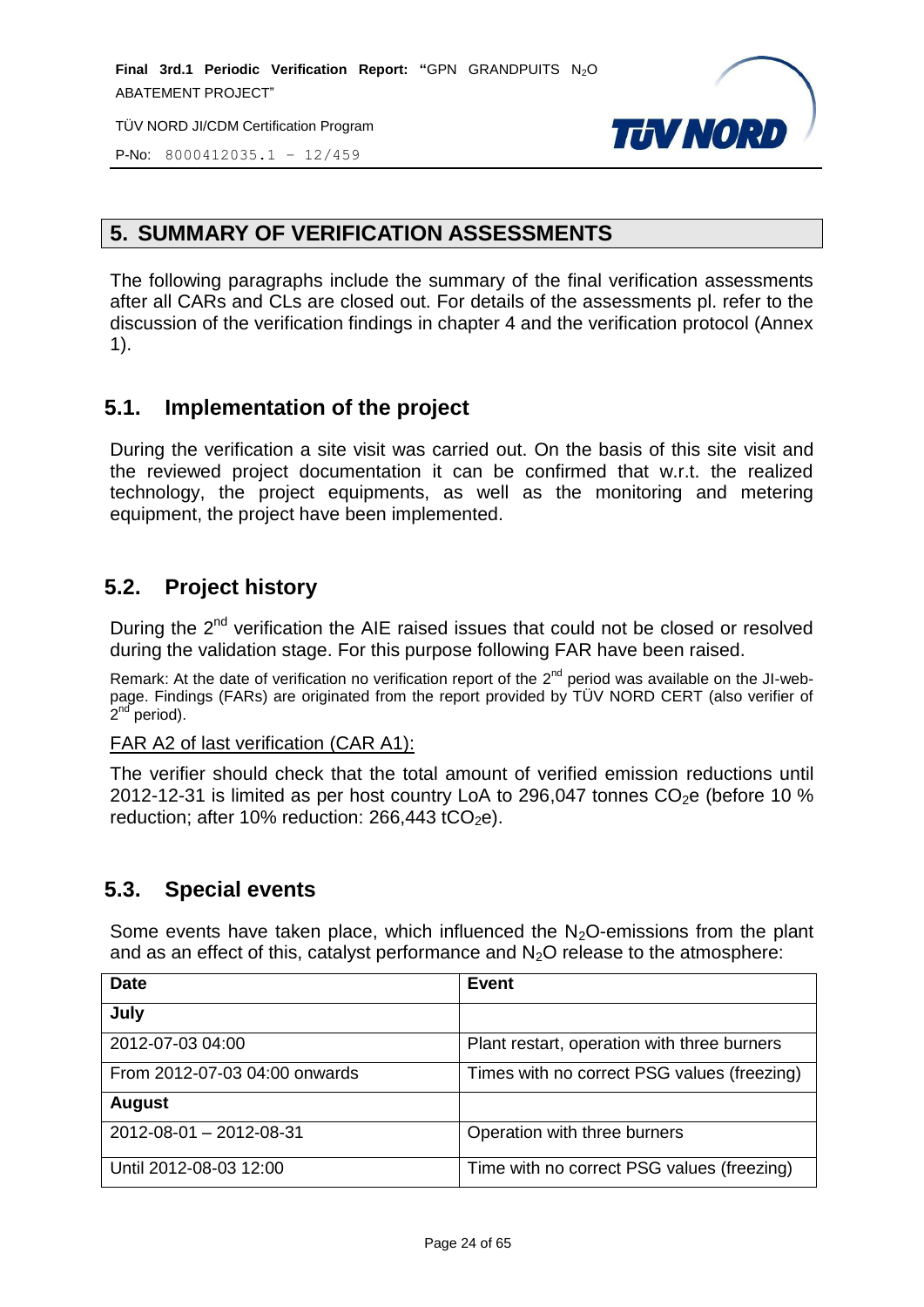

P-No: 8000412035.1 – 12/459

| <b>Date</b>                         | <b>Event</b>                            |
|-------------------------------------|-----------------------------------------|
| <b>September</b>                    |                                         |
| 2012-09-02 23:00 - 2012-09-22 03:00 | Plant shut down, restart with 4 burners |

# <span id="page-24-0"></span>**5.4. Compliance with the monitoring plan**

The monitoring system and all applied procedures are completely in compliance to the registered monitoring plan.

The monitoring system and all applied QA/QC procedures are completely in compliance to the registered monitoring plan.

| <b>Parameter</b>                  | <b>Measurement device</b>                                                    | <b>QA/QC-Measures</b>                                                                                                                                                                |                                                   |
|-----------------------------------|------------------------------------------------------------------------------|--------------------------------------------------------------------------------------------------------------------------------------------------------------------------------------|---------------------------------------------------|
|                                   |                                                                              | Last                                                                                                                                                                                 | <b>Next</b>                                       |
| $N_2O$                            | -FINETECH FTIR Orbital<br>AIT Anafin 5000<br>-Yokogawa IBF <sup>/QAL2/</sup> | AST:<br>2012-11-14                                                                                                                                                                   | N/A since the<br>crediting period<br>ends in 2012 |
| Calibration gas:<br>100 ppm $N2O$ | <b>Bottle No:</b><br>BN20691F <sup>/CGC/</sup>                               | Bottled:<br>2012-03-09                                                                                                                                                               | Valid:<br>2014-03-11                              |
| <b>NAP</b>                        | Flow:<br><b>KROHNE</b><br>Electro-<br>magnetic IFM 4080                      | Calibration:<br>September 2007<br>by supplier<br>Automatic daily<br>crosscheck<br>against mass<br>balance<br>calculation<br>$(HNO3$ -<br>consumption<br>and tank/stock<br>variation) |                                                   |
| <b>NAP</b>                        | Concentration<br>(via<br>density meter):<br>Bopp & Reuther DIMF<br>2.0TVS    | Concentration<br>checked by<br>operators twice<br>per shift and by<br>laboratory once<br>per week.                                                                                   |                                                   |
| <b>NAP</b>                        | Temperature:<br>Thermocouple K Type                                          | 2012-06-14                                                                                                                                                                           | Subsequent<br>year                                |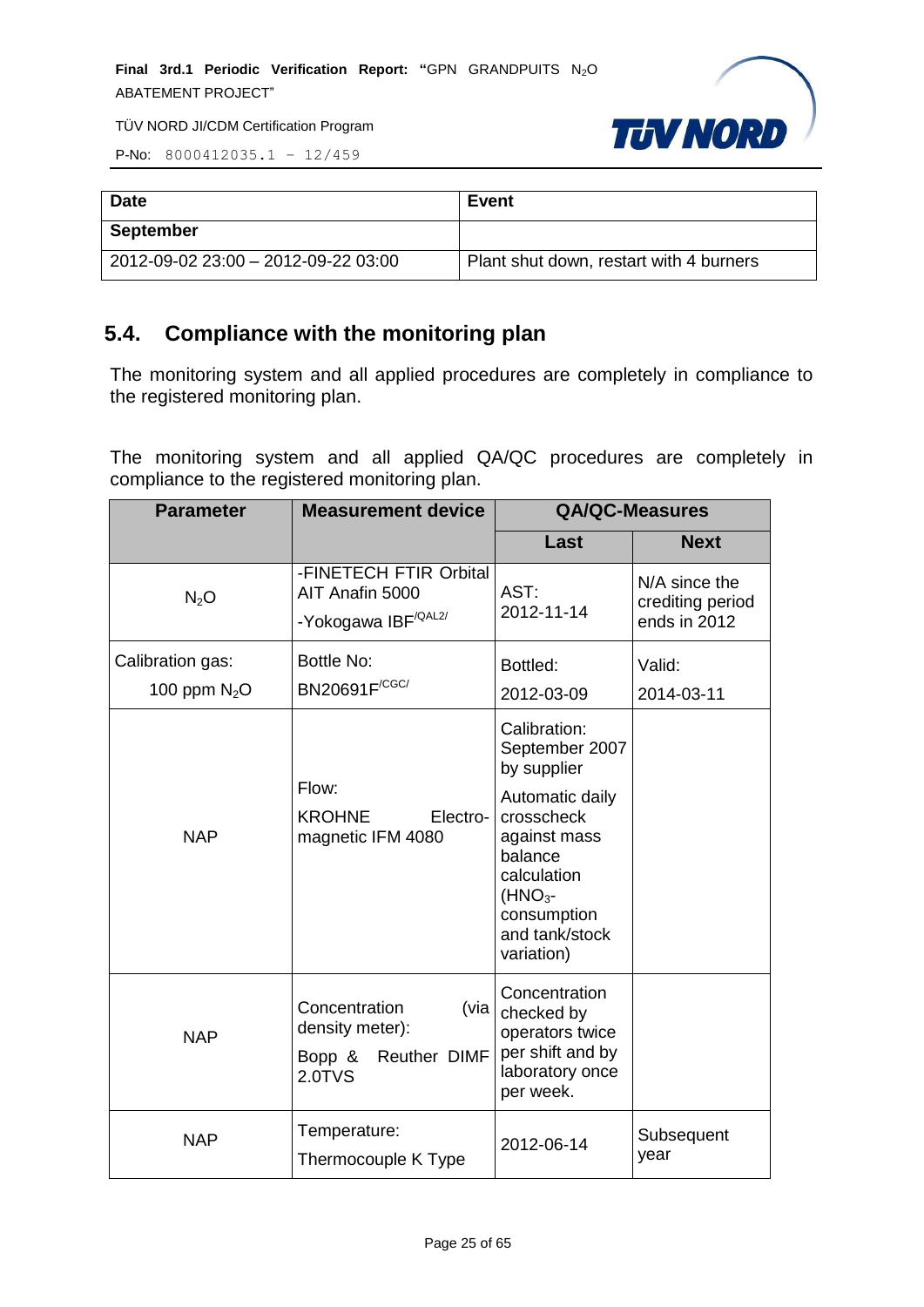**Final 3rd.1 Periodic Verification Report: "**GPN GRANDPUITS N2O ABATEMENT PROJECT"

TÜV NORD JI/CDM Certification Program

P-No: 8000412035.1 – 12/459



# <span id="page-25-0"></span>**5.5. Monitoring parameters**

During the verification all relevant monitoring parameters (as listed in the PDD) have been verified with regard to the appropriateness of the applied measurement / determination method, the correctness of the values applied for ER calculation, the accuracy, and applied QA/QC measures. The results as well as the verification procedure are described parameter-wise in the project specific verification checklist.

After appropriate corrections to raised CARs and CLs were carried out by the project participant it can be confirmed that all monitoring parameters have been measured / determined without material misstatements and in line with all applicable standards and relevant requirements.

| <b>Parameter:</b> | <b>Unit/Value:</b>                 | <b>Comment:</b>                                |
|-------------------|------------------------------------|------------------------------------------------|
| NCSG <sub>n</sub> | mgN <sub>2</sub> O/Nm <sup>3</sup> |                                                |
|                   | 237.01                             | mean                                           |
|                   | 165.19                             | limit of<br>confidence<br>lower<br>interval    |
|                   | 308.50                             | limit of confidence<br>upper<br>interval       |
|                   |                                    |                                                |
| $VSG_n$           | $[Nm^3/h]$                         |                                                |
|                   | 123,776.61                         | mean                                           |
|                   | 96,855.00                          | confidence<br>limit<br>of<br>lower<br>interval |
|                   | 150,699.00                         | confidence<br>of<br>limit<br>upper<br>interval |

Table 5.5.1.1: Upper/Lower limit and mean value of and substitute Value for NCSG and VSG according to statistical analysis applied for ER-calculation for the subperiod 3.1

| <b>Parameter:</b> | <b>Unit/Value:</b>                 | <b>Comment:</b>                          |
|-------------------|------------------------------------|------------------------------------------|
| $NCSG_n$          | mgN <sub>2</sub> O/Nm <sup>3</sup> |                                          |
|                   | N/A                                | mean                                     |
|                   | N/A                                | limit of confidence<br>lower<br>interval |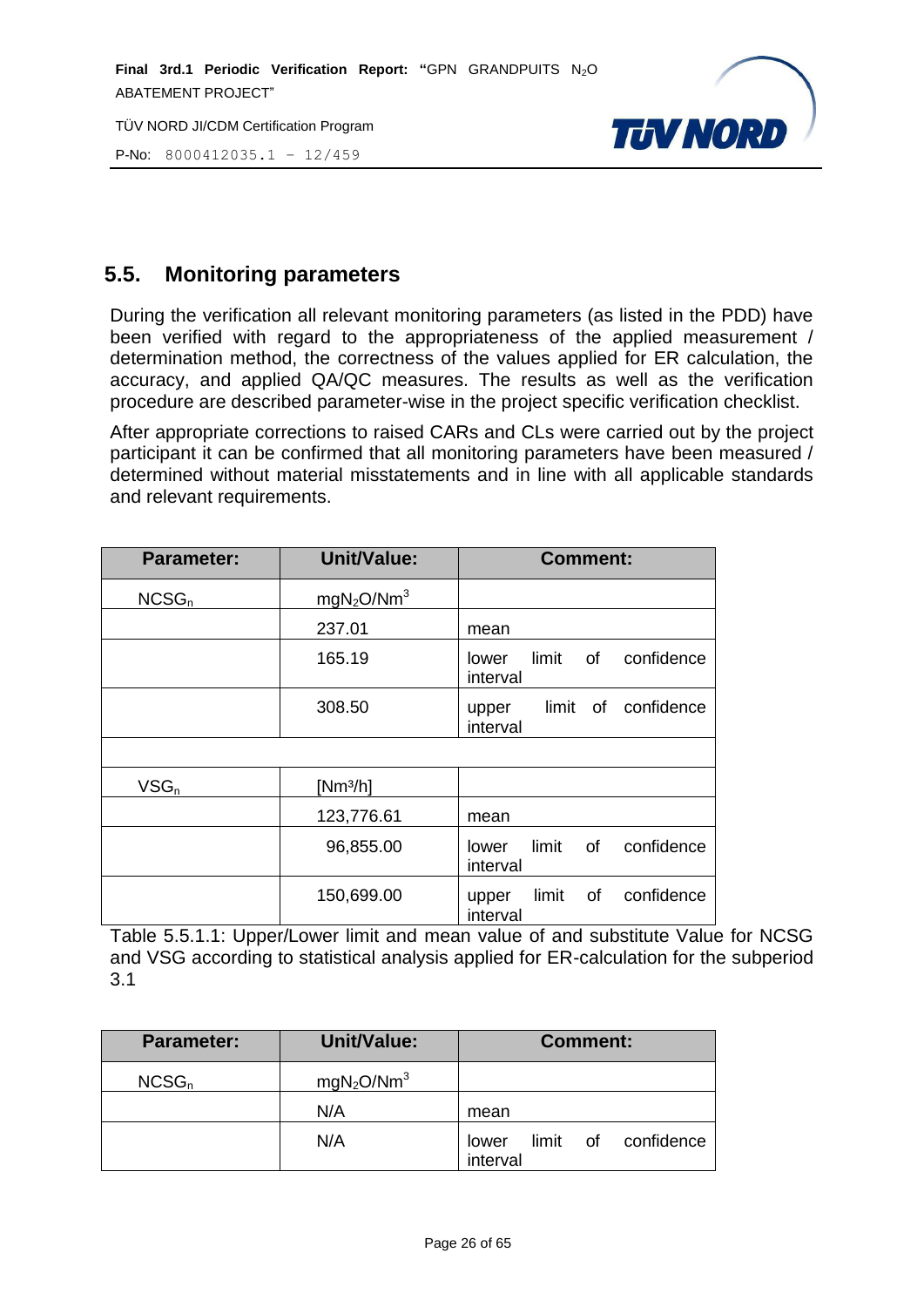

P-No: 8000412035.1 – 12/459

|         | N/A                  | limit of confidence<br>upper<br>interval    |
|---------|----------------------|---------------------------------------------|
|         |                      |                                             |
| $VSG_n$ | [Nm <sup>3</sup> /h] |                                             |
|         | N/A                  | mean                                        |
|         | N/A                  | limit of<br>confidence<br>lower<br>interval |
|         | N/A                  | limit of confidence<br>upper<br>interval    |

Table 5.5.1.2: Upper/Lower limit and mean value of and substitute Value for NCSG and VSG according to statistical analysis applied for ER-calculation for the subperiod 3.2 (not available at this stage of verification process)

| <b>Parameter</b>   | <b>Unit</b>                          | <b>Applied value</b> |
|--------------------|--------------------------------------|----------------------|
| OH <sub>n</sub>    | h                                    | 2,745                |
| NAP <sub>n</sub>   | tHNO <sub>3</sub>                    | 103,138              |
| OT                 | $^{\circ}C$                          | Not applicable       |
| <b>AIFR</b>        | %                                    | Not applicable       |
| <b>TSG</b>         | $^{\circ}C$                          | Not applicable       |
| <b>PSG</b>         | Pa                                   | Not applicable       |
| $EF_n$             | kgN <sub>2</sub> O/tHNO <sub>3</sub> | 0.78078              |
| $EF_{BM}$          | kgN <sub>2</sub> O/tHNO <sub>3</sub> | 1.85                 |
| GWP <sub>N2O</sub> | $tCO2e$ / tHNO <sub>3</sub>          | 310                  |
| $PE_n$             | kgN <sub>2</sub> O                   | 80,527.92            |

Table 5.5.2.1: Monitored plant parameter/input for ER calculation for Subperiod 3.1

| <b>Parameter</b> | <b>Unit</b>                          | <b>Applied value</b> |
|------------------|--------------------------------------|----------------------|
| OH <sub>n</sub>  | h                                    | N/A                  |
| NAP <sub>n</sub> | tHNO <sub>3</sub>                    | N/A                  |
| <b>OT</b>        | $^{\circ}C$                          | Not applicable       |
| <b>AIFR</b>      | $\%$                                 | Not applicable       |
| <b>TSG</b>       | $^{\circ}C$                          | Not applicable       |
| <b>PSG</b>       | Pa                                   | Not applicable       |
| $EF_n$           | kgN <sub>2</sub> O/tHNO <sub>3</sub> | N/A                  |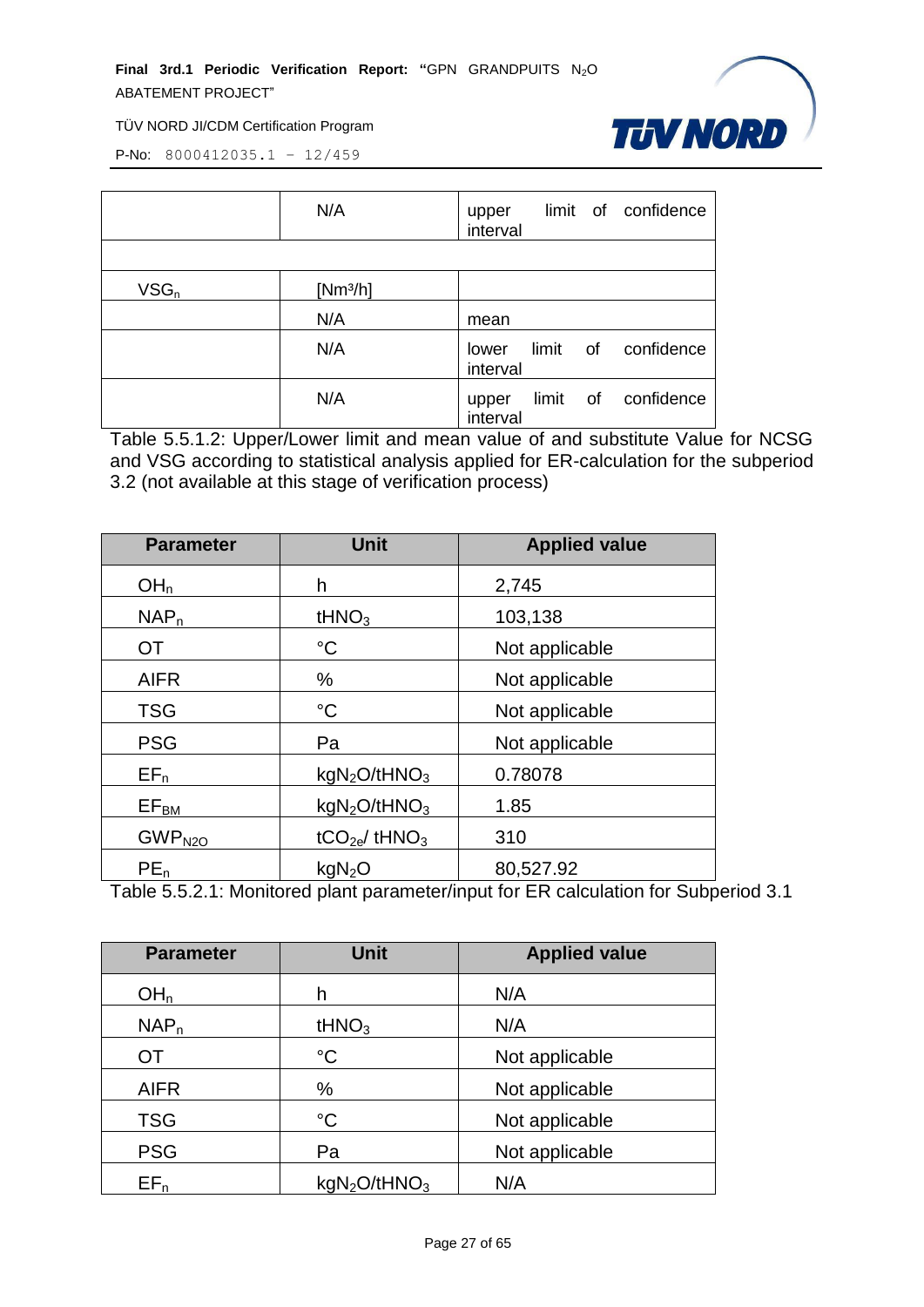**Final 3rd.1 Periodic Verification Report: "GPN GRANDPUITS N<sub>2</sub>O** ABATEMENT PROJECT"



TÜV NORD JI/CDM Certification Program

P-No: 8000412035.1 – 12/459

| <b>Parameter</b>   | <b>Unit</b>                          | <b>Applied value</b> |
|--------------------|--------------------------------------|----------------------|
| $EF_{BM}$          | kgN <sub>2</sub> O/tHNO <sub>3</sub> | 1.85                 |
| GWP <sub>N2O</sub> | tCO <sub>2e</sub> /tHNO <sub>3</sub> | 310                  |
| PE <sub>n</sub>    | kgN <sub>2</sub> O                   | N/A                  |

Table 5.5.2.1: Monitored plant parameter/input for ER calculation for Subperiod 3.2

#### <span id="page-27-0"></span>**5.6. Monitoring report**

A draft monitoring report was submitted to the verification team by the project participants. The team has made this report publicly available prior to the start of the verification activities. No comments were received.

During the verification, mistakes and needs for clarification were identified. The PP has carried out the requested corrections so that it can be confirmed that the monitoring report is complete and transparent and in accordance with the registered PDD, the request for deviation of the Monitoring Plan and other relevant requirements.

# <span id="page-27-1"></span>**5.7. ER Calculation**

According to the request for deviation of the Monitoring Plan accepted by the French Designated Focal Point the PP should revise the ER calculation. Corresponding CAR was raised. The accordingly adjusted ER calculation was prepared by the PP and presented to the verification team. All raised issues were addressed appropriately so the corresponding CAR could be closed out. Thus it is confirmed that the ER calculation is overall correct.

| <b>Parameter</b>                          | <b>Value</b>               | Unit                                 |
|-------------------------------------------|----------------------------|--------------------------------------|
| Nitric Acid Production (100% concentrate) | 103,138                    | tHNO <sub>3</sub>                    |
| <b>Project Emissions</b>                  | 80,527.92                  | kg N <sub>2</sub> O                  |
| <b>Emission Factor</b>                    | tables<br>See<br>5.5.2.1/2 | kgN <sub>2</sub> O/tHNO <sub>3</sub> |
| Governmental ERU deduction                | 10                         | %                                    |
| Emission reductions Subperiod 3.1         | 30,767                     | tCO <sub>2</sub> e                   |
| Emission reductions Subperiod 3.2         | N/A                        | tCO <sub>2</sub> e                   |

Table 5.7: Relevant data and outcome of ER-calculation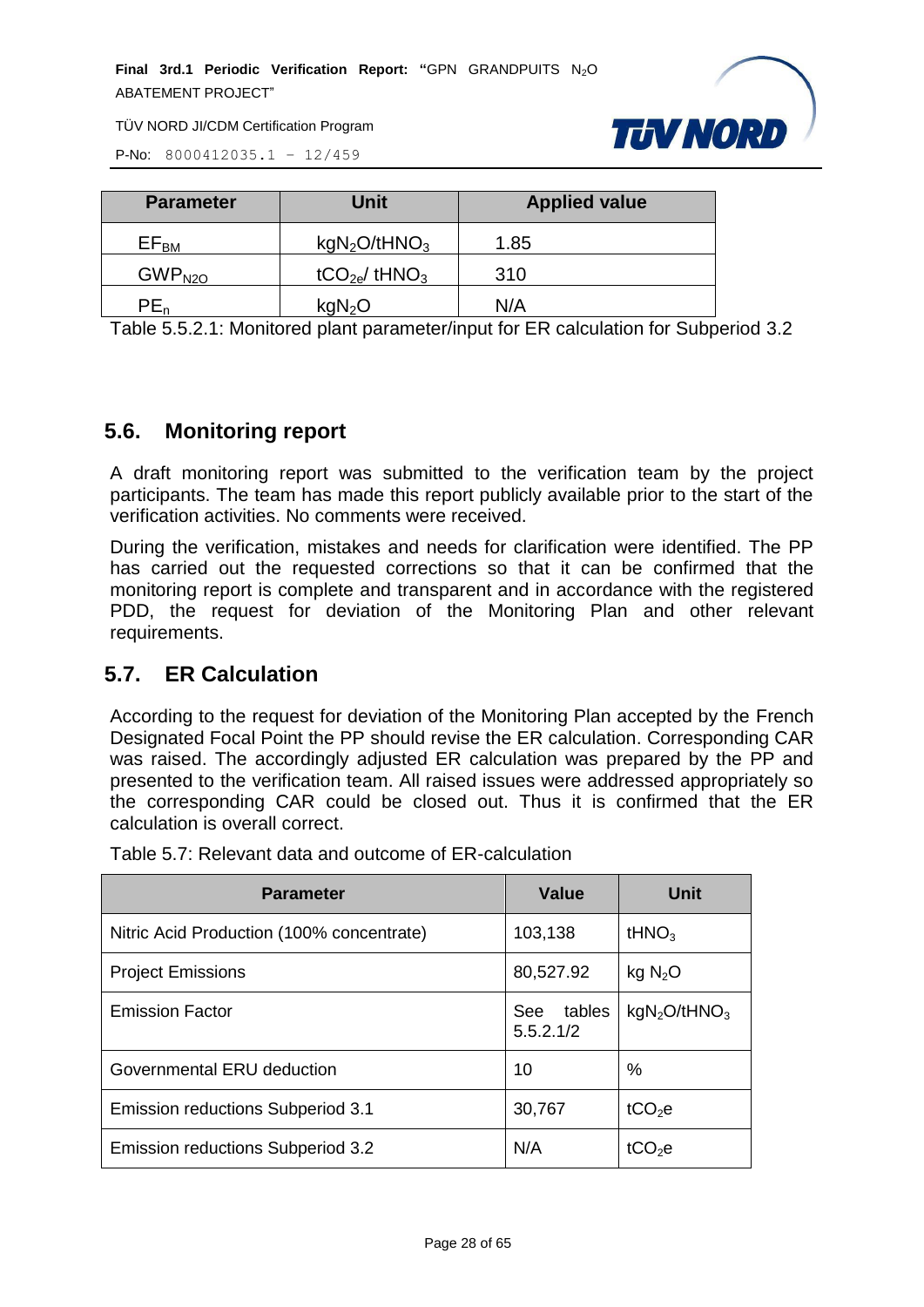

P-No: 8000412035.1 – 12/459

| <b>Parameter</b>                                                              | <b>Value</b> | <b>Unit</b>        |
|-------------------------------------------------------------------------------|--------------|--------------------|
| Emissions Reduction this $3rd$ period (after 10%<br>deduction)                | 30,767       | tCO <sub>2</sub> e |
| Reduction 2 <sup>nd</sup> period (after 10%<br><b>Emissions</b><br>deduction) | 28,724       | tCO <sub>2</sub> e |
| Emission Reduction 1 <sup>st</sup> period (after 10%<br>deduction)            | 89,511       | tCO <sub>2</sub> e |
| Sum of emission reductions (after 10% deduction)                              | 149,002      | tCO <sub>2e</sub>  |
| LoA-cap <sup><math>\text{LOA}</math></sup> (with deduction)                   | 266,443      | tCO <sub>2</sub> e |
| Max. emission reduction below cap                                             | Yes          |                    |

Table 5.7.1: Relevant data and outcome of ER-calculation

# <span id="page-28-0"></span>**5.8. Quality Management**

Quality Management procedures for measurements, calibration, maintenance and training of personnel in the framework of this JI project activity have been defined. The procedures defined can be assessed as appropriate for the purpose.

# <span id="page-28-1"></span>**5.9. Overall Aspects of the Verification**

All necessary and requested documentation was provided by the project participants so that a complete verification of all relevant issues could be carried out.

Access was granted to all installations of the plant which are relevant for the project performance and the monitoring activities.

No issues have been identified indicating that the implementation of the project activity and the steps to claim emission reductions are not compliant with the UNFCCC / host country criteria and relevant guidance provided by the COP/CMP and the JISC (clarifications and/or guidance).

# <span id="page-28-2"></span>**5.10. Hints for next periodic Verification**

None since this is the final verification period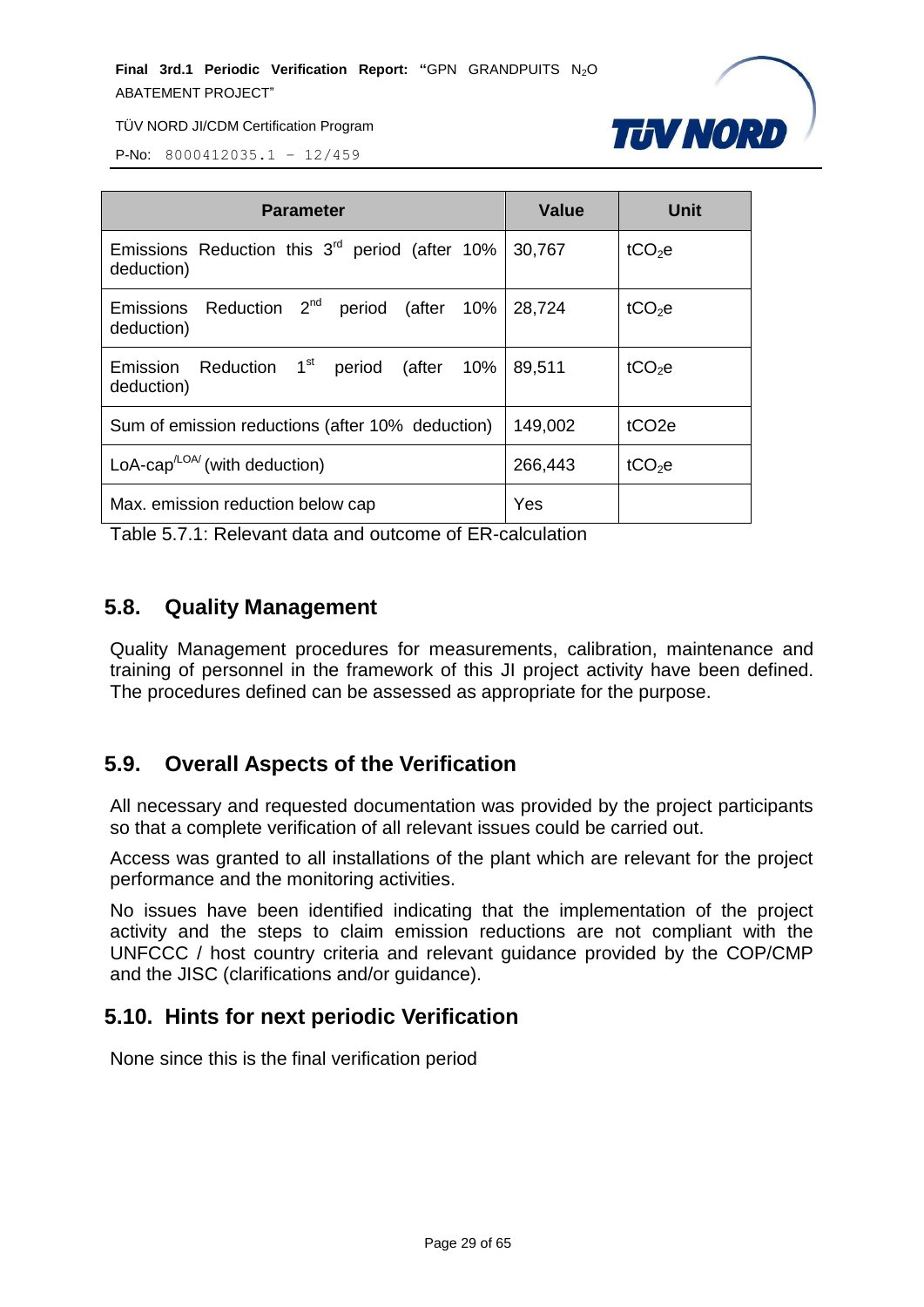**Final 3rd.1 Periodic Verification Report: "GPN GRANDPUITS N<sub>2</sub>O** ABATEMENT PROJECT"

TÜV NORD JI/CDM Certification Program



P-No: 8000412035.1 – 12/459

# <span id="page-29-0"></span>**6. VERIFICATION OPINION**

GPN S.A. has commissioned the TÜV NORD JI/CDM Certification Program to carry out the 3 rd periodic verification of the project: "*GPN Grandpuits N2O abatement project*", with regard to the relevant requirements for JI (Track 1) project activities. The project reduces GHG emissions by means of the implementation of a secondary catalyst in the ammonia reactor that allows the catalytic decomposition of nitrous oxide. This verification covers the subperiod 3.1 from 2012-07-01 to 2012-11-13 (including both days).

In the course of the verification 5 Corrective Action Requests (CAR) and no Clarification Requests (CL) were raised and successfully closed. The verification is based on the draft monitoring report, revised monitoring report, and the monitoring plan as set out in the registered PDD, the determination report, emission reduction calculation spreadsheet and supporting documents made available to the TÜV NORD JI/CDM CP by the project participant.

As a result of this verification, the verifier confirms that:

- all operations of the project are implemented and installed as planned and described in the project design document.
- the project monitoring is in accordance with the applied approved monitoring plan.
- the installed equipment essential for measuring parameters required for calculating emission reductions are calibrated appropriately.
- the monitoring system is in place and functional. The project has generated GHG emission reductions.

The verifier confirms that the GHG emission reductions are calculated without material misstatements in a conservative and appropriate manner. TÜV NORD JI/CDM CP herewith confirms that the project has achieved emission reductions in the above mentioned reporting period as follows:

**Emission reductions Sub-period 3.1: 30.767 t CO**<sub>2</sub>**e** 

Essen, 2012-12-07 Essen, 2011-12-07

Ulrich Walter TÜV NORD JI/CDM CP Verification Team Leader

Rainer Winter TÜV NORD JI/CDM CP Final Approval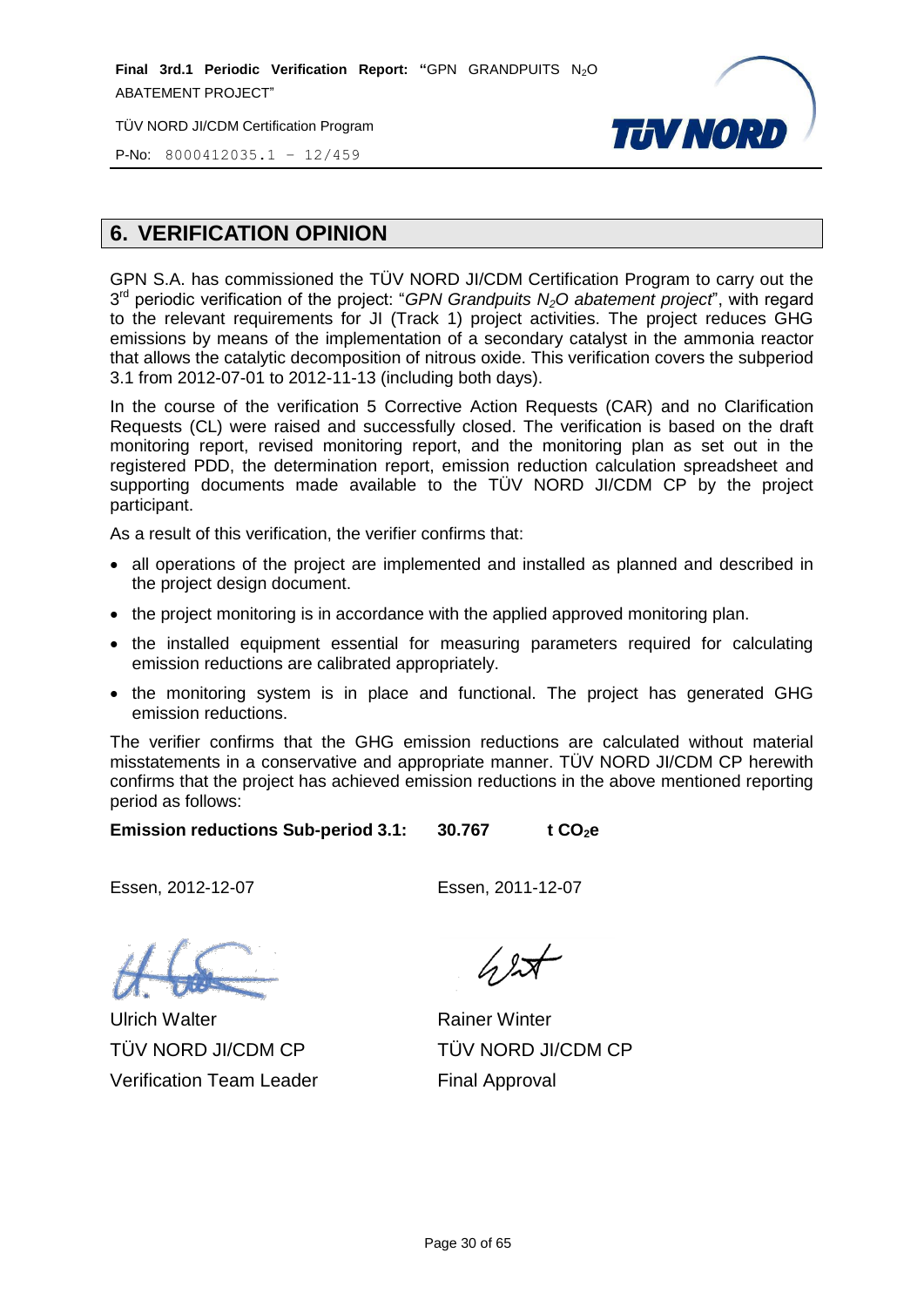

P-No: 8000412035.1 – 12/459

# <span id="page-30-0"></span>**7. REFERENCES**

#### **Table 7-1:** Documents provided by the project participant(s)

| <b>Reference</b> | <b>Document</b>                                                                                                                                                                                                                                                                                                                              |
|------------------|----------------------------------------------------------------------------------------------------------------------------------------------------------------------------------------------------------------------------------------------------------------------------------------------------------------------------------------------|
| /14001/          | ISO 14001 certificate of the plant valid until 2014-12-25.                                                                                                                                                                                                                                                                                   |
| /9001/           | ISO 9001 certificate of the plant valid until 2014-12-25.                                                                                                                                                                                                                                                                                    |
| <b>/ABSORB/</b>  | P&I-Flowsheet with instrumentation of the absorption tower.                                                                                                                                                                                                                                                                                  |
| /AMS_CAL/        | (QAL3): AMS manual calibration documentation for<br>-FINETECH FTIR Orbital AIT Anafin 5000.                                                                                                                                                                                                                                                  |
| /AP/             | Arrete prefecoral n° 09 DAIDD IC 142 limiting the maximum plant<br>capacity on 1,250 t HNO <sub>3</sub> /a, and limiting $N_2O$ emissions to a maximum<br>of 4kg $N_2O/tHNO_3$ from the start of the next production campaign in<br>December 2009.                                                                                           |
| /AST/            | GPN Factory Grandpuits, AST - Report on performance tests of<br>the automatic measuring system for $N_2O$ of acid plant, Report No.<br>M103148/01, dated 2012-11-20, issued by Müller-BBM GmbH, Branch<br>Office Dresden.                                                                                                                    |
| /BURNERS/        | P&I-Flowsheet with instrumentation of the Ammonia burners.                                                                                                                                                                                                                                                                                   |
| /CGC/            | Calibration gas certificate for the AMS<br>PRAXair, bottle No.: BN20691F, 100 (103.4) ppm N <sub>2</sub> O, valid until<br>2014-03-11.                                                                                                                                                                                                       |
| /CONC/           | Fuelle d'analyses journalière nitrate / acide nitrate (template to be<br>completed with lab results i.e. HNO <sub>3</sub> -concentration).                                                                                                                                                                                                   |
| /CONMAIL/        | Mail of the French DFP, (Autorité Nationale Désignée pour les Projets<br>de Développement Propre du Protocole de Kyoto Point Focal Désigné<br>pour les Projets de Mise en Oeuvre Conjointe), dated 2012-11-29,<br>confirming the approach of dividing the $3rd$ monitoring period in two<br>separate subperiods with only one on-site visit. |
| /DENS/           | Technical description of the Bopp & Reuther density meter.                                                                                                                                                                                                                                                                                   |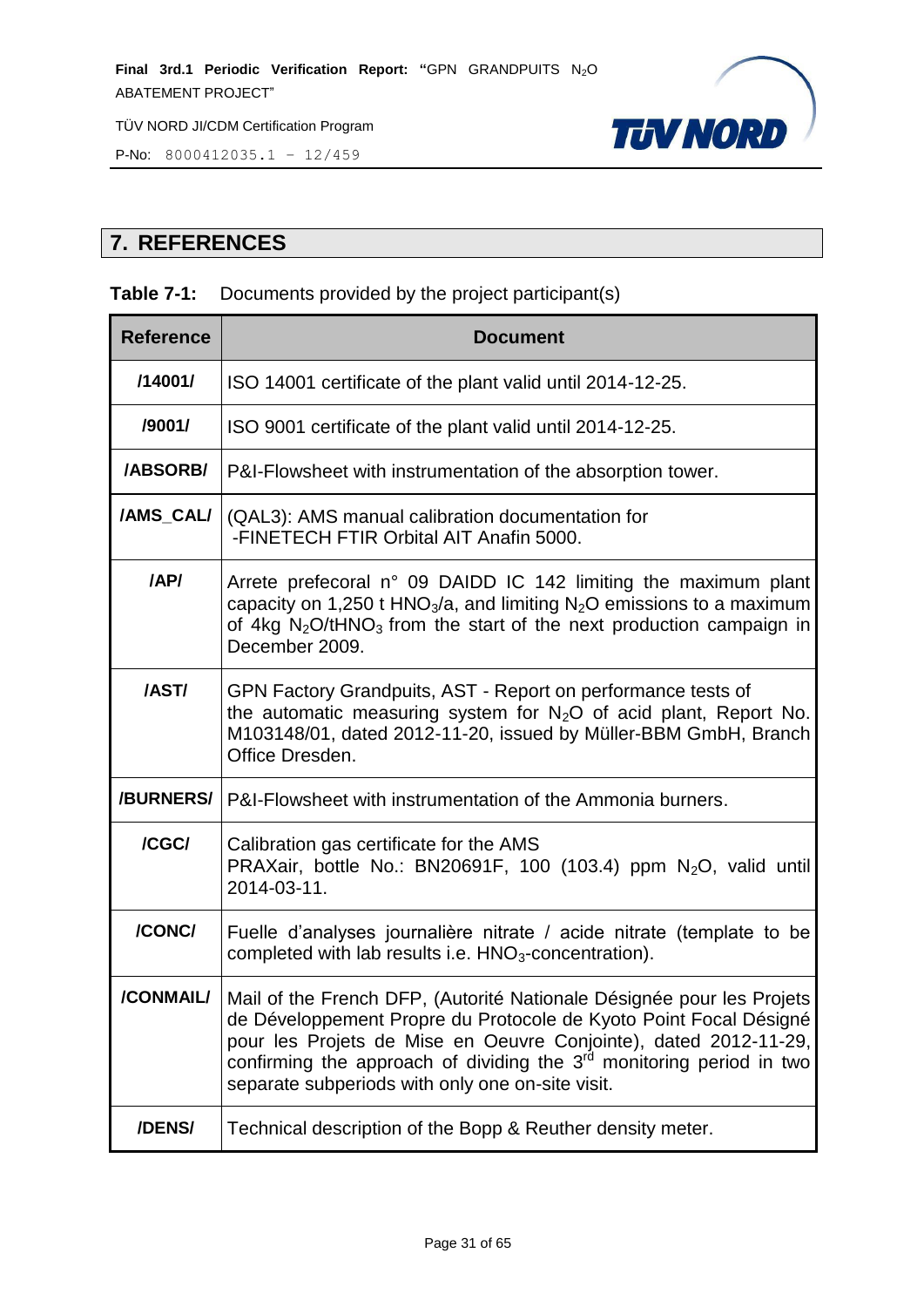

| <b>Reference</b> | <b>Document</b>                                                                                                                                                                                                                                                                                                                                                                                                                                                                                                                                                                                                                                                                                                                |  |
|------------------|--------------------------------------------------------------------------------------------------------------------------------------------------------------------------------------------------------------------------------------------------------------------------------------------------------------------------------------------------------------------------------------------------------------------------------------------------------------------------------------------------------------------------------------------------------------------------------------------------------------------------------------------------------------------------------------------------------------------------------|--|
| /EMISS/          | ISO 9001 documents/procedures of the emission determination                                                                                                                                                                                                                                                                                                                                                                                                                                                                                                                                                                                                                                                                    |  |
| /FICHE/          | Control chart and calibration check Specification for instrumentation<br>de contrôle", control card with weekly evidences<br>"Fiche<br>for<br>maintenance and calibration works on the AMS                                                                                                                                                                                                                                                                                                                                                                                                                                                                                                                                     |  |
| /FLOW/           | Technical description of the KROHNE Nitric Acid flow meter                                                                                                                                                                                                                                                                                                                                                                                                                                                                                                                                                                                                                                                                     |  |
| /FSTRIP/         | Principle P&I-Flowsheet with trip-points measurement-instrumentation<br>and tag-numbers                                                                                                                                                                                                                                                                                                                                                                                                                                                                                                                                                                                                                                        |  |
| /INSTALL/        | Technical drawings regarding the installation of the<br>catalyst<br>basket/catalyst                                                                                                                                                                                                                                                                                                                                                                                                                                                                                                                                                                                                                                            |  |
| /LOA/            | Host country:<br>LoA issued by the French "Ministère de l'Écologie, de l'Énergie, du<br>Développement Durable et de la Mer, en charge des Technologies<br>vertes et des Négociations sur le climat" on 2010-06-21, Ref-No.:<br>1D10011529.<br>Authorization letter issued by the French "Ministère de l'Écologie, de<br>l'Énergie, du Développement Durable et de la Mer, en charge des<br>Technologies vertes et des Négociations sur le climat" on 2011-11-10,<br>Ref-No.: 11-1064 5E DNbis to authorise Total Petrochemicals<br>Antwerpen to participate in the project activity.<br>Investor country:<br>LoA issued by the Belgian « National Climate Commission » on 2011-<br>04-04, Ref-No.: NKC/FP/5 issued to GPN S.A. |  |
| /MR/             | First and published Monitoring report of GHGs emission<br>reductions (Track1) (2011-07-01 to 2012-12-31) "GPN<br>Grandpuits N <sub>2</sub> O abatement project" Track 1" dated 2012-11-01<br>issued by N.serve (version 1).<br>Including data from 2012-07-01 to 2012-10-31<br>• Monitoring report of GHGs emission reductions (Track1) (2011-<br>07-01 to 2012-12-31) "GPN Grandpuits N <sub>2</sub> O abatement<br>project" Track 1" dated 2012-11-16 issued by N.serve (version<br>2).<br>Including data from 2012-07-01 to 2012-11-13<br>• Monitoring report of GHGs emission reductions (Track1) (2011-<br>07-01 to 2012-12-31) "GPN Grandpuits N <sub>2</sub> O abatement                                                |  |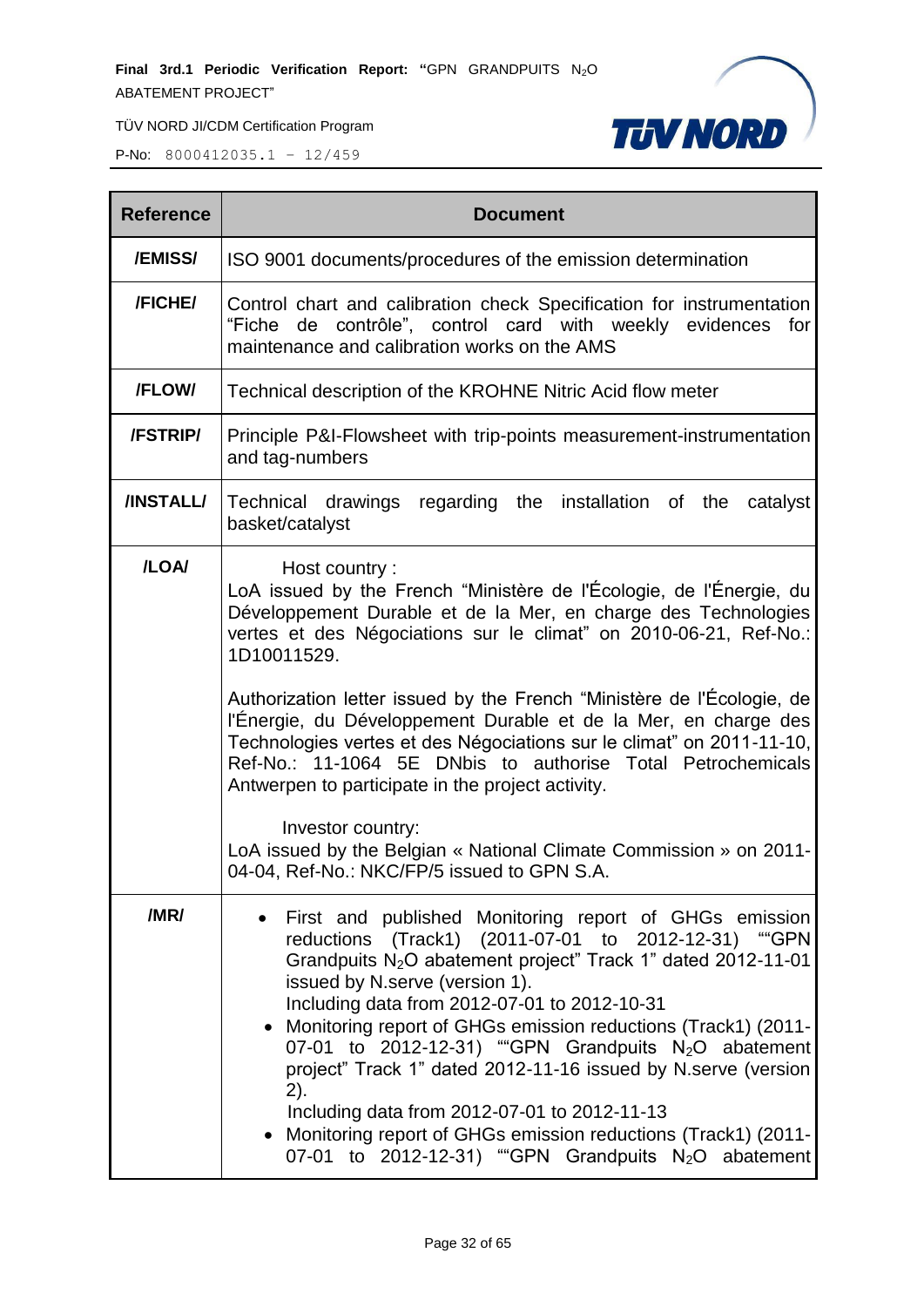

| <b>Reference</b> | <b>Document</b>                                                                                                                                                                                                                                                                                                                                                                                                                                        |  |  |
|------------------|--------------------------------------------------------------------------------------------------------------------------------------------------------------------------------------------------------------------------------------------------------------------------------------------------------------------------------------------------------------------------------------------------------------------------------------------------------|--|--|
|                  | project" Track 1" dated 2012-11-19 issued by N.serve (version<br>3).<br>Including data from 2012-07-01 to 2012-11-13<br>Final Monitoring report of GHGs emission reductions (Track1)<br>(2011-07-01 to 2012-12-31) ""GPN Grandpuits $N_2O$ abatement<br>project" Track 1" dated 2012-11-30 issued by N.serve (version<br>4).<br>Including data from 2012-07-01 to 2012-11-13                                                                           |  |  |
| /PRES/           | Company/Project presentation:<br><b>Site Characteristics</b><br>$\bullet$<br>Production diagram<br>$\bullet$<br>Production capacity<br>$\bullet$<br><b>Nitric Acid Scheme</b><br>$\bullet$<br>JI Project : organisation & responsibilities<br>$\bullet$<br>Project: History<br>$\bullet$<br>Trip point<br><b>Monitoring Devices</b><br>$\bullet$<br>Maintenance and calibration AMS JI GPN GQ<br>$\bullet$<br>Special Events (2011-09-01 to 2012-06-30 |  |  |
| /PROC1/          | Quality procedure: Mesure de la concentration de l'acide nitrique<br>(Methodology for measurement of Nitric Acid concentration, No.:<br>ENG/3/111-Q, ver.: 9, dated 2010-06-15.                                                                                                                                                                                                                                                                        |  |  |
| /PROD/           | Production reports of the nitric acid plants Identification des Pertes de<br>production, Usine de Grandpuits                                                                                                                                                                                                                                                                                                                                           |  |  |
| /RAW/            | Raw data extracted from server during on-site visit of the verification<br>team:<br><b>GPTS 2012</b><br><b>GPTS 2012</b><br><b>GPTS 2012</b><br><b>GPTS 2012</b><br>août.xls<br>juillet.xls<br>octobre.xls<br>septembre.<br>xls                                                                                                                                                                                                                        |  |  |
| /REJ/            | Monthly emission declarations for $N_2O$ (Rejets de l'atelier d'Acide<br>Nitrique)                                                                                                                                                                                                                                                                                                                                                                     |  |  |
| /SDS/            | Safety Data Sheet HRSC Heraeus Secondary Catalyst.                                                                                                                                                                                                                                                                                                                                                                                                     |  |  |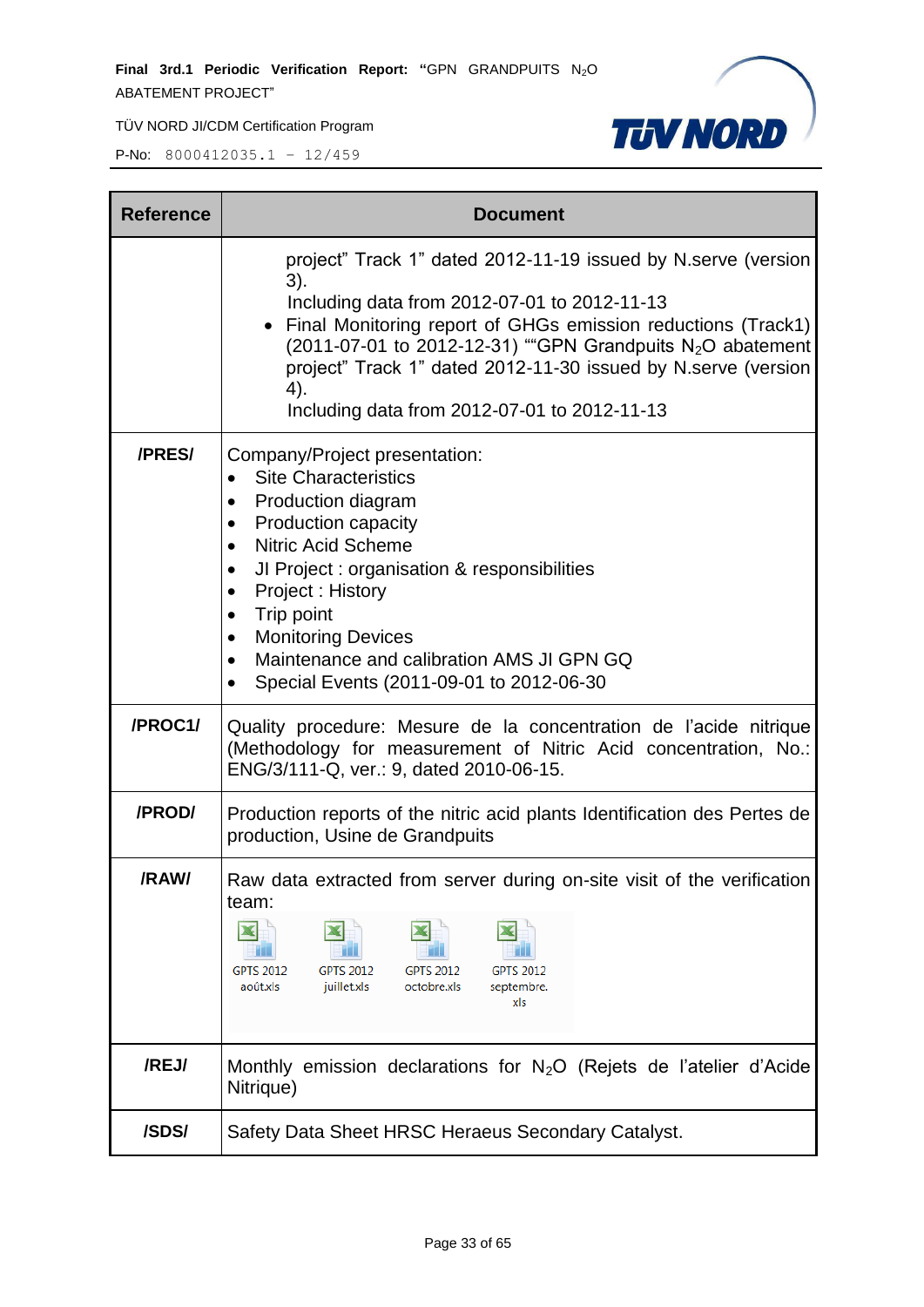**Final 3rd.1 Periodic Verification Report: "GPN GRANDPUITS N<sub>2</sub>O** ABATEMENT PROJECT"



TÜV NORD JI/CDM Certification Program

P-No: 8000412035.1 – 12/459

| <b>Reference</b> | <b>Document</b>                                                                                                                                                           |  |
|------------------|---------------------------------------------------------------------------------------------------------------------------------------------------------------------------|--|
| <b>/STACK/</b>   | Technical drawing stack diameter 1,100 mm<br>drawing<br>$No.$ :<br>944142021030004003.                                                                                    |  |
| /SYNF/           | Fiche de synchro transmetteur (comparison of stack gas flow meter<br>signal with DCS-display.                                                                             |  |
| /SYNP/           | Fiche de synchro transmetteur (comparison of stack gas pressure<br>meter signal with DCS-display.                                                                         |  |
| /SYNT/           | Fiche de synchro transmetteur (comparison of stack gas temperature<br>meter signal with DCS-display.                                                                      |  |
| <b>/TRIP/</b>    | Trip point parameters, listed in a plant-safety document.                                                                                                                 |  |
| $N$ R $2/$       | Verification report for the $2^{nd}$ period, title: GPN Grandpuits N2O<br>abatement, No.: Project 8000409546 - 12/368, dated: 2012-11-07,<br>issued by TÜV Nord Cert GmbH |  |
| <b>IXLSI</b>     | Emission reduction calculation:<br>Draft: ERU_calculation_grandpuits_VP3_v01<br>$\bullet$<br>Final: ER_grandpuits_VP3_v2_121119<br>$\bullet$                              |  |
| QAL <sub>2</sub> | QAL2 report issued by Müller BBM, Report No.M84 932/1 (2011-12-<br>09).                                                                                                   |  |

# **Table 7-2:** Background investigation and assessment documents

| <b>Reference</b> | <b>Document</b>                                                                                                                                               |
|------------------|---------------------------------------------------------------------------------------------------------------------------------------------------------------|
| /BREF/           | Reference Document on Best Available Techniques for the<br>Manufacture of Large Volume Inorganic Chemicals - Ammonia, Acids<br>and Fertilizers (August 2007). |
| /AM0034/         | Approved CDM Methodology AM0034, version 03.4: "Catalytic<br>reduction of N <sub>2</sub> O inside the ammonia burner of nitric acid plants.                   |
| /AFNOR/          | Monitoring standard BP X30-331 of the AFNOR-normalisation<br>association of France.                                                                           |
| /CPM/            | TÜV NORD JI / CDM CP Manual (incl. CP procedures and forms).                                                                                                  |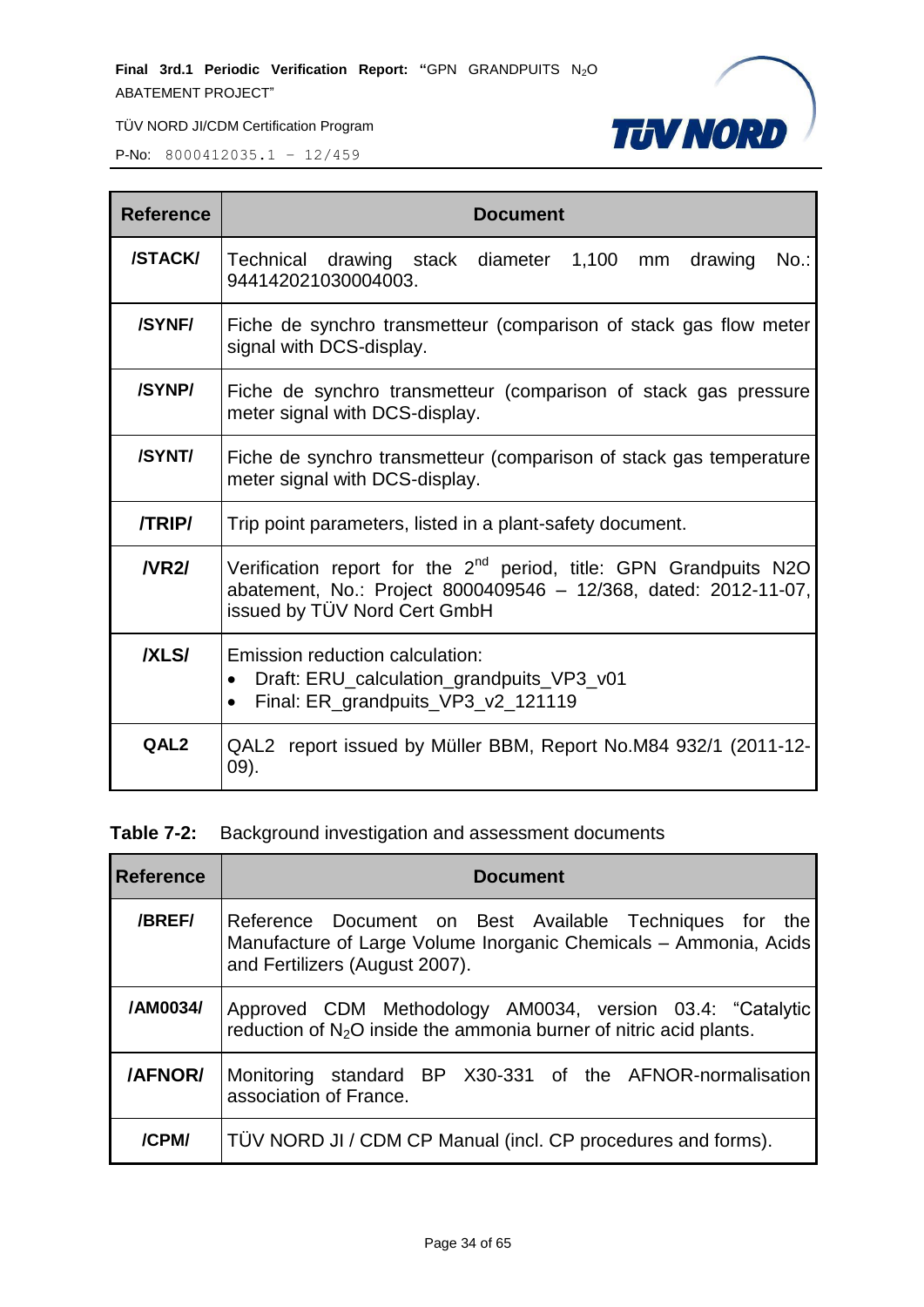**Final 3rd.1 Periodic Verification Report: "GPN GRANDPUITS N<sub>2</sub>O** ABATEMENT PROJECT"



TÜV NORD JI/CDM Certification Program

P-No: 8000412035.1 – 12/459

| <b>Reference</b> | <b>Document</b>                                                                                                                                                                                                |
|------------------|----------------------------------------------------------------------------------------------------------------------------------------------------------------------------------------------------------------|
| /DET/            | Determination Report for JI project, GPN GRANDPUITS N2O<br>ABATEMENT PROJECT, Report No: : 8000376788 - 09/444<br>Date: 2010-06-24, issued by TÜV NORD.                                                        |
| /DVM/            | <b>JI Determination and Verification Manual.</b>                                                                                                                                                               |
| /IPCC/           | 1. 1996 IPCC Guidelines for National Greenhouse Gas Inventories:<br>work book.<br>2. 2006 IPCC Guidelines for National Greenhouse Gas Inventories:<br>work book.                                               |
| /KP/             | Kyoto Protocol (1997).                                                                                                                                                                                         |
| /MA/             | Decision 3/CMP. 1 (Marrakesh – Accords).                                                                                                                                                                       |
| /METH/           | Méthode pour les Projets Domestiques<br>Réduction catalytique du $N_2O$ dans des usines d'acide nitrique<br>(Projet Domestique Methodology: Catalytic reduction of N <sub>2</sub> O at nitric<br>acid plants). |
| /METHE/          | Projet Domestique Methodology:<br>Catalytic reduction of $N_2O$ at nitric acid plants (Translation of $^{METH}$ ).                                                                                             |
| /PDD/            | Project Design Document for JI project: GPN GRANDPUITS N2O<br><b>ABATEMENT PROJECT.</b><br>Date: 19th January 2010, Version: 04.                                                                               |

#### **Table 7-3:** Websites used

| <b>Reference</b> | Link                                                                           | <b>Organisation</b>                                                                                                                                          |
|------------------|--------------------------------------------------------------------------------|--------------------------------------------------------------------------------------------------------------------------------------------------------------|
| /bref/           | http://eippcb.jrc.ec.europa.eu/<br>reference/                                  | Website of the European Commission, Joint<br>Research Centre, Institute for Prospective<br>Technological Studies (Provision of BAT-<br>Reference documents). |
| /cdm/            | http://cdm.unfccc.int/Referenc   Web page of the UNFCCC.<br>e/tools/index.html |                                                                                                                                                              |
| /dfp/            | http://www.developpement-<br>durable.gouv.fr/                                  | Ministère de l'Écologie, de l'Énergie, du<br>Développement Durable et de la Mer, en<br>charge des Technologies vertes et des                                 |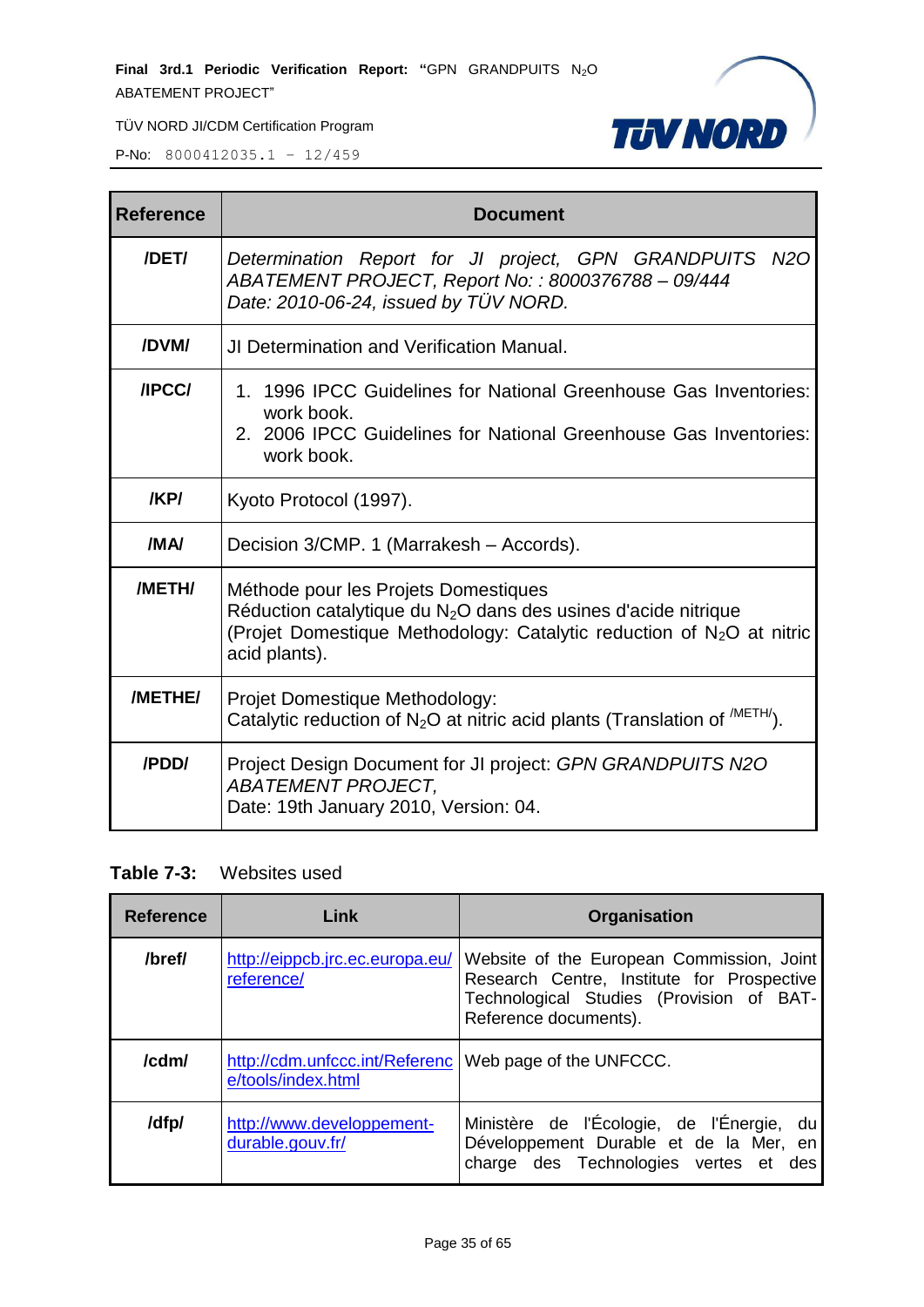

P-No: 8000412035.1 – 12/459

| <b>Reference</b> | Link                                                                          | Organisation                                                                                                                                                           |  |  |  |  |
|------------------|-------------------------------------------------------------------------------|------------------------------------------------------------------------------------------------------------------------------------------------------------------------|--|--|--|--|
|                  |                                                                               | Négociations sur le climat (French DFP).                                                                                                                               |  |  |  |  |
| /douane/         | http://www.douane.gouv.fr/da<br>ta/file/6146.pdf                              | Web-file regarding $N_2O$ emission taxation.                                                                                                                           |  |  |  |  |
| /dehst/          | http://www.dehst.de                                                           | German Emissions Trading Authority (DEHSt)<br>at the Federal Environment Agency.                                                                                       |  |  |  |  |
| /                | http://www.legifrance.gouv.fr/                                                | Site of the Legifrance (La service public de la<br>diffusion du droit).                                                                                                |  |  |  |  |
| /mist/           | http://www.ecologie.gouv.fr/M<br>ethodologies-de-projets.html                 | Ministère de l'Écologie, de l'Énergie,<br>du<br>durable<br>Développement<br>de<br>la<br>Mer<br>et<br>(Ministry<br>ecology<br>sustainable<br>of<br>and<br>development). |  |  |  |  |
| /efma/           | www.efma.org                                                                  | Web<br>Fertilizer<br>European<br>page<br>of the<br>Manufacturers Association.                                                                                          |  |  |  |  |
| /eu/             | http://ec.europa.eu/environm<br>ent/climat/emission/implemen<br>tation en.htm | EC legal database.                                                                                                                                                     |  |  |  |  |
| /ipcc/           | http://www.ipcc.ch/publication<br>s_and_data/publications_and<br>data.shtml   | IPCC publications.                                                                                                                                                     |  |  |  |  |
| /ji/             | http://ji.unfccc.int                                                          | UNFCCC JI-website with relevant JI related<br>documents/guidances.                                                                                                     |  |  |  |  |
| /jir/            | http://www.jirulebook.org/trac<br>k <sub>1</sub>                              | JI-Rulebook, Practice and Procedures.                                                                                                                                  |  |  |  |  |

# **Table 7-4:** List of interviewed persons

| Mol <sup>1</sup><br><b>Reference</b> |  |                       | <b>Name</b>           | <b>Organisation / Function</b> |  |  |
|--------------------------------------|--|-----------------------|-----------------------|--------------------------------|--|--|
| $\boxtimes$ Mr.<br>/IM01/<br>Ms      |  |                       | <b>Bertrand Walle</b> | GPN, Operational manager       |  |  |
| /IM01/                               |  | $\boxtimes$ Mr.<br>Ms | <b>Yannick Quenon</b> | GPN, Maintenance Manager       |  |  |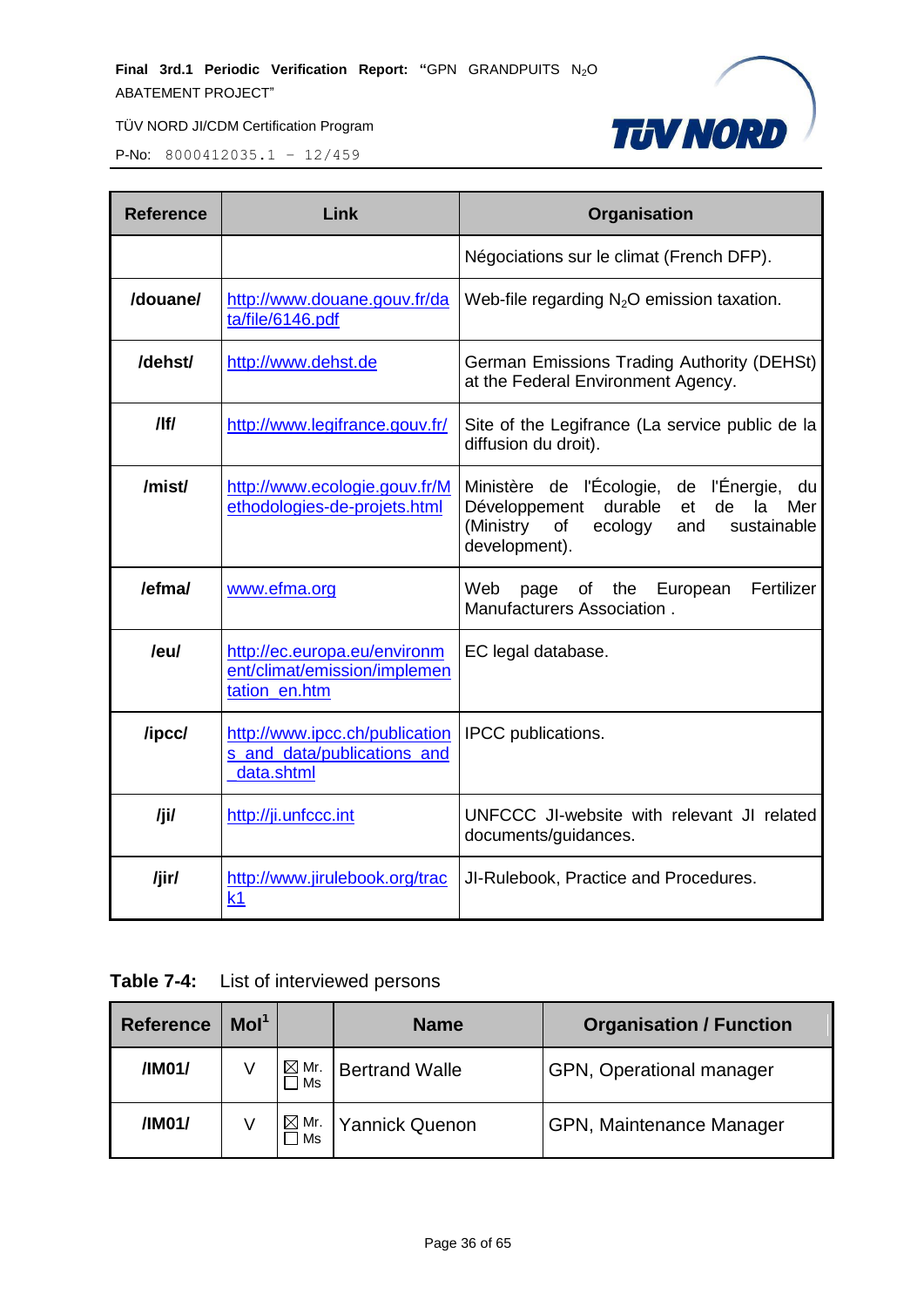**Final 3rd.1 Periodic Verification Report: "GPN GRANDPUITS N<sub>2</sub>O** ABATEMENT PROJECT"



TÜV NORD JI/CDM Certification Program

P-No: 8000412035.1 – 12/459

| <b>Reference</b>  | Mol <sup>1</sup> |                       | <b>Name</b>                 | <b>Organisation / Function</b>    |  |
|-------------------|------------------|-----------------------|-----------------------------|-----------------------------------|--|
| /IM01/<br>V<br>Ms |                  | $\boxtimes$ Mr.       | Marc Digliorini             | <b>GPN, Fertilizer Production</b> |  |
| /IM01/<br>V       |                  | Mr.<br>$\boxtimes$ Ms | <b>Marie Hiernard</b>       | GPN, Environmental Technician     |  |
| /IM01/            | V                | $\boxtimes$ Mr.<br>Ms | Benjamin Lefevbre           | Secauto, Technician for analyser  |  |
| /IM01/            | V                | $\boxtimes$ Mr.<br>Ms | <b>Mohammed Boutkhil</b>    | Secauto, Technician for analyser  |  |
| /IM02/            | V                | Mr.<br>$\boxtimes$ Ms | Rebecca Cardani-<br>Strange | N.serve, Project manager          |  |

1) Means of Interview: (**T**elephone, **E**-Mail, **V**isit)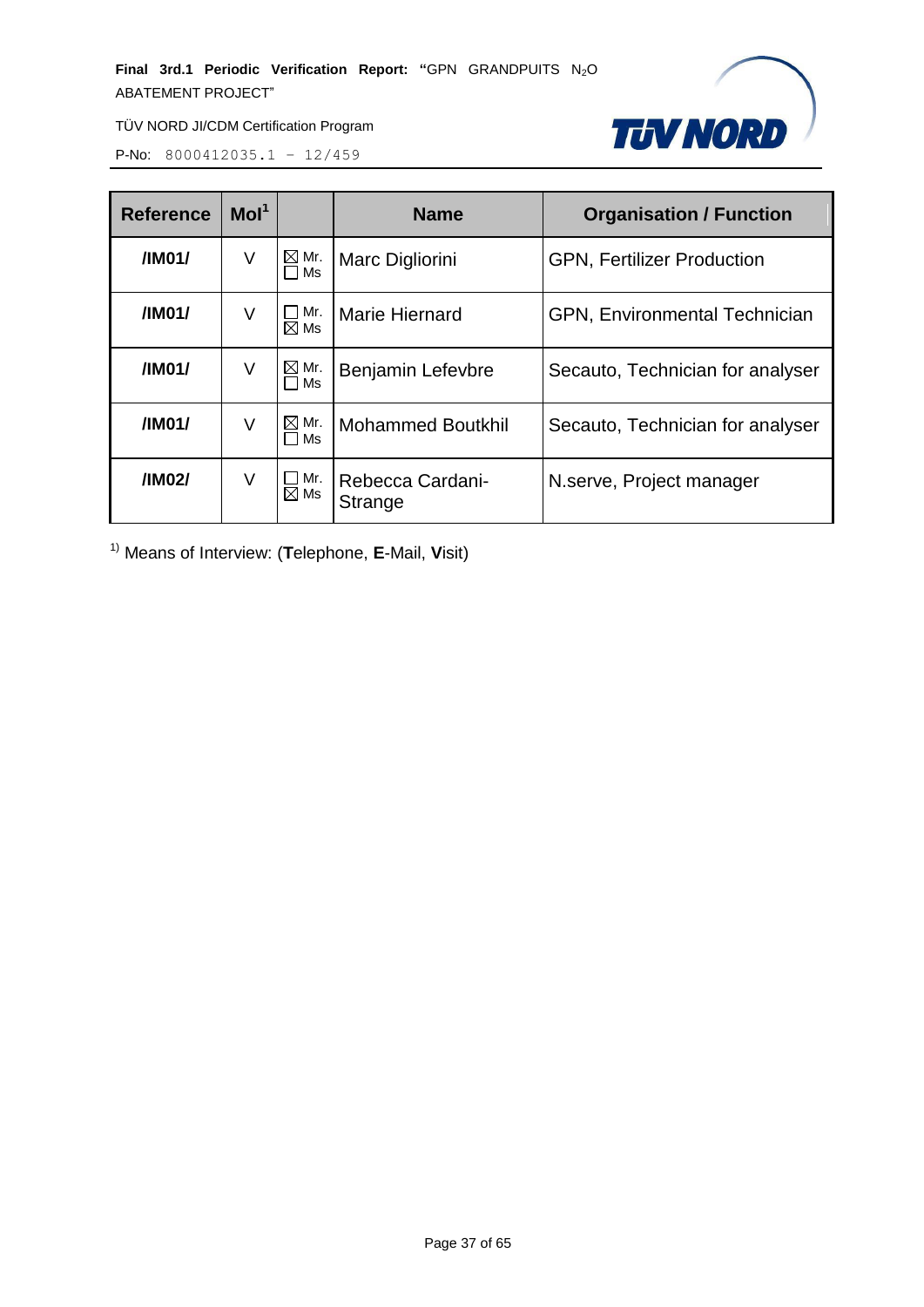P-No: 8000412035.1 – 12/459



# **ANNEX**

# **A1:** Verification Protocol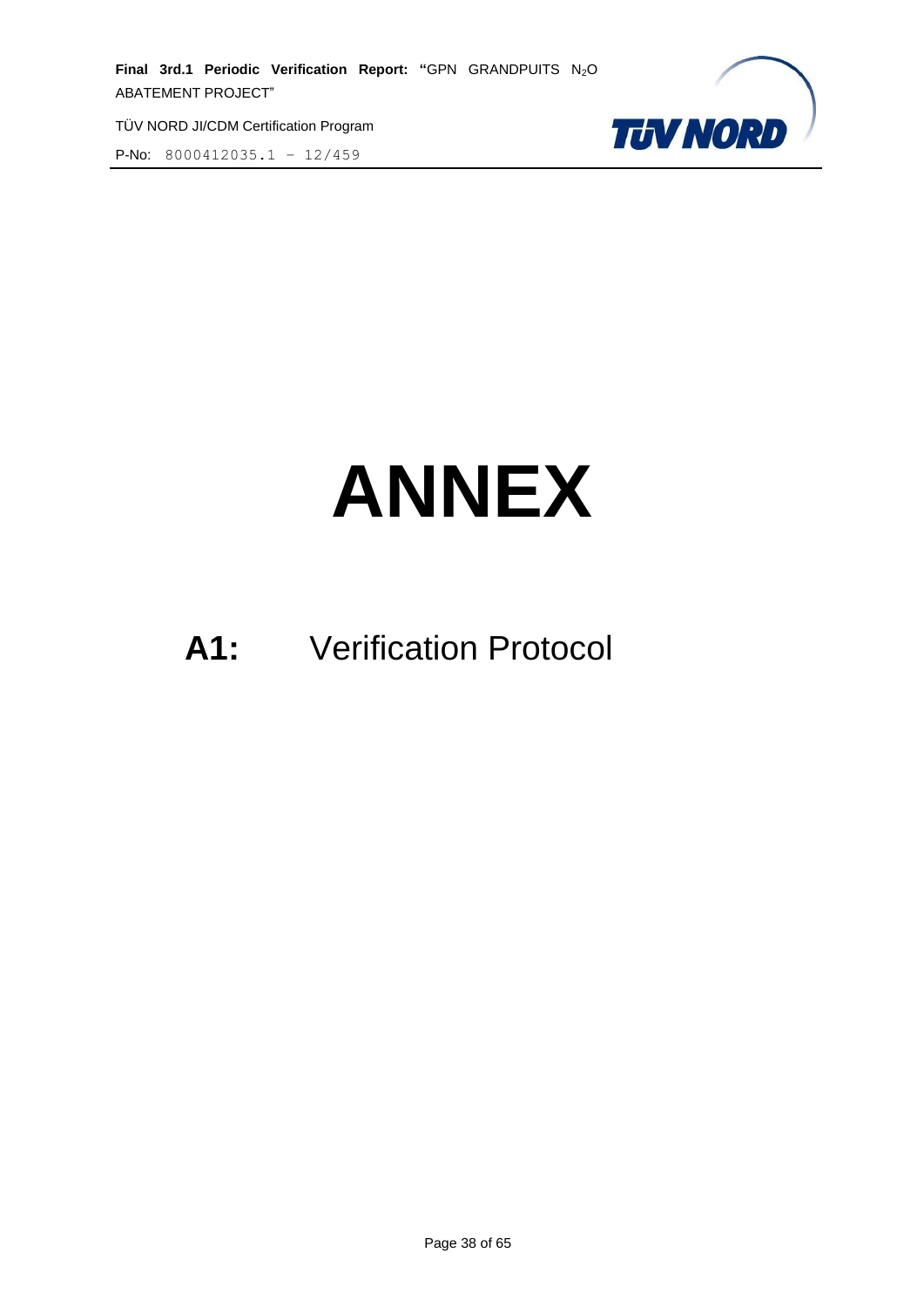P-No: 8000412035.1 – 12/459



# **ANNEX 1: VERIFICATION PROTOCOL**

**Table A-1:** GHG calculation procedures and management control testing / detailed audit testing of residual risk areas and random testing

<span id="page-38-0"></span>

| Identification,<br><b>Identification of</b><br>assessment and testing<br>potential reporting risk<br>of management controls |                                                                 | Areas of residual risks                                                                        | <b>Additional verification</b><br>testing                                                                                | <b>Conclusions and</b><br><b>Areas Requiring</b><br>Improvement<br>(including Forward<br><b>Action Requests)</b> |                 |
|-----------------------------------------------------------------------------------------------------------------------------|-----------------------------------------------------------------|------------------------------------------------------------------------------------------------|--------------------------------------------------------------------------------------------------------------------------|------------------------------------------------------------------------------------------------------------------|-----------------|
|                                                                                                                             |                                                                 |                                                                                                | Raw data generation                                                                                                      |                                                                                                                  |                 |
| $\bullet$<br>l e                                                                                                            | Installation of<br>measuring equipment<br>Dysfunction of        | Installation<br>modern<br>0f<br>$\bullet$<br>of<br>the art<br>and state<br>equipment           | • Inadequate<br>installation<br>operation of the monitoring<br>equipment                                                 | • Site - visit (maintenance<br>dept., lab)<br>• Check of equipment                                               | • See Table A-2 |
| I۰                                                                                                                          | installed equipment<br>Maloperation by<br>operational personnel | <b>Process</b><br>control<br>$\bullet$<br>automation<br>Internal data review<br>$\bullet$      | • Inadequate<br>exchange<br>0f<br>equipment<br>• Change of personnel                                                     | • Check of technical data<br>sheets<br>$\bullet$ Check<br>suppliers<br>0f                                        |                 |
| l e                                                                                                                         | Downtimes of<br>equipment                                       | Regular visual inspect-<br>$\bullet$<br>ions of installed equip-                               | • Undetected<br>measurement<br>errors                                                                                    | information / guarantees<br>calibration<br>$\bullet$ Check<br>of                                                 |                 |
| I۰                                                                                                                          | Exchange of<br>equipment                                        | ment<br>Only skilled and trained                                                               | • Inappropriateness<br>0f<br>Management<br>system                                                                        | records, if applicable<br>• Check of maintenance                                                                 |                 |
| ∣●                                                                                                                          | Change of<br>measurement<br>equipment<br>characteristic         | personnel operates the<br>relevant equipment<br>Daily raw data checks<br>Immediate exchange of | procedures w.r.t. monitoring<br>requirements<br>plan<br>(e.g.<br>substitute value strategies)<br>• Non-application<br>of | records<br>• Counter-check<br>of raw<br>data<br>and<br>commercial<br>data                                        |                 |
| l e<br>$\bullet$                                                                                                            | Insufficient accuracy<br>Change of                              | dysfunctional<br>equipment                                                                     | management<br>system<br>procedures                                                                                       | • Check of<br>JI<br>manage-<br>ment system                                                                       |                 |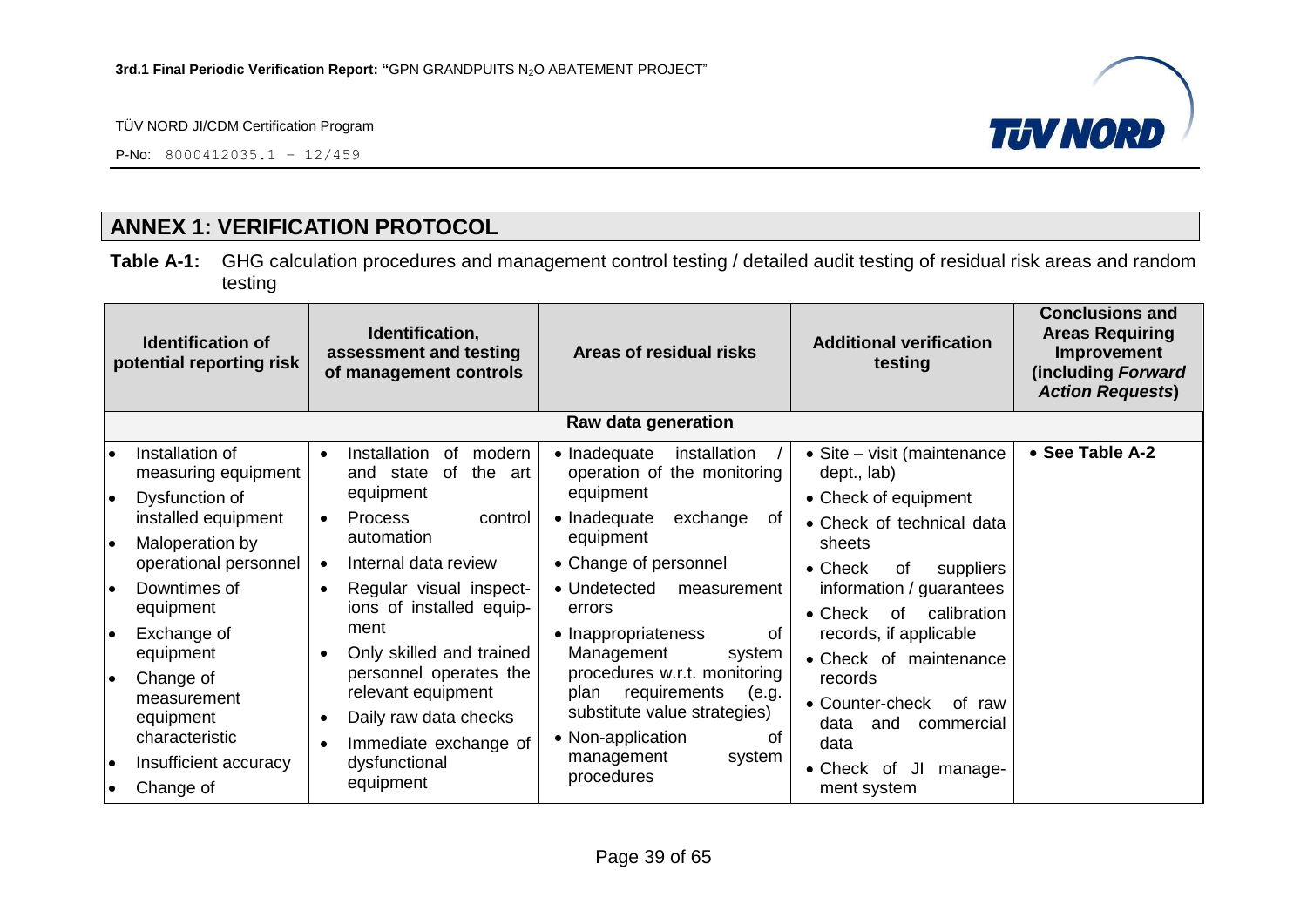



| <b>Identification of</b><br>potential reporting risk                                                                                                                                                       | Identification,<br>assessment and testing<br>of management controls                                                                                                                                                                                    | Areas of residual risks                                                                                                                                                                                                                                                  | <b>Additional verification</b><br>testing                                                                                                                                                                                                                                                            | <b>Conclusions and</b><br><b>Areas Requiring</b><br>Improvement<br>(including Forward<br><b>Action Requests)</b> |
|------------------------------------------------------------------------------------------------------------------------------------------------------------------------------------------------------------|--------------------------------------------------------------------------------------------------------------------------------------------------------------------------------------------------------------------------------------------------------|--------------------------------------------------------------------------------------------------------------------------------------------------------------------------------------------------------------------------------------------------------------------------|------------------------------------------------------------------------------------------------------------------------------------------------------------------------------------------------------------------------------------------------------------------------------------------------------|------------------------------------------------------------------------------------------------------------------|
| technology<br>Accuracy of values<br>supplied by Third<br><b>Parties</b>                                                                                                                                    | is<br>Stand-by<br>duty<br>$\bullet$<br>organized<br>Training<br>Internal<br>audit<br>procedures<br>Internal<br>check<br>0f<br>QA/QC<br>of<br>measures<br>involved Third Parties                                                                        | • Insufficient accuracy<br>QA/QC<br>• Inappropriate<br>measures of Third Parties                                                                                                                                                                                         | $\bullet$ Check<br><b>of</b><br>JI<br>related<br>procedures<br>of<br>• Application<br>JI<br>management<br>system<br>procedures<br>• Check of trainings<br>• Check of responsibilities<br>QA/QC<br>$\bullet$ Check<br><b>of</b><br>documentation / eviden-<br>ces of involved Third<br><b>Parties</b> |                                                                                                                  |
|                                                                                                                                                                                                            |                                                                                                                                                                                                                                                        | Raw data collection and data aggregation                                                                                                                                                                                                                                 |                                                                                                                                                                                                                                                                                                      |                                                                                                                  |
| Wrong data transfer<br>from raw data to daily<br>and monthly<br>aggregated reporting<br>forms<br><b>IT Systems</b><br>$\bullet$<br>Spread sheet<br>$\bullet$<br>programming<br>Manual data<br>transmission | Cross-check of data<br>$\bullet$<br>$\bullet$<br>Plausibility checks of<br>various parameters.<br>Appropriate<br>archiving<br>system<br>allocation<br>Clear<br>0f<br>responsibilities<br>Application<br>of<br>JI<br>Management<br>system<br>procedures | • Unintended usage of old<br>data that has been revised<br>• Incomplete documentation<br>$\bullet$ Ex-post<br>corrections<br>of<br>records<br>• Ambiguous<br><b>of</b><br>sources<br>information<br>• Non-application<br><b>of</b><br>management<br>system<br>procedures | $\bullet$ Check<br>of<br>data<br>aggregation steps<br>• Counter-calculation<br>• Data integrity checks by<br>means of graphical data<br>analysis and calculation<br>of specific performance<br>figures<br>• Check of management<br>system certification                                              | • See Table A-2                                                                                                  |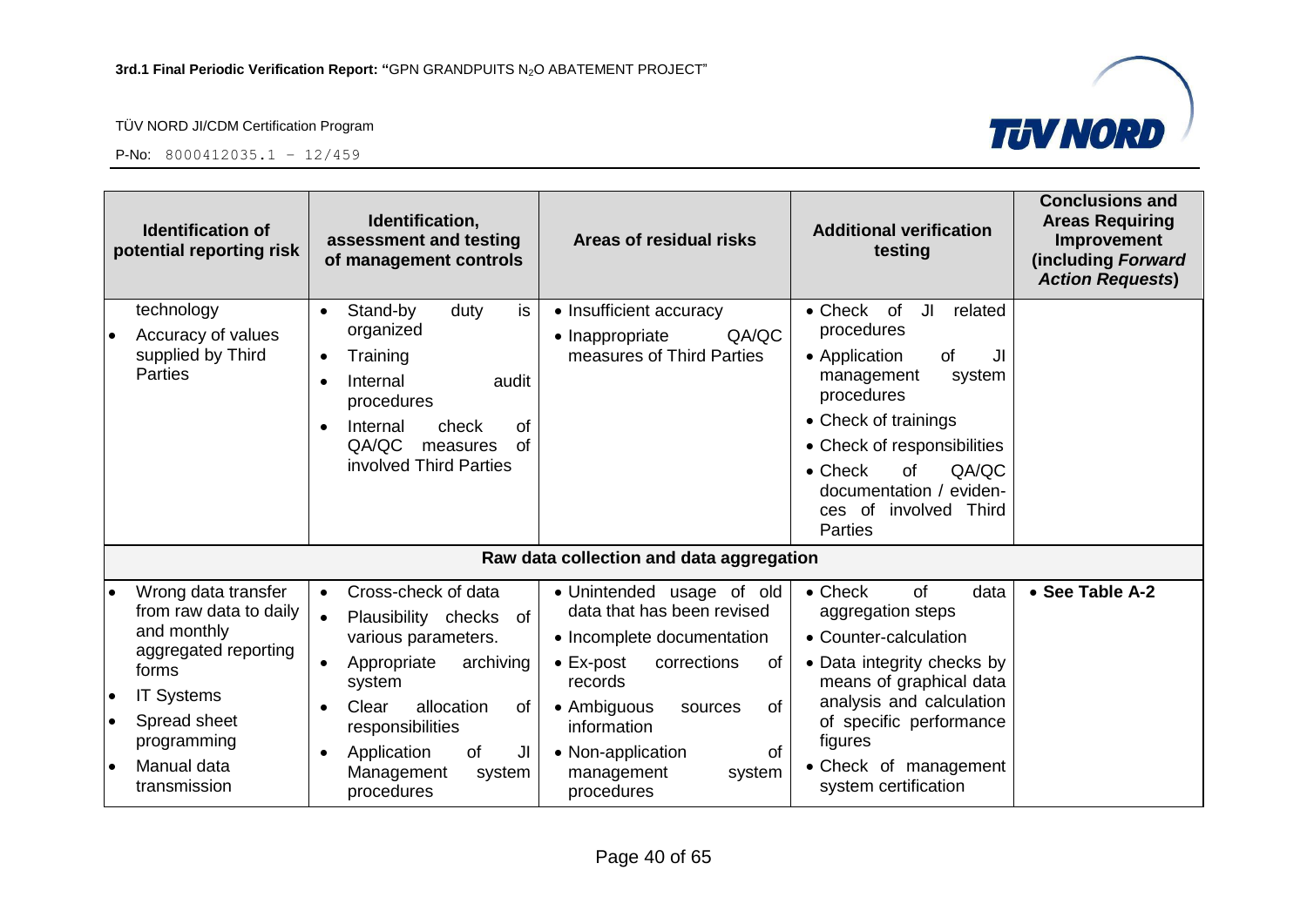



| Identification,<br><b>Identification of</b><br>assessment and testing<br>potential reporting risk<br>of management controls |                                                                                                                                                                     | Areas of residual risks                                                                                                                                                                                                                                                                                         | <b>Additional verification</b><br>testing                                                                                                 | <b>Conclusions and</b><br><b>Areas Requiring</b><br>Improvement<br>(including Forward<br><b>Action Requests)</b> |
|-----------------------------------------------------------------------------------------------------------------------------|---------------------------------------------------------------------------------------------------------------------------------------------------------------------|-----------------------------------------------------------------------------------------------------------------------------------------------------------------------------------------------------------------------------------------------------------------------------------------------------------------|-------------------------------------------------------------------------------------------------------------------------------------------|------------------------------------------------------------------------------------------------------------------|
| Data protection<br>$\bullet$<br><b>Responsibilities</b><br>$\bullet$                                                        | standard<br>of<br>Usage<br>$\bullet$<br>software<br>solutions<br>(Spreadsheets)<br>Limited access to IT<br>systems<br>Data<br>protection<br>$\bullet$<br>procedures | • Manual<br>data<br>transfer<br>mistakes<br>• Unintended<br>change<br>0f<br>spread sheet programming<br>or data base entries<br>• Problems<br>caused<br>by<br>updating/upgrading<br>or<br>change of applied software                                                                                            | • Check of data archiving<br>system<br>• Check of application of<br>Management<br>system<br>procedures                                    |                                                                                                                  |
|                                                                                                                             |                                                                                                                                                                     | Other calculation parameters                                                                                                                                                                                                                                                                                    |                                                                                                                                           |                                                                                                                  |
| Emission factors,<br>$\bullet$<br>oxidation factors,<br>coefficients                                                        | The values and<br>data<br>$\bullet$<br>applied<br>sources<br>are<br>defined in the PDD and<br>monitoring plan                                                       | • Unintended<br>intended<br>or<br>Modification<br>of calculation<br>parameters<br>• Wrong application of values<br>• Misinterpretations of<br>the<br>applied methodology and/<br>or the PDD<br><sub>of</sub><br>• Missing<br>update<br>applicable<br>regulatory<br><b>IPCC</b><br>framework<br>(e.g.<br>values) | • Update-check<br>of<br>regulatory framework<br>• Countercheck<br>of<br>the<br>applied MP in the MR<br>against the<br>approved<br>version | • See Table A-2                                                                                                  |
|                                                                                                                             |                                                                                                                                                                     | <b>Calculation Methods</b>                                                                                                                                                                                                                                                                                      |                                                                                                                                           |                                                                                                                  |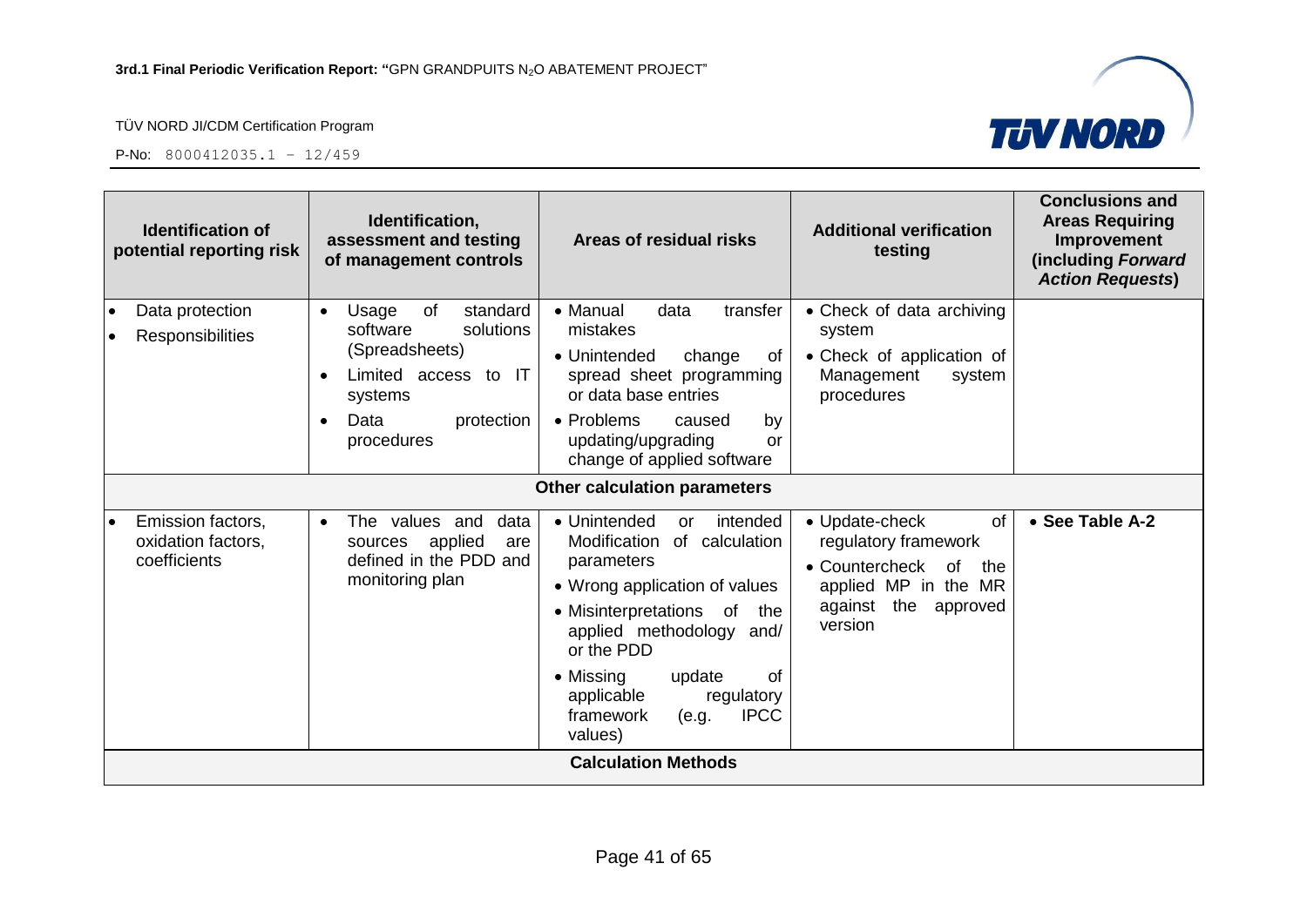

| <b>Identification of</b><br>potential reporting risk                                                                                                           | Identification,<br>assessment and testing<br>of management controls                                                                                                                                                                          | Areas of residual risks                                                                                                      | <b>Additional verification</b><br>testing                                                                                                      | <b>Conclusions and</b><br><b>Areas Requiring</b><br>Improvement<br>(including Forward<br><b>Action Requests)</b> |
|----------------------------------------------------------------------------------------------------------------------------------------------------------------|----------------------------------------------------------------------------------------------------------------------------------------------------------------------------------------------------------------------------------------------|------------------------------------------------------------------------------------------------------------------------------|------------------------------------------------------------------------------------------------------------------------------------------------|------------------------------------------------------------------------------------------------------------------|
| Applied formulae<br>$\bullet$<br>Miscalculation<br>Mistakes in spread-<br>sheet calculation                                                                    | Advanced<br>calculation<br>$\bullet$<br>and reporting tools<br>A JI coordinator is in<br>charge of the JI related<br>calculations<br>Usage of<br>tested<br>counterchecked<br>Excel<br>spreadsheets<br>Involvement of external<br>consultants | danger<br>miscal-<br>$\bullet$ The<br>of<br>culation<br>only<br>be<br>can<br>minimized.                                      | • Countercheck<br>the<br>on<br>basis of own calculation.<br>sheet<br>• Spread<br>walk-<br>trough.<br>• Plausibility checks<br>• Check of plots | • See Table A-2                                                                                                  |
|                                                                                                                                                                |                                                                                                                                                                                                                                              | <b>Monitoring reporting</b>                                                                                                  |                                                                                                                                                |                                                                                                                  |
| Data transfer to the<br>author of the<br>monitoring report<br>Data transfer to the<br>$\bullet$<br>monitoring report<br>Unintended use of<br>outdated versions | experienced<br>JI<br>An<br>$\bullet$<br>consultant<br>İS.<br>responsible<br>for<br>monitoring reporting.<br>JI QMS procedures are<br>defined                                                                                                 | • The danger of data transfer<br>mistakes can<br>only<br>be<br>minimized<br>• Inappropriate application of<br>QMS procedures | with<br>• Counter<br>check<br>evidences provided.<br>• Audit<br>of<br>procedure<br>application                                                 | • See Table A-2                                                                                                  |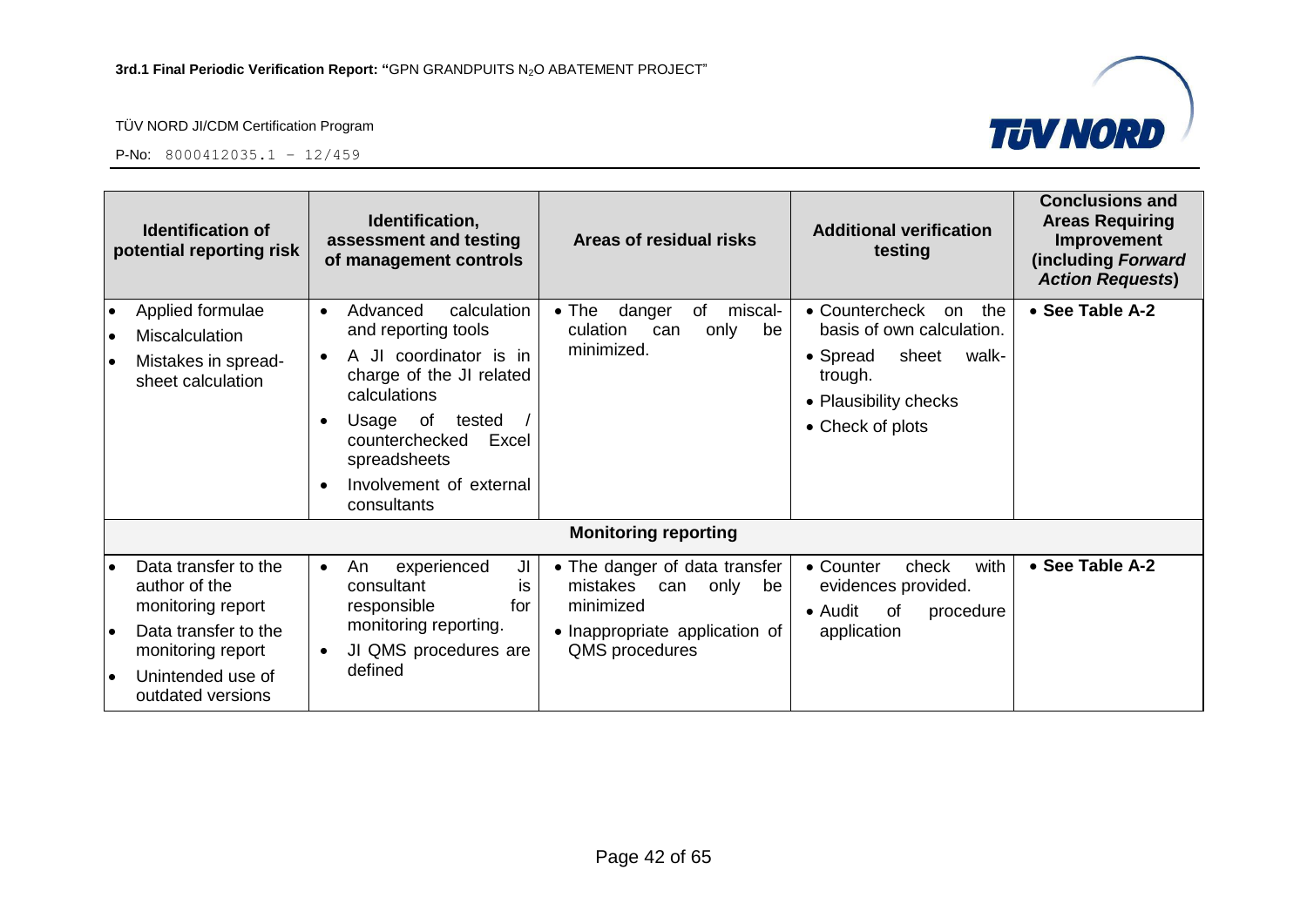

P-No: 8000412035.1 – 12/459

#### **Table A-2:** (Project specific) Periodic Verfication Checklist

| No.          | DVM <sup>4</sup> paragraph /<br><b>Checklist Item</b><br>(incl. guidance for the determination<br>team)                                                                                                                                                                                                                   | <b>Initial Finding</b><br>(Means and results of assessment)                                                                                                                                                                                                                                                                                             | Ref.                       | <b>Action</b><br>requested<br>to PPs<br>(CAR, CL,<br>FAR) | <b>Review</b><br>of PP's<br>action             | Con-<br>clu-<br>sion |
|--------------|---------------------------------------------------------------------------------------------------------------------------------------------------------------------------------------------------------------------------------------------------------------------------------------------------------------------------|---------------------------------------------------------------------------------------------------------------------------------------------------------------------------------------------------------------------------------------------------------------------------------------------------------------------------------------------------------|----------------------------|-----------------------------------------------------------|------------------------------------------------|----------------------|
| $\mathbf{A}$ | <b>Project Approvals by Parties involved</b>                                                                                                                                                                                                                                                                              |                                                                                                                                                                                                                                                                                                                                                         |                            |                                                           |                                                |                      |
| A.1          | $DVM$ $\S$ 90<br>Has the DFPs of at least one<br>Party involved, other than the<br>host Party, issued a written<br>project<br>approval<br>when $\cdot$<br>submitting the first verification<br>report to the secretariat for<br>publication in accordance with<br>paragraph 38 of the<br>JI<br>guidelines, at the latest? | Description:<br>The letters of approval from the host (France) and<br>investor country (Belgium) are available.<br>The report will be submitted directly to the DFP by the<br>PP because it is a track 1 project.<br>Means of determination: DFP-website, LoA, Unfccc-website,<br>MR<br>Conclusion:<br>Alle involved parties have issued a correct LoA. | /LOA/<br>/dfp/<br>/unfccc/ |                                                           |                                                | <b>OK</b>            |
| A.2          | $DVM$ $\S$ 91<br>Are all the written project<br>approvals by Parties involved<br>unconditional?                                                                                                                                                                                                                           | Description: The French LoA has two conditions, which<br>need to be taken into account:<br>Only 90 % of the verified emission reductions of one<br>$\bullet$<br>period shall be claimed by the PP. The ERU quantity<br>stated in this report already takes into account the 10%<br>deduction.                                                           | /LOA/<br>/PDD/<br>/MR/     | CAR A1                                                    | CAR A <sub>1</sub><br>Pls. See<br>section<br>4 | <b>OK</b>            |

4 JISC 19 Annex 4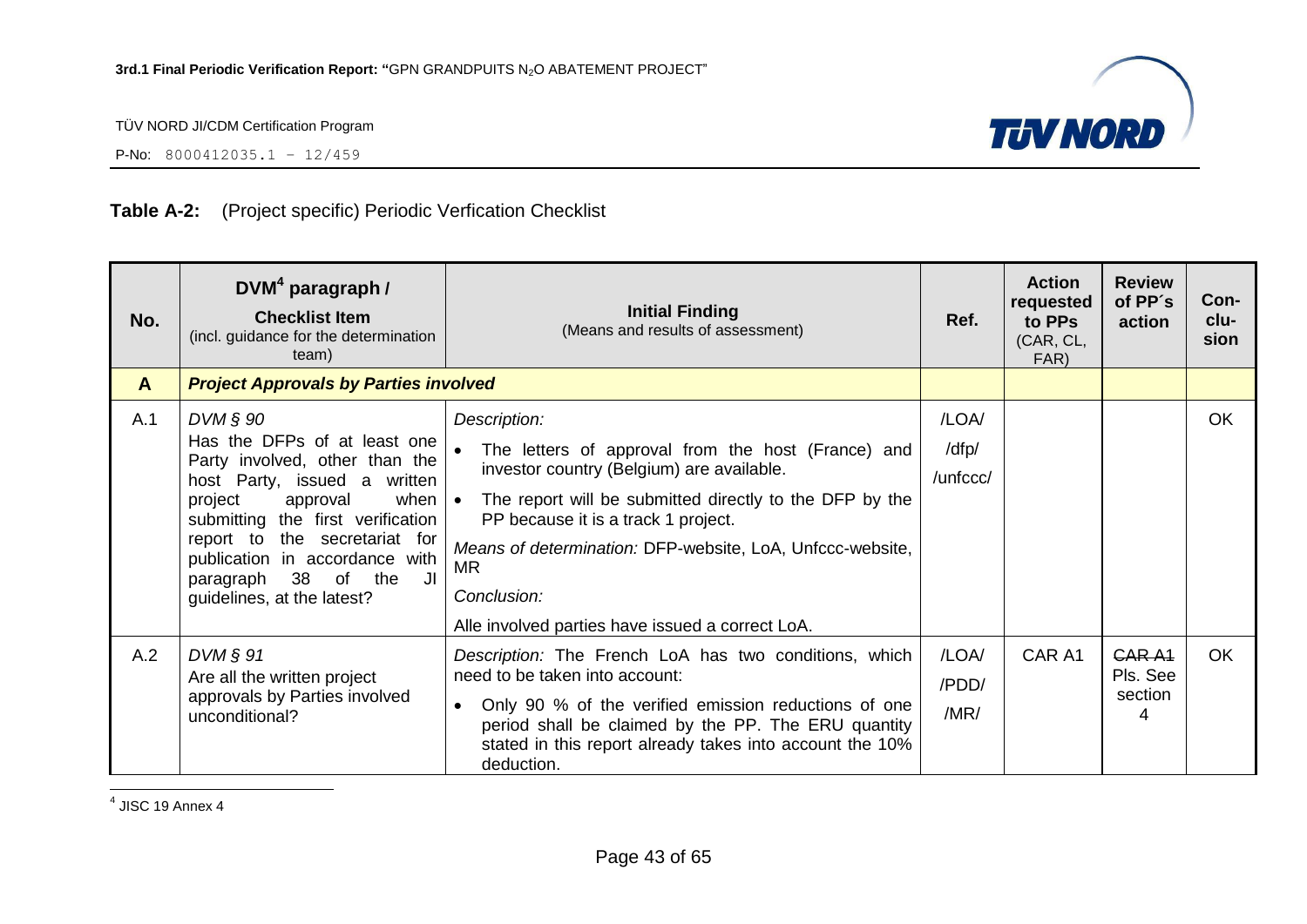

| No. | DVM <sup>4</sup> paragraph /<br><b>Checklist Item</b><br>(incl. guidance for the determination<br>team) | <b>Initial Finding</b><br>(Means and results of assessment)                                                                                                                                    | Ref.  | <b>Action</b><br>requested<br>to PPs<br>(CAR, CL,<br>FAR) | <b>Review</b><br>of PP's<br>action | Con-<br>clu-<br>sion |
|-----|---------------------------------------------------------------------------------------------------------|------------------------------------------------------------------------------------------------------------------------------------------------------------------------------------------------|-------|-----------------------------------------------------------|------------------------------------|----------------------|
|     |                                                                                                         | The total amount of verified emission reductions until<br>$\bullet$<br>2012-12-31 is limited to 296,047 tonnes $CO2e$ (before 10<br>% reduction) and 266,443 tonnes after deduction.           |       |                                                           |                                    |                      |
|     |                                                                                                         | Means of determination: By checking the host country LoA                                                                                                                                       |       |                                                           |                                    |                      |
|     |                                                                                                         | Conclusion: OK, the calculation of the ERUs by PP has<br>been done in compliance with the LoA conditions.                                                                                      |       |                                                           |                                    |                      |
|     |                                                                                                         | 10 % of the emission reductions are subtracted from the<br>initial result. The ERU quantity stated in this report<br>already takes into account the 10% deduction.                             |       |                                                           |                                    |                      |
|     |                                                                                                         | The sum of emission reduction does not exceed the<br>maximum amount.                                                                                                                           |       |                                                           |                                    |                      |
|     |                                                                                                         | CAR A1 as a FAR A2 of former verification $NRS/$ was raised in<br>this context:                                                                                                                |       |                                                           |                                    |                      |
|     |                                                                                                         | The verifier should check that the total amount of verified<br>emission reductions until 2012-12-31 is limited as per host<br>country LoA to 296,047 tonnes $CO2e$ (before 10 %<br>reduction). |       |                                                           |                                    |                      |
| B.  | <b>Project implementation</b>                                                                           |                                                                                                                                                                                                |       |                                                           |                                    |                      |
| B.1 | $DVM \S 92$                                                                                             | Description:                                                                                                                                                                                   | /PDD/ |                                                           |                                    | <b>OK</b>            |
|     |                                                                                                         | Has the project been imple-   The project activity involves the installation of 2,744 kg of<br>mented in accordance with the   secondary $N_2O$ abatement catalyst. The catalyst is installed  | /MR/  |                                                           |                                    |                      |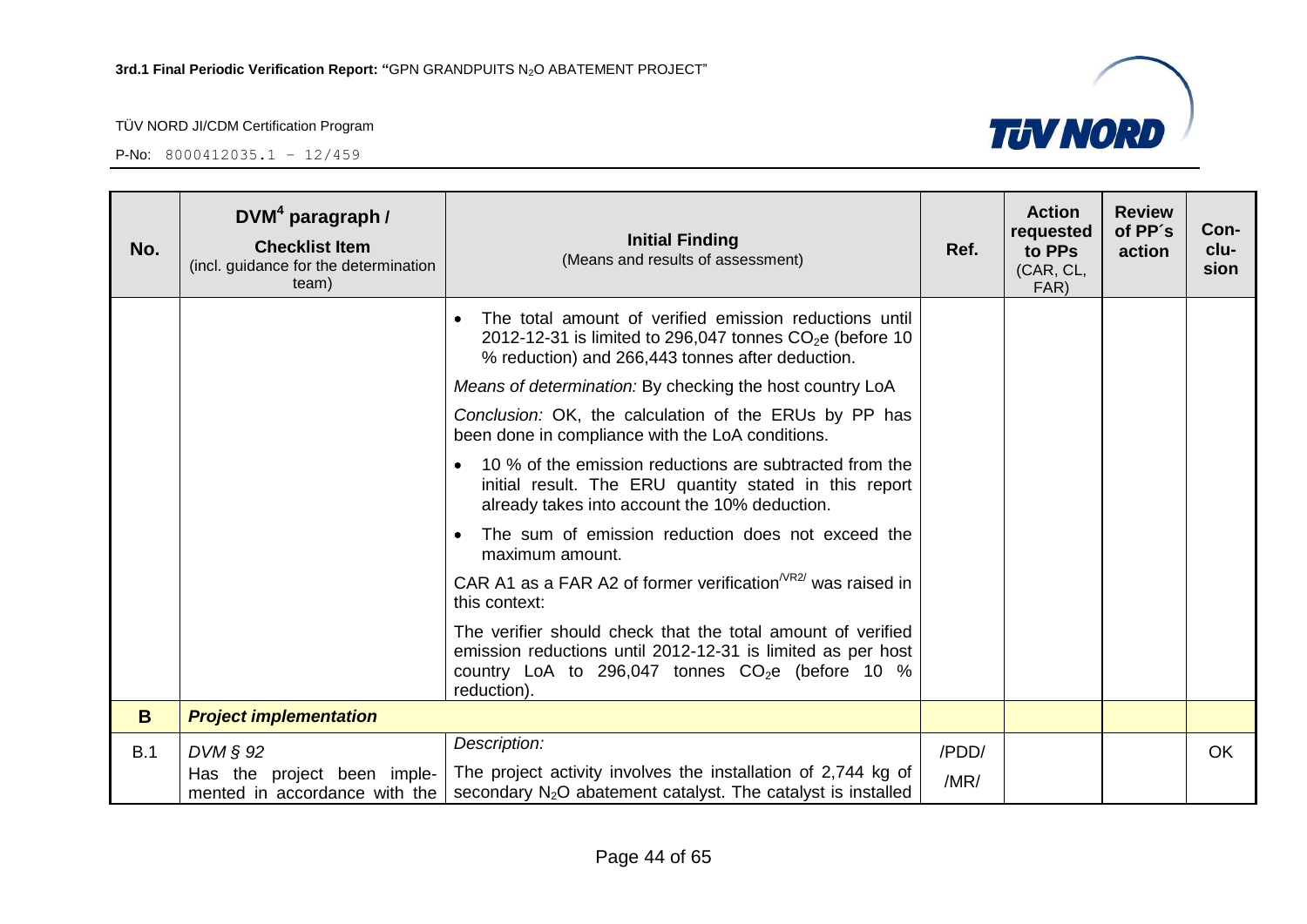

| No. | $DVM4$ paragraph /<br><b>Checklist Item</b><br>(incl. guidance for the determination<br>team)                                   | <b>Initial Finding</b><br>(Means and results of assessment)                                                                                                                                                                                                                                                                                 | Ref.                                | <b>Action</b><br>requested<br>to PPs<br>(CAR, CL,<br>FAR) | <b>Review</b><br>of PP's<br>action | Con-<br>clu-<br>sion |
|-----|---------------------------------------------------------------------------------------------------------------------------------|---------------------------------------------------------------------------------------------------------------------------------------------------------------------------------------------------------------------------------------------------------------------------------------------------------------------------------------------|-------------------------------------|-----------------------------------------------------------|------------------------------------|----------------------|
|     | <b>PDD</b><br>regarding<br>which<br>the<br>determination has been deemed<br>final and is so listed on the<br>UNFCCC JI website? | inside the 4 ammonia oxidation reactors, underneath the<br>precious metal gauzes.<br>For the purpose of monitoring the actual $N_2O$ emissions<br>during the course of the project, GPN Grandpuits is<br>operating an Automated Monitoring System in accordance<br>with EU standards (EN 14181).                                            | /PLAN/<br>/SDS/<br>/PRES/<br>/IMO1/ |                                                           |                                    |                      |
|     |                                                                                                                                 | The project's installations (abatement catalyst and AMS<br>instrumentation) were checked by the verification team and<br>compared with the description given in the registered PDD.                                                                                                                                                         |                                     |                                                           |                                    |                      |
|     |                                                                                                                                 | The installation of the abatement catalyst is fully in line with<br>the description given in the PDD. It is evidenced that the<br>abatement system was in place and running for the entire<br>period. The Heraeus secondary catalyst system was<br>positioned below the standard precious metal gauze packs<br>in the four ammonia burners. |                                     |                                                           |                                    |                      |
|     |                                                                                                                                 | Means of determination: PDD, MR, on-site visit, documents<br>and certificates provided by the PP                                                                                                                                                                                                                                            |                                     |                                                           |                                    |                      |
|     |                                                                                                                                 | Conclusion:<br>The project's installations (abatement catalyst and AMS<br>instrumentation) were checked by the verification team and<br>compared with the description given in the registered PDD.                                                                                                                                          |                                     |                                                           |                                    |                      |
|     |                                                                                                                                 | The installation of the abatement catalyst and AMS is fully in<br>line with the description given in the PDD. It is evidenced                                                                                                                                                                                                               |                                     |                                                           |                                    |                      |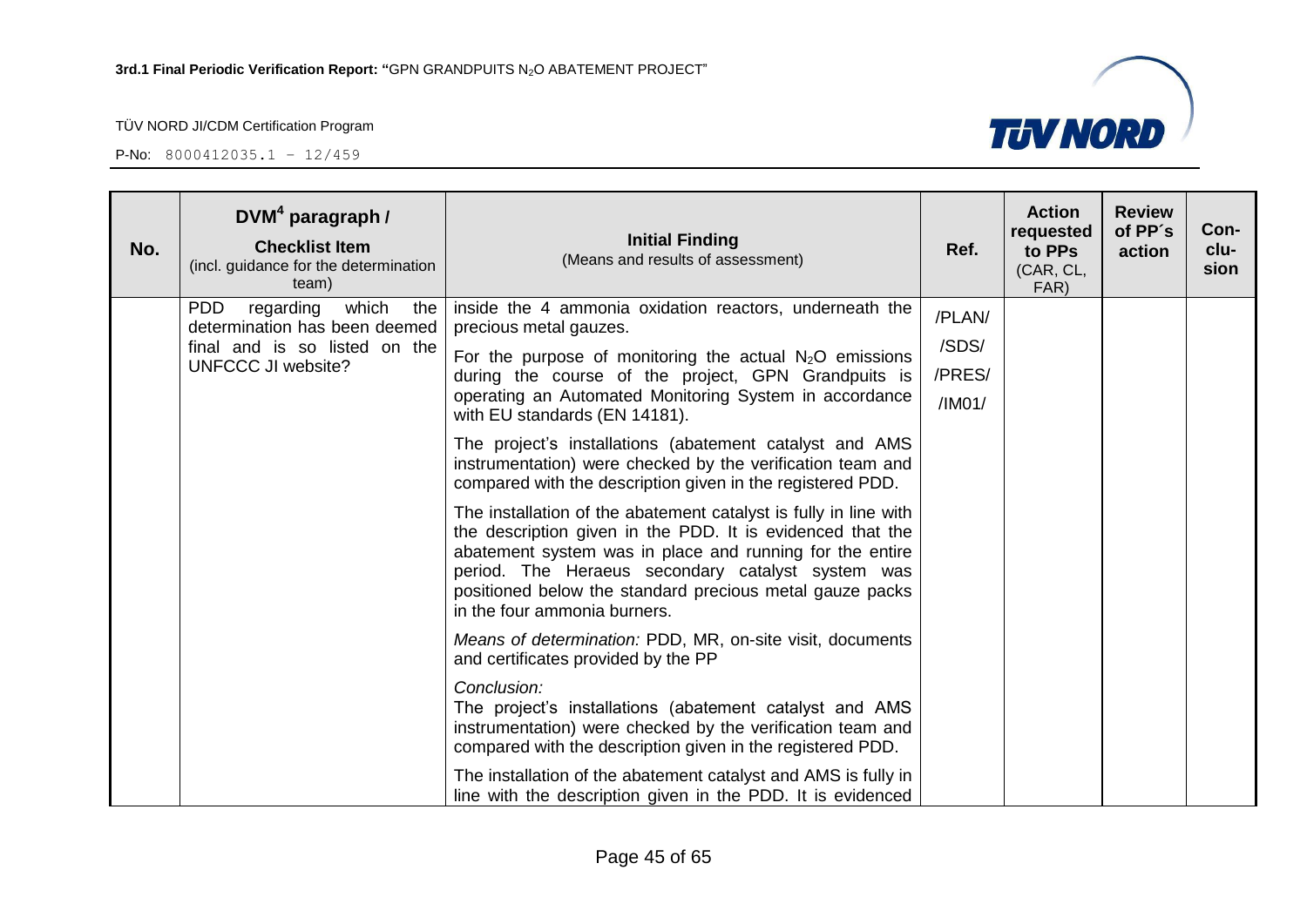P-No: 8000412035.1 – 12/459

÷

| No. | $DVM4$ paragraph /<br><b>Checklist Item</b><br>(incl. guidance for the determination<br>team)           | <b>Initial Finding</b><br>(Means and results of assessment)                                                                                                                                                                                                                                                                                                                                                                                                                                                                                                                                                                                                                                                                                                                         | Ref.                                                 | <b>Action</b><br>requested<br>to PPs<br>(CAR, CL,<br>FAR) | <b>Review</b><br>of PP's<br>action | Con-<br>clu-<br>sion |
|-----|---------------------------------------------------------------------------------------------------------|-------------------------------------------------------------------------------------------------------------------------------------------------------------------------------------------------------------------------------------------------------------------------------------------------------------------------------------------------------------------------------------------------------------------------------------------------------------------------------------------------------------------------------------------------------------------------------------------------------------------------------------------------------------------------------------------------------------------------------------------------------------------------------------|------------------------------------------------------|-----------------------------------------------------------|------------------------------------|----------------------|
|     |                                                                                                         | that the abatement system was in place and running for the<br>entire period. The Heraeus secondary catalyst system was<br>positioned below the standard precious metal gauze packs<br>in the four ammonia burners.                                                                                                                                                                                                                                                                                                                                                                                                                                                                                                                                                                  |                                                      |                                                           |                                    |                      |
| B.2 | $DVM \S 93$<br>What is the status of operation<br>of the project<br>during<br>the<br>monitoring period? | Description:<br>The suitability and accuracy of the Finetech analyser<br>was proven in the QAL2 test, which was delayed and<br>performed only between 8-10/11/2011 and not during<br>start/before of the crediting period.<br>The status of operation of the project during the<br>monitoring period has been included in the current<br>monitoring report.<br>Means of determination: Calculation sheets annexed to the<br>monitoring report, on-site visit and inspection of<br>implementations, plant history, PDD, DCS-data<br>Conclusion: The project (destruction of $N_2O$ ) is running<br>according to the description provided in the PDD. Some<br>unexpected situations appeared which are normal business<br>as usual events, checked by the verification team and found | /MR/<br>/PLAN/<br>/SDS/<br>/PRES/<br>/IMO1/<br>/XLS/ |                                                           |                                    | OK.                  |

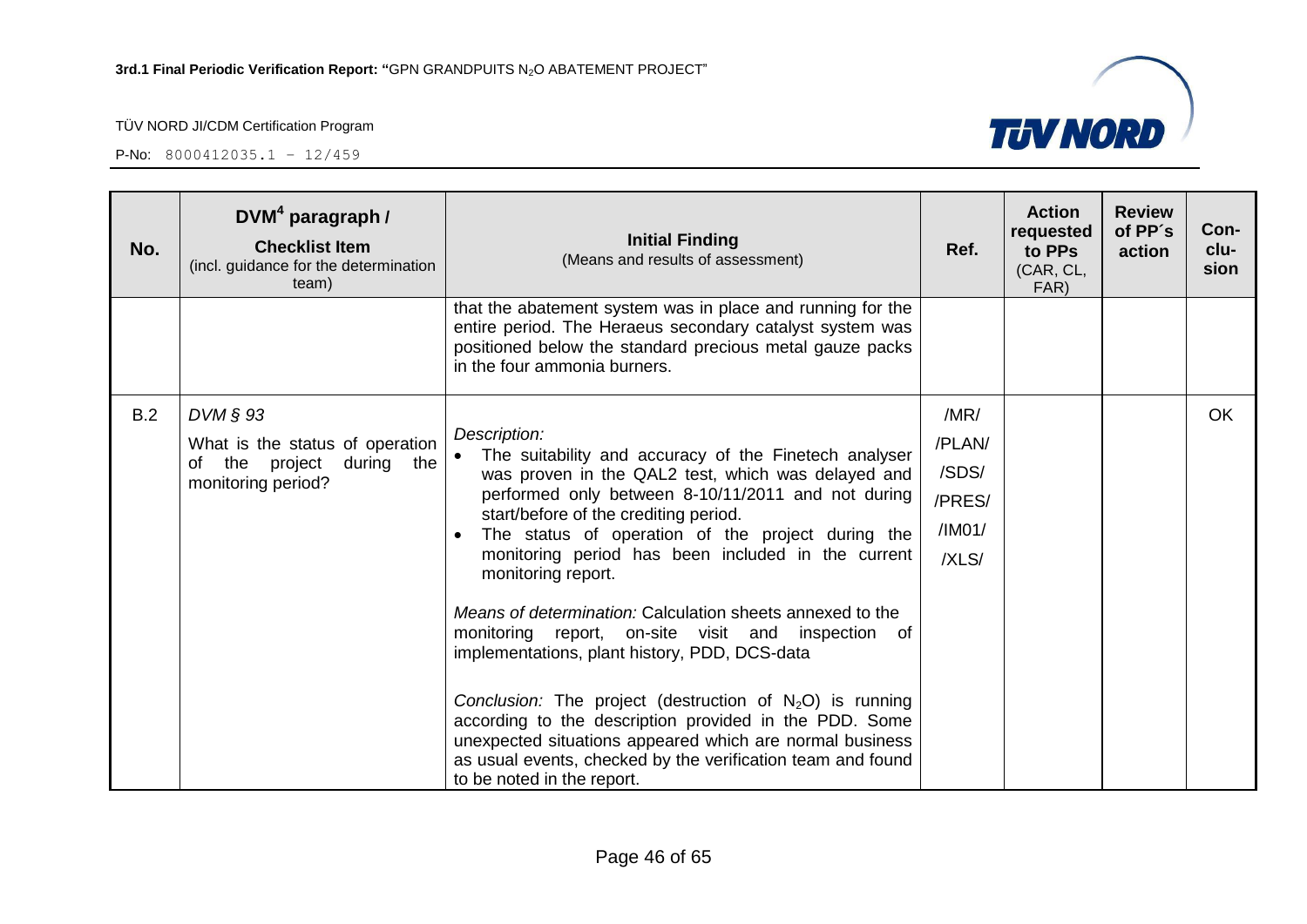

| No.          | $DVM4$ paragraph /<br><b>Checklist Item</b><br>(incl. guidance for the determination<br>team) |           |                             | <b>Initial Finding</b><br>(Means and results of assessment) |                                                                                                                                                       | Ref.          | <b>Action</b><br>requested<br>to PPs<br>(CAR, CL,<br>FAR) | <b>Review</b><br>of PP's<br>action | Con-<br>clu-<br>sion |
|--------------|-----------------------------------------------------------------------------------------------|-----------|-----------------------------|-------------------------------------------------------------|-------------------------------------------------------------------------------------------------------------------------------------------------------|---------------|-----------------------------------------------------------|------------------------------------|----------------------|
| $\mathbf{C}$ | <b>Compliance with monitoring plan</b>                                                        |           |                             |                                                             |                                                                                                                                                       |               |                                                           |                                    |                      |
| C.1          | $DVM \S 94$<br>Did the monitoring occur in                                                    |           | calculation are:            |                                                             | Description: Monitored parameters and parameters used for                                                                                             | /PDD/<br>/MR/ | CAR E1<br>CAR <sub>B1</sub>                               | <b>CARE1</b><br><b>CAR B1</b>      | <b>OK</b>            |
|              | accordance with the monitoring                                                                |           | $\bullet$ NCSG <sub>n</sub> | [mg $N_2O/Nm^3$ ]                                           | monitored                                                                                                                                             | /XLS/         |                                                           | Pls see                            |                      |
|              | in the<br><b>PDD</b><br>plan included<br>which<br>regarding<br>the                            |           | $VSG_n$                     | $[Nm^3/h]$                                                  | monitored                                                                                                                                             | /IMO1/        |                                                           | Chapter<br>4                       |                      |
|              | determination has been deemed                                                                 |           | $PE_n$                      | [kgN2O]                                                     | calculated                                                                                                                                            | /14181/       |                                                           |                                    |                      |
|              | final and is so listed on the<br><b>UNFCCC JI website?</b>                                    | $\bullet$ | OH <sub>n</sub>             | [h]                                                         | monitored                                                                                                                                             | /PRES/        |                                                           |                                    |                      |
|              |                                                                                               |           | $NAP_n$                     | [tHNO <sub>3</sub> ]                                        | monitored                                                                                                                                             | /IMO1/        |                                                           |                                    |                      |
|              |                                                                                               |           | $\mathsf{EF}_{\mathsf{BM}}$ | [kgN <sub>2</sub> O/tHNO <sub>3</sub> ]                     | used for calculation                                                                                                                                  | /XLS/         |                                                           |                                    |                      |
|              |                                                                                               |           | GWP <sub>N2O</sub>          | [tCO <sub>2</sub> e/tN <sub>2</sub> O]                      | used for calculation                                                                                                                                  | /FLOW/        |                                                           |                                    |                      |
|              |                                                                                               | $\bullet$ | ERU                         | [ERUs (tCO <sub>2</sub> e)]                                 | calculated                                                                                                                                            | /FICHE/       |                                                           |                                    |                      |
|              |                                                                                               |           | <b>TSG</b>                  | [°C]                                                        | monitored                                                                                                                                             |               |                                                           |                                    |                      |
|              |                                                                                               |           | <b>PSG</b>                  | [Pa]                                                        | monitored                                                                                                                                             |               |                                                           |                                    |                      |
|              |                                                                                               | $\bullet$ | $EF_n$                      | [kgN <sub>2</sub> O/tHNO <sub>3</sub> ]                     | calculated                                                                                                                                            |               |                                                           |                                    |                      |
|              |                                                                                               |           | equipment                   | and                                                         | The PP refers to the project methodology and European<br>standard 14181 regarding implementation of monitoring<br>procedures and quality<br>assurance |               |                                                           |                                    |                      |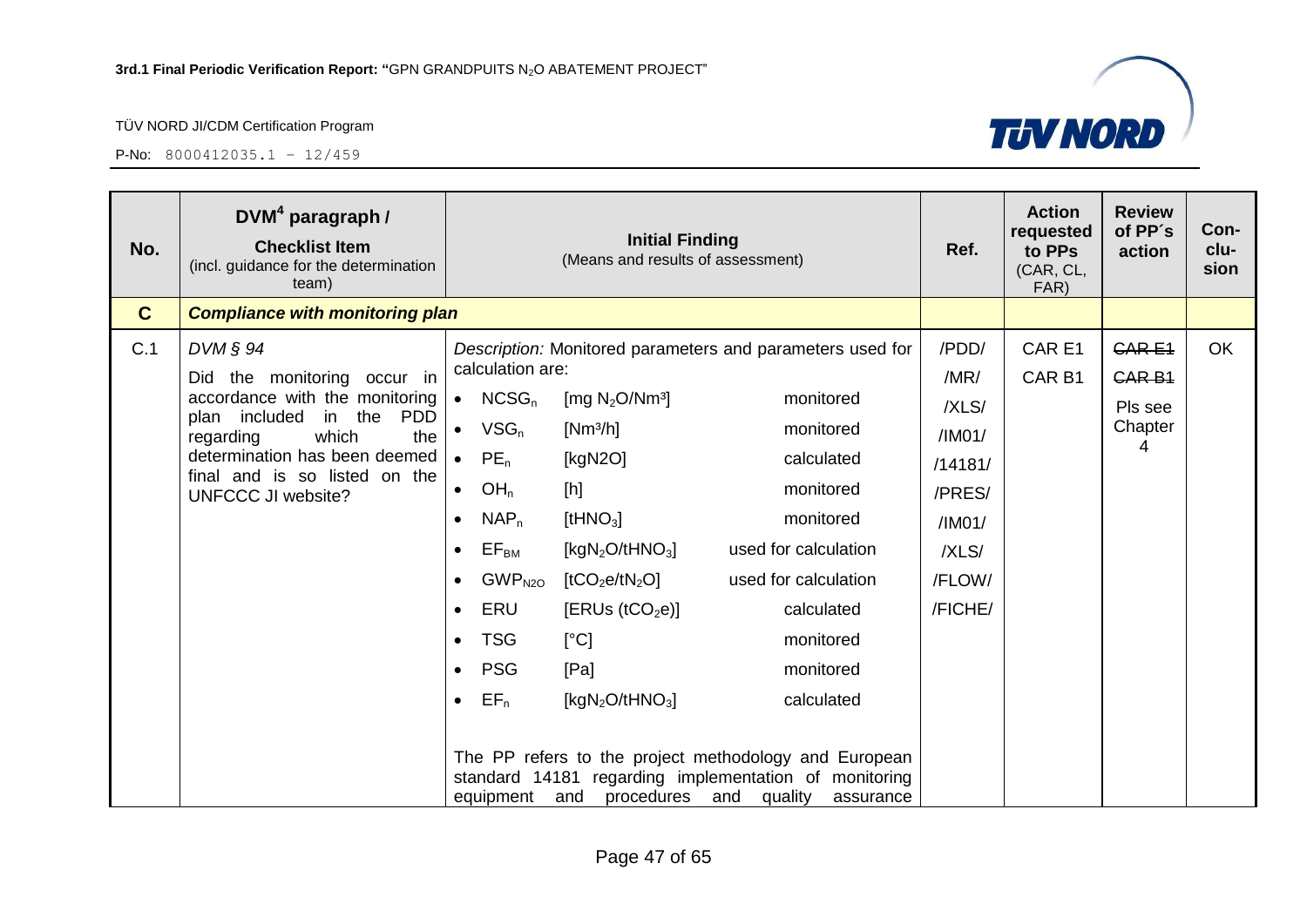

| No. | $DVM4$ paragraph /<br><b>Checklist Item</b><br>(incl. guidance for the determination<br>team) | <b>Initial Finding</b><br>(Means and results of assessment)                                                                                                                                                                            | Ref. | <b>Action</b><br>requested<br>to PPs<br>(CAR, CL,<br>FAR) | <b>Review</b><br>of PP's<br>action | Con-<br>clu-<br>sion |
|-----|-----------------------------------------------------------------------------------------------|----------------------------------------------------------------------------------------------------------------------------------------------------------------------------------------------------------------------------------------|------|-----------------------------------------------------------|------------------------------------|----------------------|
|     |                                                                                               | procedures.                                                                                                                                                                                                                            |      |                                                           |                                    |                      |
|     |                                                                                               | Means of determination: Project documentation, MR, on-site<br>inspections and interviews and the approved monitoring<br>plan. Further DIN EN 14181, applied methodology, quality<br>related procedures provided by the plant staff.    |      |                                                           |                                    |                      |
|     |                                                                                               | Conclusion:                                                                                                                                                                                                                            |      |                                                           |                                    |                      |
|     |                                                                                               | The verification team can confirm that the monitoring of the<br>relevant parameter implemented in the project and the<br>referenced standards are in accordance with the monitoring<br>plan of the final PDD. Checks details are i.e.: |      |                                                           |                                    |                      |
|     |                                                                                               | Measurement frequency<br>$\bullet$                                                                                                                                                                                                     |      |                                                           |                                    |                      |
|     |                                                                                               | Data source<br>$\bullet$                                                                                                                                                                                                               |      |                                                           |                                    |                      |
|     |                                                                                               | Measurement procedures<br>$\bullet$                                                                                                                                                                                                    |      |                                                           |                                    |                      |
|     |                                                                                               | <b>Quality procedures</b><br>$\bullet$                                                                                                                                                                                                 |      |                                                           |                                    |                      |
|     |                                                                                               | Measuring points<br>$\bullet$                                                                                                                                                                                                          |      |                                                           |                                    |                      |
|     |                                                                                               | Cross checks<br>$\bullet$                                                                                                                                                                                                              |      |                                                           |                                    |                      |
|     |                                                                                               | Data handling, storage and processing<br>$\bullet$                                                                                                                                                                                     |      |                                                           |                                    |                      |
|     |                                                                                               | The following issues have been found which need<br>correction:                                                                                                                                                                         |      |                                                           |                                    |                      |
|     |                                                                                               | CAR E1:                                                                                                                                                                                                                                |      |                                                           |                                    |                      |
|     |                                                                                               | PSG values in times the device did not give correct values                                                                                                                                                                             |      |                                                           |                                    |                      |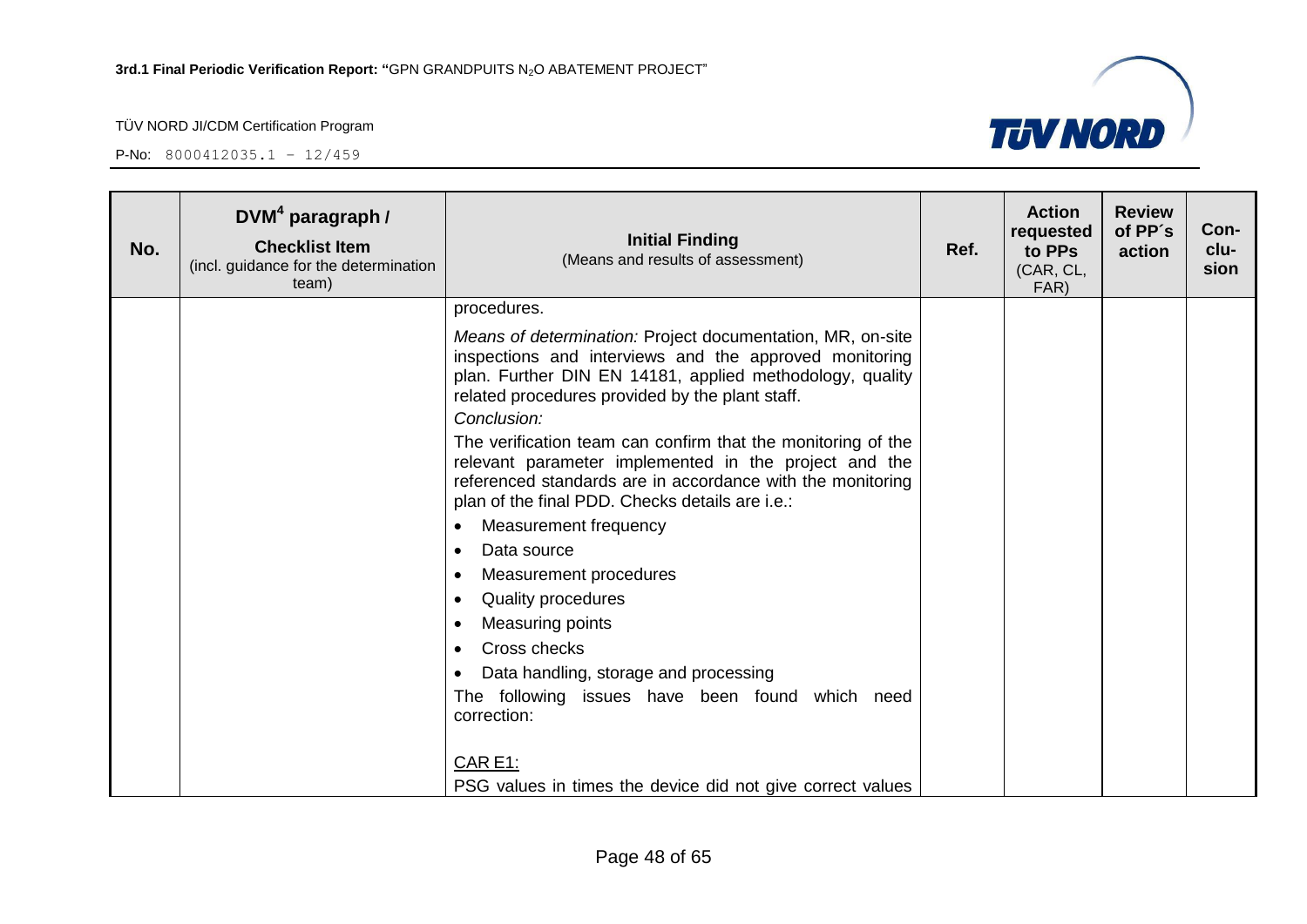

| No. | $DVM4$ paragraph /<br><b>Checklist Item</b><br>(incl. guidance for the determination<br>team)    | <b>Initial Finding</b><br>(Means and results of assessment)                                                                                                                                                                                                                                                                                                                                                                                                                                                                                                                                                        | Ref.             | <b>Action</b><br>requested<br>to PPs<br>(CAR, CL,<br>FAR) | <b>Review</b><br>of PP's<br>action | Con-<br>clu-<br>sion |
|-----|--------------------------------------------------------------------------------------------------|--------------------------------------------------------------------------------------------------------------------------------------------------------------------------------------------------------------------------------------------------------------------------------------------------------------------------------------------------------------------------------------------------------------------------------------------------------------------------------------------------------------------------------------------------------------------------------------------------------------------|------------------|-----------------------------------------------------------|------------------------------------|----------------------|
|     |                                                                                                  | were used for ER-calculation. The PP shall follow the<br>methodology in order to calculate substitution values.                                                                                                                                                                                                                                                                                                                                                                                                                                                                                                    |                  |                                                           |                                    |                      |
|     |                                                                                                  | <b>CAR B1:</b><br>MR:<br>1. The events sheet does not mention the operation with 3<br>burners in July 2012.<br>Unit of NSCG is not given under normal conditions<br>2.<br>3. Section 5.1. (Monitoring plan): The PP shall clarify<br>following statement:<br>"The emissions reductions achieved by the project<br>activity will be monitored in accordance with sections 4,<br>5 and 6". Are any chapters of the methodology<br>excluded?<br>4. Reference to creating of a substitution value for PSG in<br>time the value was not correct (freezing due to shut of<br>valve in measurement pipe) is not included. |                  |                                                           |                                    |                      |
| C.2 | DVM § 95a)                                                                                       | Description: The project baseline is set by default values in<br>the methodology $EF_{BM}$ which was issued by the French                                                                                                                                                                                                                                                                                                                                                                                                                                                                                          | /PDD/            |                                                           |                                    | <b>OK</b>            |
|     | For calculating the emission<br>reductions or enhancements of<br>net removals, were key factors, | DFP. Default values are expressed in benchmark values:<br>Year:<br>2009 2010<br>2011 2012                                                                                                                                                                                                                                                                                                                                                                                                                                                                                                                          | /LOA/<br>/DET/   |                                                           |                                    |                      |
|     | e.g. those listed in $23$ (b) (i)-(vii)<br>above, influencing the baseline                       | Value $EF_{BM}$ : 2.5 2.5<br>2.5<br>1.85 [kg N <sub>2</sub> O/t HNO <sub>3</sub> ]                                                                                                                                                                                                                                                                                                                                                                                                                                                                                                                                 | /IM01/<br>/IM02/ |                                                           |                                    |                      |
|     | emissions or net removals and<br>the activity level of the project                               | These benchmark values are the key factors, which                                                                                                                                                                                                                                                                                                                                                                                                                                                                                                                                                                  |                  |                                                           |                                    |                      |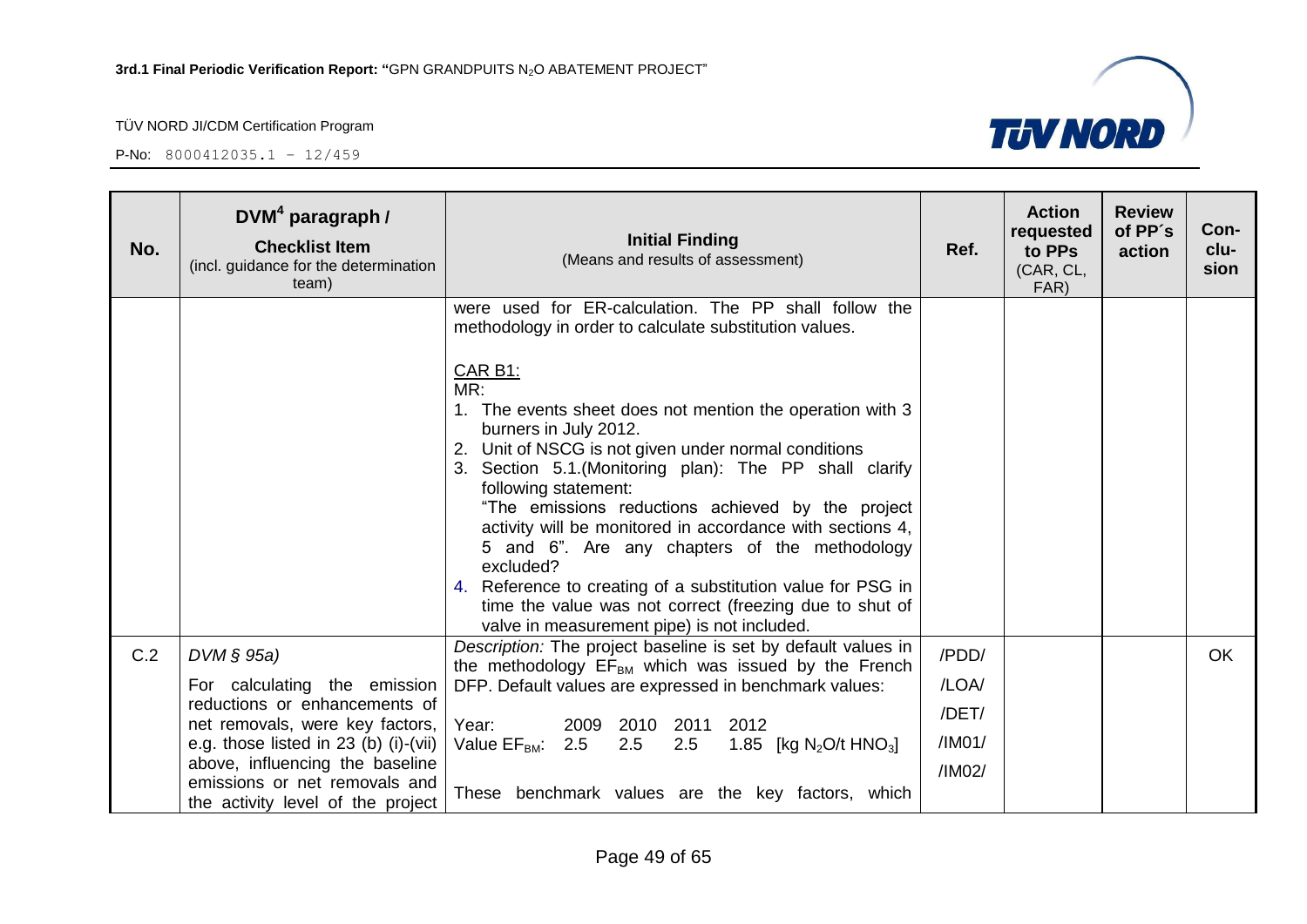

| No. | $DVM4$ paragraph /<br><b>Checklist Item</b><br>(incl. guidance for the determination<br>team)                           | <b>Initial Finding</b><br>(Means and results of assessment)                                                                                                                                                                                                                                                                                                                                                                                                                                                       | Ref.   | <b>Action</b><br>requested<br>to PPs<br>(CAR, CL,<br>FAR) | <b>Review</b><br>of PP's<br>action | Con-<br>clu-<br>sion |
|-----|-------------------------------------------------------------------------------------------------------------------------|-------------------------------------------------------------------------------------------------------------------------------------------------------------------------------------------------------------------------------------------------------------------------------------------------------------------------------------------------------------------------------------------------------------------------------------------------------------------------------------------------------------------|--------|-----------------------------------------------------------|------------------------------------|----------------------|
|     | and the emissions or removals<br>as well as risks associated with<br>the project taken into account,<br>as appropriate? | influence the baseline scenario and reduce the accountable<br>emission reductions from realistic baseline emissions to the<br>above mentioned values.<br>The results of risk assessment are extensive measures to<br>prevent a bypass of process gases in the catalyst bed since<br>this will lead to a reduction of catalyst efficiency. Decreasing<br>catalyst efficiency was identified as most important project<br>risk<br>Means of determination: French methodology,<br>LoA,<br>interviews GPN plant staff |        |                                                           |                                    |                      |
|     |                                                                                                                         | Conclusion: The verification team can confirm, that the<br>result of risk assessment (risks associated with the project)<br>was taken into account.                                                                                                                                                                                                                                                                                                                                                               |        |                                                           |                                    |                      |
| C.3 | $DVM \S 95b$                                                                                                            | Description: Parameters and related data sources are:                                                                                                                                                                                                                                                                                                                                                                                                                                                             | /PDD/  |                                                           |                                    | <b>OK</b>            |
|     | Are data sources<br>used for                                                                                            |                                                                                                                                                                                                                                                                                                                                                                                                                                                                                                                   | /MR/   |                                                           |                                    |                      |
|     | calculating emission reductions<br>or enhancements of net remo-                                                         | $NCSG_n$ [mg $N_2O/Nm^3$ ]<br>$\bullet$                                                                                                                                                                                                                                                                                                                                                                                                                                                                           | /DET/  |                                                           |                                    |                      |
|     | vals clearly identified, reliable                                                                                       | FINETECH FTIR Orbital AIT Anafin 5000 Emissions N <sub>2</sub> O                                                                                                                                                                                                                                                                                                                                                                                                                                                  | /XLS/  |                                                           |                                    |                      |
|     | and transparent?                                                                                                        | Analyser (part of AMS)                                                                                                                                                                                                                                                                                                                                                                                                                                                                                            | /TRIP/ |                                                           |                                    |                      |
|     |                                                                                                                         | $VSG_n$ [Nm <sup>3</sup> /h]<br>$\bullet$                                                                                                                                                                                                                                                                                                                                                                                                                                                                         | /IMO1/ |                                                           |                                    |                      |
|     |                                                                                                                         | Yokogawa<br>IBF-35-ID1100/9mm-S-SM-C01-0-0-0-0-<br>X180-HL-T0-A15-A71 (calculated from stack gas mass                                                                                                                                                                                                                                                                                                                                                                                                             | /LOG/  |                                                           |                                    |                      |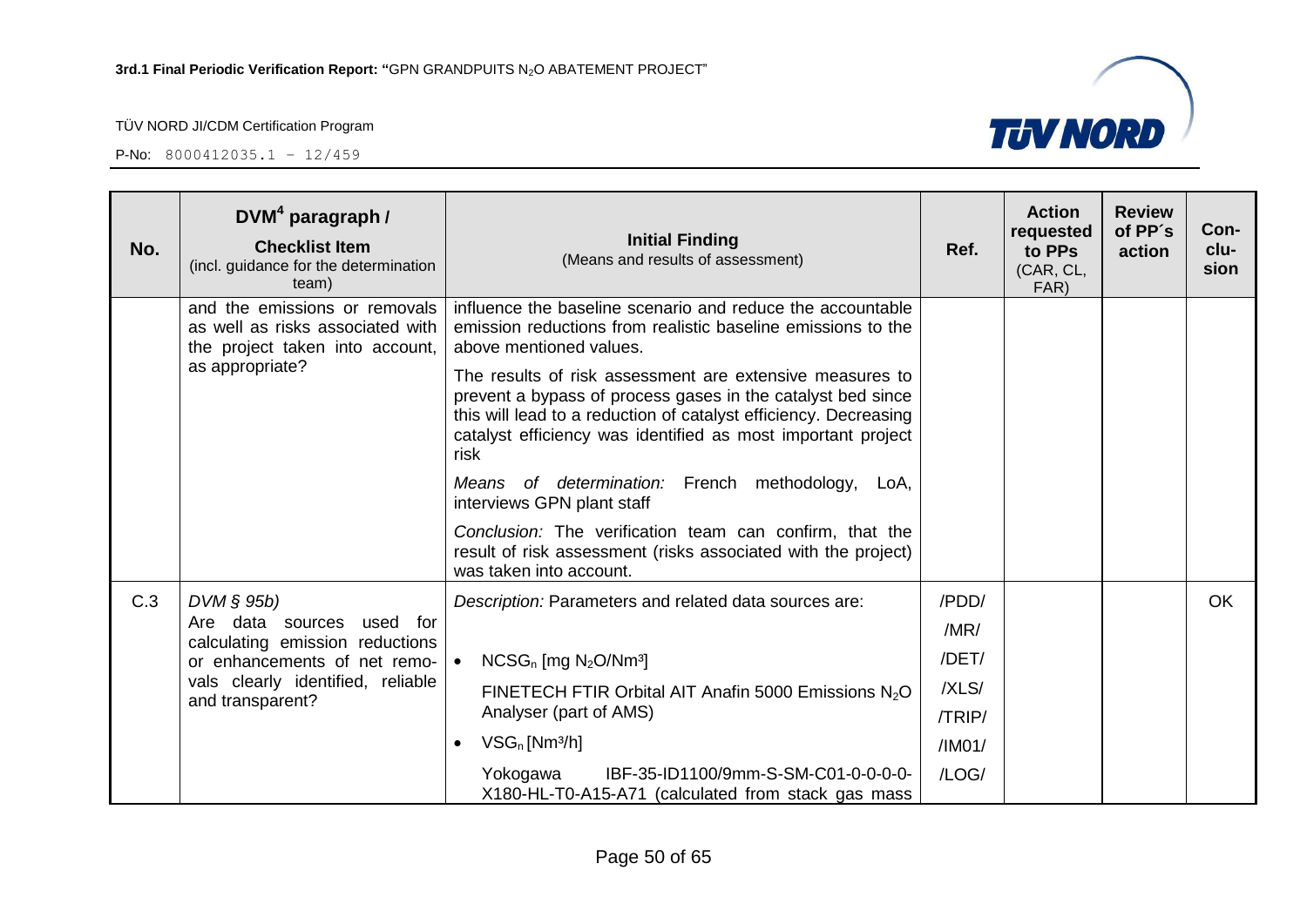

| No. | $DVM4$ paragraph /<br><b>Checklist Item</b><br>(incl. guidance for the determination<br>team) | <b>Initial Finding</b><br>(Means and results of assessment)                                                                                                                                         | Ref.            | <b>Action</b><br>requested<br>to PPs<br>(CAR, CL,<br>FAR) | <b>Review</b><br>of PP's<br>action | Con-<br>clu-<br>sion |
|-----|-----------------------------------------------------------------------------------------------|-----------------------------------------------------------------------------------------------------------------------------------------------------------------------------------------------------|-----------------|-----------------------------------------------------------|------------------------------------|----------------------|
|     |                                                                                               | flow measured in kg/h and transformed in DCS into<br>Nm <sup>3</sup> /h values, back calculation to flow under process<br>conditions for plausibility issues)                                       | /LOA/<br>/SYNT/ |                                                           |                                    |                      |
|     |                                                                                               | OH <sub>n</sub> [h]<br>$\bullet$                                                                                                                                                                    | /SYNP/          |                                                           |                                    |                      |
|     |                                                                                               | Production Log - taking into account: plant status signal<br>generated from NH <sub>3</sub> valve status signal, trip point<br>parameters OT and AIFR as plausibility check values in<br><b>XLS</b> | /SYNF/          |                                                           |                                    |                      |
|     |                                                                                               | $NAPn$ [tHNO <sub>3</sub> ]<br>$\bullet$                                                                                                                                                            |                 |                                                           |                                    |                      |
|     |                                                                                               | KROHNE Electromagnetic Flowmeter IFM 4080 with<br>concentration measurement BOPP & REUTHER IMF 2.0<br>TVS and thermocouple                                                                          |                 |                                                           |                                    |                      |
|     |                                                                                               | $PE_n$ [kgN <sub>2</sub> O]<br>$\bullet$                                                                                                                                                            |                 |                                                           |                                    |                      |
|     |                                                                                               | Calculation from measured data                                                                                                                                                                      |                 |                                                           |                                    |                      |
|     |                                                                                               | $EFBM$ [kgN <sub>2</sub> O/tHNO <sub>3</sub> ]<br>$\bullet$                                                                                                                                         |                 |                                                           |                                    |                      |
|     |                                                                                               | Determined according to French Government Decision<br>and LoA                                                                                                                                       |                 |                                                           |                                    |                      |
|     |                                                                                               | $GWP_{N2O}$ [tCO <sub>2</sub> e/tN <sub>2</sub> O]<br>$\bullet$                                                                                                                                     |                 |                                                           |                                    |                      |
|     |                                                                                               | Climate Change 1995, The Science of Climate Change:<br>Summary for Policymakers and Technical Summary of                                                                                            |                 |                                                           |                                    |                      |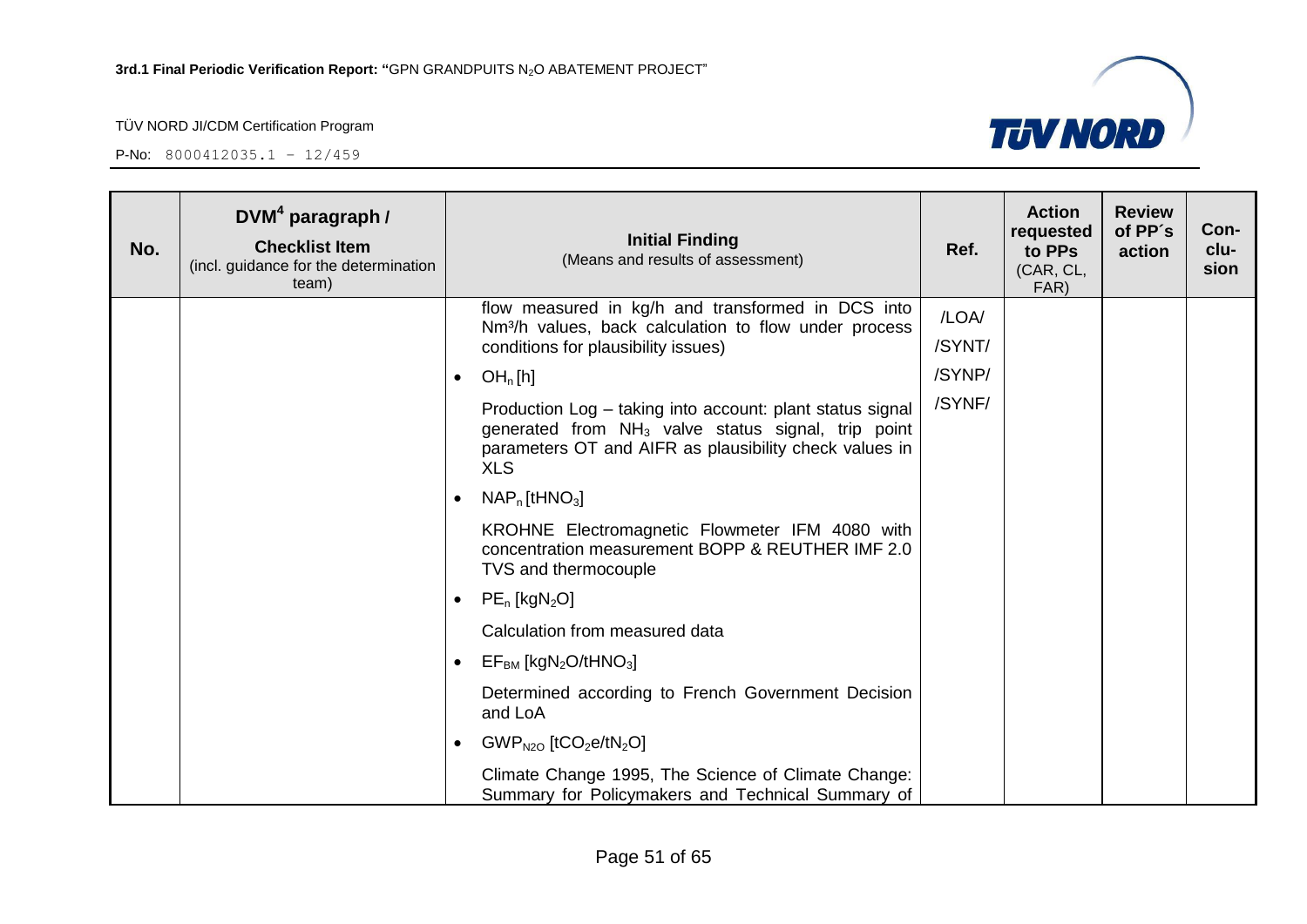

| No. | DVM <sup>4</sup> paragraph /<br><b>Checklist Item</b><br>(incl. guidance for the determination<br>team) | <b>Initial Finding</b><br>(Means and results of assessment)                                                                                                       | Ref. | <b>Action</b><br>requested<br>to PPs<br>(CAR, CL,<br>FAR) | <b>Review</b><br>of PP's<br>action | Con-<br>clu-<br>sion |
|-----|---------------------------------------------------------------------------------------------------------|-------------------------------------------------------------------------------------------------------------------------------------------------------------------|------|-----------------------------------------------------------|------------------------------------|----------------------|
|     |                                                                                                         | the Working Group I Report, page 22.                                                                                                                              |      |                                                           |                                    |                      |
|     |                                                                                                         | ERU [ERUs (tCO <sub>2</sub> e)]<br>$\bullet$                                                                                                                      |      |                                                           |                                    |                      |
|     |                                                                                                         | Calculated from measured data                                                                                                                                     |      |                                                           |                                    |                      |
|     |                                                                                                         | $EF_n$ [kg <sub>N2</sub> O/kgHN <sub>O3</sub> ]<br>$\bullet$<br>Calculated from measured data for each sub-period                                                 |      |                                                           |                                    |                      |
|     |                                                                                                         | Means of determination: PDD, methodology, monitoring<br>report, on-site plant visit, PCS and data server                                                          |      |                                                           |                                    |                      |
|     |                                                                                                         | Conclusion:                                                                                                                                                       |      |                                                           |                                    |                      |
|     |                                                                                                         | The PP could clearly demonstrate that data sources are<br>clearly identified, reliable and transparent according to<br>implemented ISO 14001 and 9001 procedures. |      |                                                           |                                    |                      |
|     |                                                                                                         | $NCSG_n$ [mg $N_2O/Nm^3$ ]<br>$\bullet$                                                                                                                           |      |                                                           |                                    |                      |
|     |                                                                                                         | Values were checked against OSI server data an found<br>consistent with ERU-calc                                                                                  |      |                                                           |                                    |                      |
|     |                                                                                                         | $VSG_n$ [Nm <sup>3</sup> /h]<br>$\bullet$                                                                                                                         |      |                                                           |                                    |                      |
|     |                                                                                                         | The transformation from mass flow to volume flow could<br>not be explained during audit. Nevertheless, the mass<br>flow data are plausible and consistent.        |      |                                                           |                                    |                      |
|     |                                                                                                         | OH <sub>n</sub> [h]<br>$\bullet$                                                                                                                                  |      |                                                           |                                    |                      |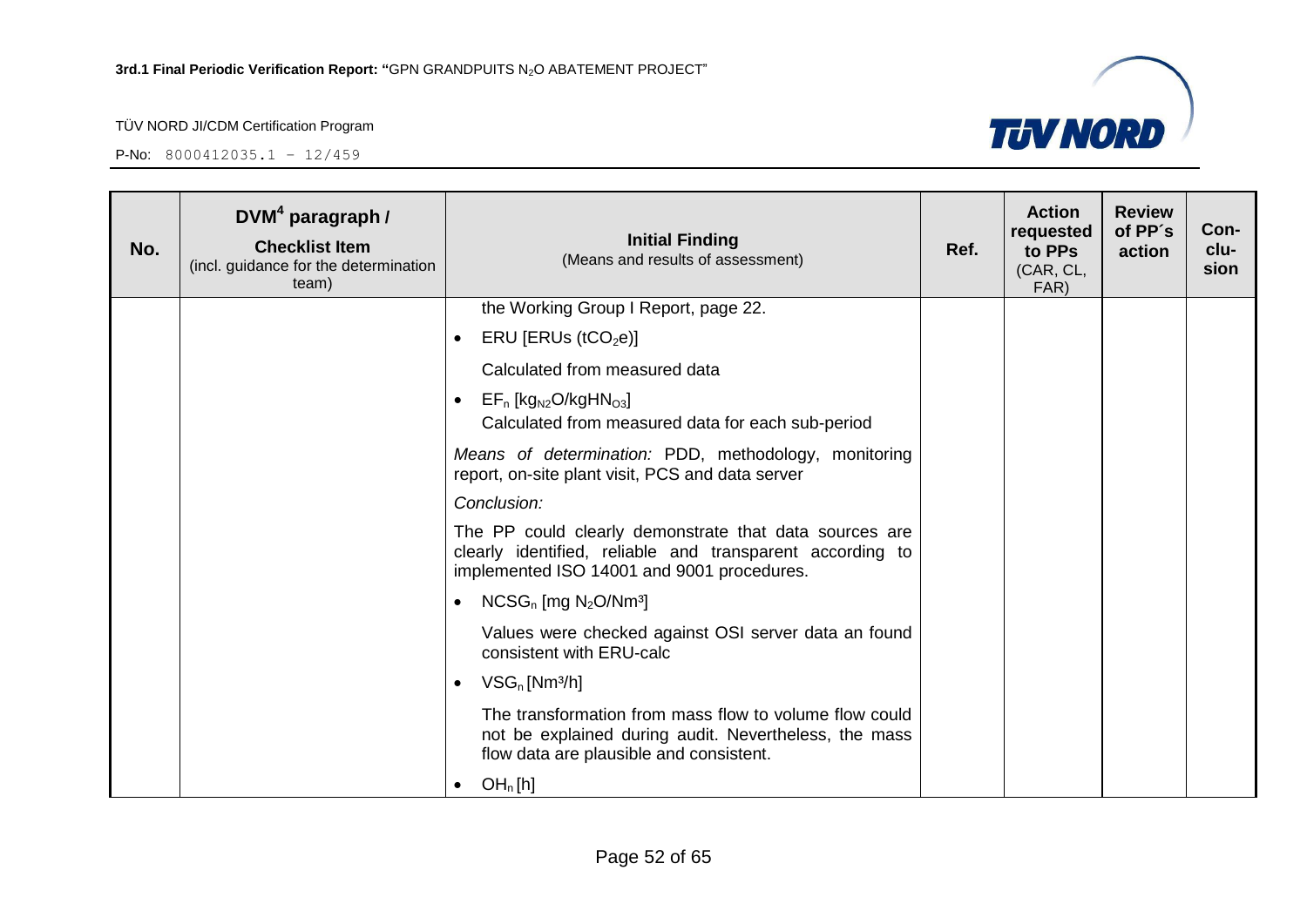P-No: 8000412035.1 – 12/459



| No. | DVM <sup>4</sup> paragraph /<br><b>Checklist Item</b><br>(incl. guidance for the determination<br>team)                                                                                                                                                                                             | <b>Initial Finding</b><br>(Means and results of assessment)                                                                                                                                                                                                                                    | Ref.                                      | <b>Action</b><br>requested<br>to PPs<br>(CAR, CL,<br>FAR) | <b>Review</b><br>of PP's<br>action      | Con-<br>clu-<br>sion |
|-----|-----------------------------------------------------------------------------------------------------------------------------------------------------------------------------------------------------------------------------------------------------------------------------------------------------|------------------------------------------------------------------------------------------------------------------------------------------------------------------------------------------------------------------------------------------------------------------------------------------------|-------------------------------------------|-----------------------------------------------------------|-----------------------------------------|----------------------|
|     |                                                                                                                                                                                                                                                                                                     | Trip point values used in xls for plausibility check of plant<br>status were checked on DCS and found not to be correct<br>$NAP_n$ [tHNO <sub>3</sub> ]<br>NAP-values summary of the verification period has been<br>compared with management data of the plant and found<br>to be consistent. |                                           |                                                           |                                         |                      |
| C.4 | $DVM \S 95c$<br>Are emission factors, including<br>default emission factors, if used<br>for calculating the emission<br>reductions or enhancements of<br>net removals,<br>selected<br>by<br>carefully balancing accuracy and<br>reasonableness,<br>and<br>appropriately justified of the<br>choice? | Description: As described under C.2., the French DFP sets<br>emission factors as benchmark values.<br>Means of determination: Determined PDD.<br>Conclusion: The benchmark values for 2012, as set by the<br>French DFP, were correctly included in the emission<br>reduction calculation.     | /PDD/<br>/DET/<br>/MR/<br>/XLS/<br>/METH/ |                                                           |                                         | <b>OK</b>            |
| C.5 | $DVM \S 95d$<br>Is the calculation of emission<br>reductions or enhancements of<br>net removals calculated based<br>conservative assumptions<br>on.<br>the<br>plausible<br>most<br>and                                                                                                              | Description:<br>The project baseline is set by default values in the<br>methodology $EF_{BM}$ which was issued by the French<br>DFP. Default values are expressed in benchmark<br>values:<br>Year:<br>2009<br>2010<br>2011<br>2012                                                             | /METH/<br>/LOA/<br>/AP/                   | CAR E3                                                    | <b>CARE3</b><br>Pls see<br>Chapter<br>4 | <b>OK</b>            |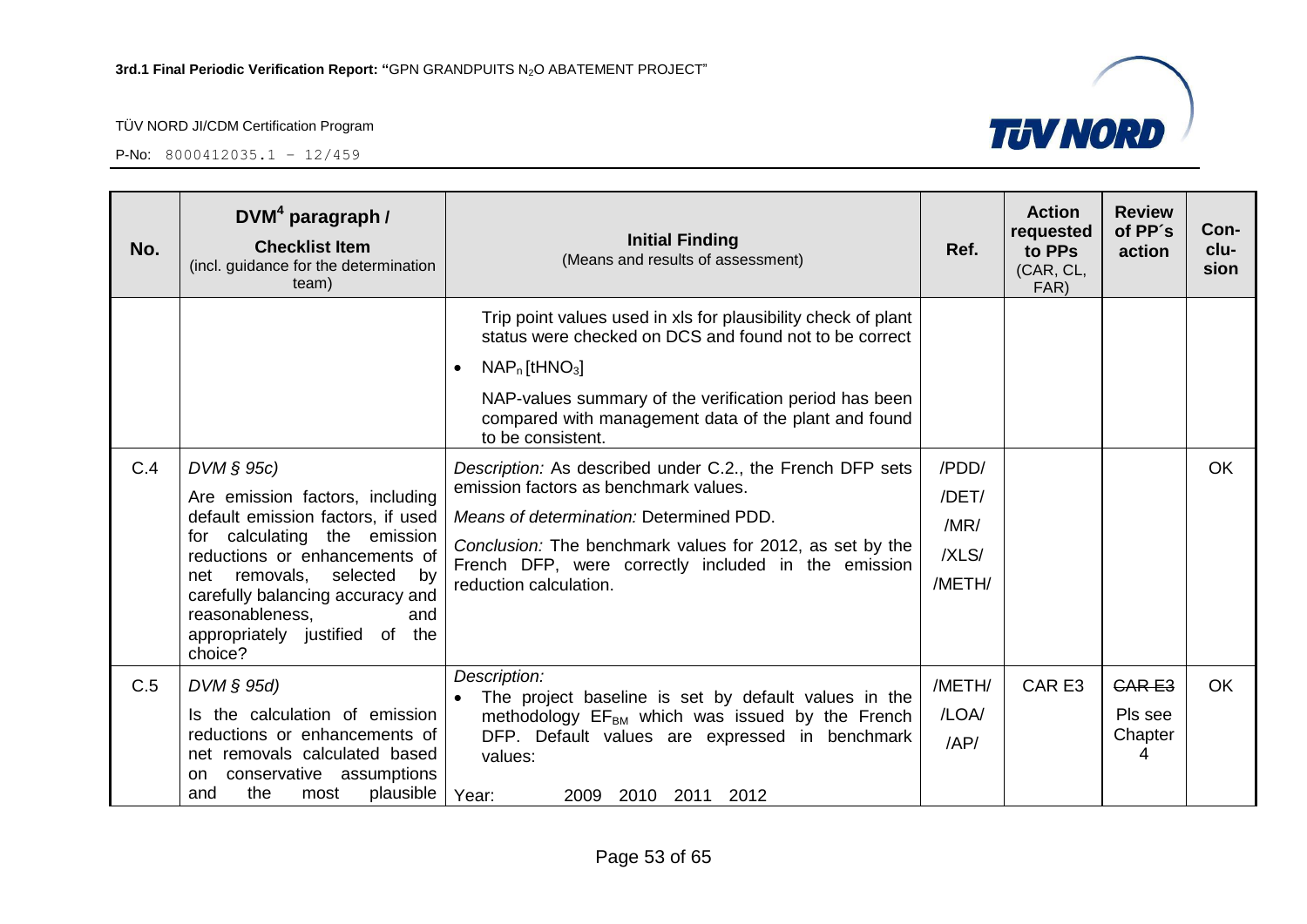

| No. |                      | $DVM4$ paragraph /<br><b>Checklist Item</b><br>team) | (incl. guidance for the determination | <b>Initial Finding</b><br>(Means and results of assessment)                                                                                                                                                                                          | Ref. | <b>Action</b><br>requested<br>to PPs<br>(CAR, CL,<br>FAR) | <b>Review</b><br>of PP's<br>action | Con-<br>clu-<br>sion |
|-----|----------------------|------------------------------------------------------|---------------------------------------|------------------------------------------------------------------------------------------------------------------------------------------------------------------------------------------------------------------------------------------------------|------|-----------------------------------------------------------|------------------------------------|----------------------|
|     | scenarios<br>manner? | in a                                                 |                                       | transparent   Value $EF_{BM}$ : 2.5 2.5 2.5<br>1.85 [kg $N_2O/t$ HNO <sub>3</sub> ]<br>Furthermore, the French LoA includes a 10% reduction<br>of the verified emission reductions.                                                                  |      |                                                           |                                    |                      |
|     |                      |                                                      |                                       | Means of determination: French methodology, LoA,<br>interviews GPN plant staff                                                                                                                                                                       |      |                                                           |                                    |                      |
|     |                      |                                                      |                                       | Conclusion: The benchmark values and the 10% deduction<br>were correctly considered in the calculation of baseline<br>emissions and take into account the sectoral reform policies<br>and legislation (point 23 (b) (i) of DVM).                     |      |                                                           |                                    |                      |
|     |                      |                                                      |                                       | The implementation of benchmark values and the 10 %<br>deduction are the key factors, which influence the baseline<br>scenario and reduce the accountable emission reductions<br>from realistic baseline emissions to the above mentioned<br>values. |      |                                                           |                                    |                      |
|     |                      |                                                      |                                       | CAR E3:                                                                                                                                                                                                                                              |      |                                                           |                                    |                      |
|     |                      |                                                      |                                       | Excel-sheet:                                                                                                                                                                                                                                         |      |                                                           |                                    |                      |
|     |                      |                                                      |                                       | 1. There is a circular reference in the 3.1 sheet (2012)<br>SP3.1 AD56)                                                                                                                                                                              |      |                                                           |                                    |                      |
|     |                      |                                                      |                                       | 2. The events sheet does not mention the operation with 3                                                                                                                                                                                            |      |                                                           |                                    |                      |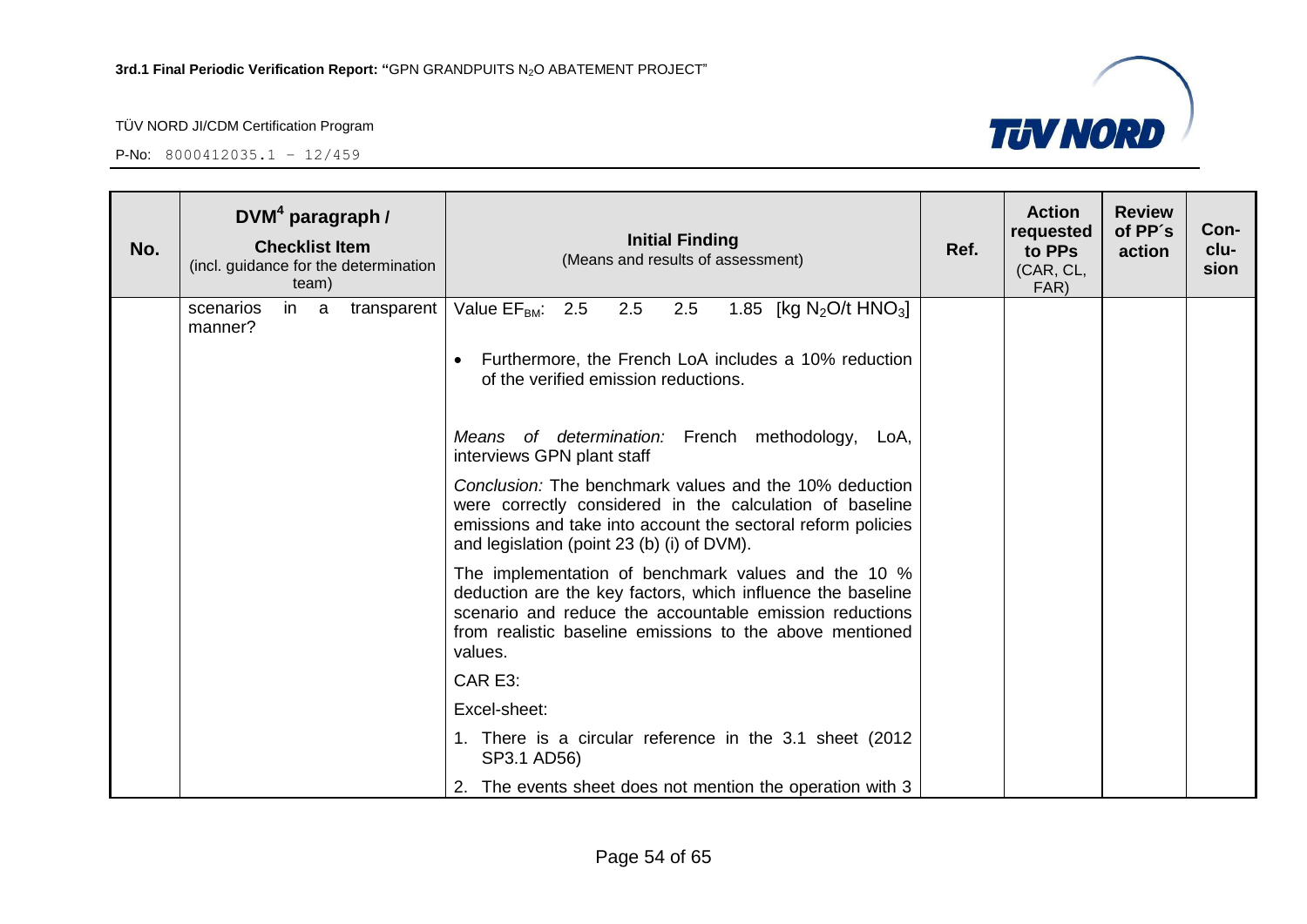P-No: 8000412035.1 – 12/459



| No. | $DVM4$ paragraph /<br><b>Checklist Item</b><br>(incl. guidance for the determination<br>team)                                                                                                                                                                                                                                                            | <b>Initial Finding</b><br>(Means and results of assessment)                                                                                                                                                                                                                                                                                                                                                                                             | Ref.  | <b>Action</b><br>requested<br>to PPs<br>(CAR, CL,<br>FAR) | <b>Review</b><br>of PP's<br>action | Con-<br>clu-<br>sion |
|-----|----------------------------------------------------------------------------------------------------------------------------------------------------------------------------------------------------------------------------------------------------------------------------------------------------------------------------------------------------------|---------------------------------------------------------------------------------------------------------------------------------------------------------------------------------------------------------------------------------------------------------------------------------------------------------------------------------------------------------------------------------------------------------------------------------------------------------|-------|-----------------------------------------------------------|------------------------------------|----------------------|
|     |                                                                                                                                                                                                                                                                                                                                                          | burners in July 2012.                                                                                                                                                                                                                                                                                                                                                                                                                                   |       |                                                           |                                    |                      |
|     | Applicable to JI SSC projects only                                                                                                                                                                                                                                                                                                                       |                                                                                                                                                                                                                                                                                                                                                                                                                                                         |       |                                                           |                                    |                      |
| C.6 | DVM § 96<br>Is the relevant threshold to be<br>classified as JI SSC project not<br>exceeded during the monitoring<br>period on an annual average<br>basis?<br>If the threshold is exceeded, is<br>the<br>maximum<br>emission<br>reduction level estimated in the<br>PDD for the JI SSC project or<br>the bundle for the monitoring<br>period determined? | Estimation of total emissions reductions over the crediting<br>period until 31.12.2012 (after the 10% deduction) are above<br>the small scale threshold: Sum of 266,442 (tonnes of<br>$CO2e$ ) between 2010 and 2012 according to the PDD.<br>Means of determination: PDD and LoA<br>Conclusion: The average ERUs per year obviously exceed<br>the threshold value of 60,000 t $CO_{2e}$ per year; the project is<br>classified as large-scale project. | /PDD/ |                                                           |                                    | OK                   |
|     | Applicable to bundled JI SSC projects only                                                                                                                                                                                                                                                                                                               |                                                                                                                                                                                                                                                                                                                                                                                                                                                         |       |                                                           |                                    |                      |
| C.7 | $DVM \S 97a)$<br>Has the composition of the<br>bundle not changed from that is<br>stated in F-JI-SSCBUNDLE?                                                                                                                                                                                                                                              | Description: N/A<br>Means of determination:<br>Conclusion:                                                                                                                                                                                                                                                                                                                                                                                              |       |                                                           |                                    |                      |
| C.8 | DVM § 97b)<br>lf<br>determination<br>the<br>was l                                                                                                                                                                                                                                                                                                        | Description: N/A<br>Means of determination:                                                                                                                                                                                                                                                                                                                                                                                                             |       |                                                           |                                    |                      |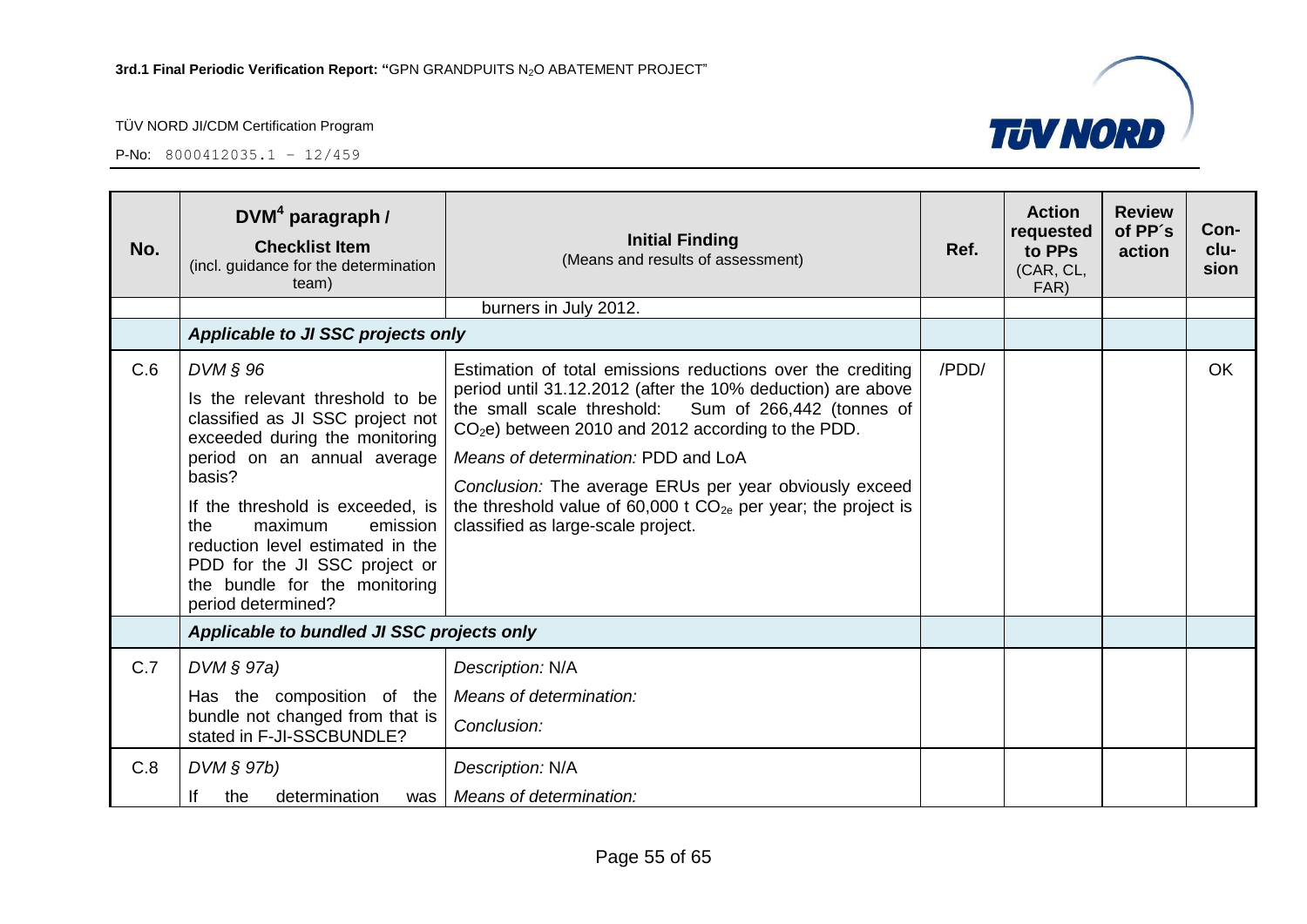

| No. | $DVM4$ paragraph /<br><b>Checklist Item</b><br>(incl. guidance for the determination<br>team)                                      | <b>Initial Finding</b><br>(Means and results of assessment) | Ref. | <b>Action</b><br>requested<br>to PPs<br>(CAR, CL,<br>FAR) | <b>Review</b><br>of PP's<br>action | Con-<br>clu-<br>sion |
|-----|------------------------------------------------------------------------------------------------------------------------------------|-------------------------------------------------------------|------|-----------------------------------------------------------|------------------------------------|----------------------|
|     | conducted on the basis of an<br>overall monitoring plan, have the<br>project participants submitted a<br>common monitoring report? | Conclusion:                                                 |      |                                                           |                                    |                      |
| C.9 | $DVM \S 98$                                                                                                                        | Description: N/A                                            |      |                                                           |                                    |                      |
|     | If the monitoring is based on a<br>monitoring plan that provides for<br>overlapping monitoring periods,                            | Means of determination:                                     |      |                                                           |                                    |                      |
|     |                                                                                                                                    | Conclusion:                                                 |      |                                                           |                                    |                      |
|     | Are the monitoring periods per<br>component of the project clearly<br>specified<br>in the monitoring<br>report?                    |                                                             |      |                                                           |                                    |                      |
|     | Do the monitoring periods not<br>overlap with those for which<br>verifications<br>already<br>were<br>deemed final in the past?     |                                                             |      |                                                           |                                    |                      |
| D   | <b>Revision of monitoring plan</b>                                                                                                 |                                                             |      |                                                           |                                    |                      |
|     | Applicable only if monitoring plan is revised by project participants                                                              |                                                             |      |                                                           |                                    |                      |
| D.1 | $DVM \S 99a)$                                                                                                                      | Description: N/A                                            |      |                                                           |                                    |                      |
|     | Did<br>participants<br>the<br>project                                                                                              | Means of determination:                                     |      |                                                           |                                    |                      |
|     | provide<br>appropriate<br>an                                                                                                       | Conclusion:                                                 |      |                                                           |                                    |                      |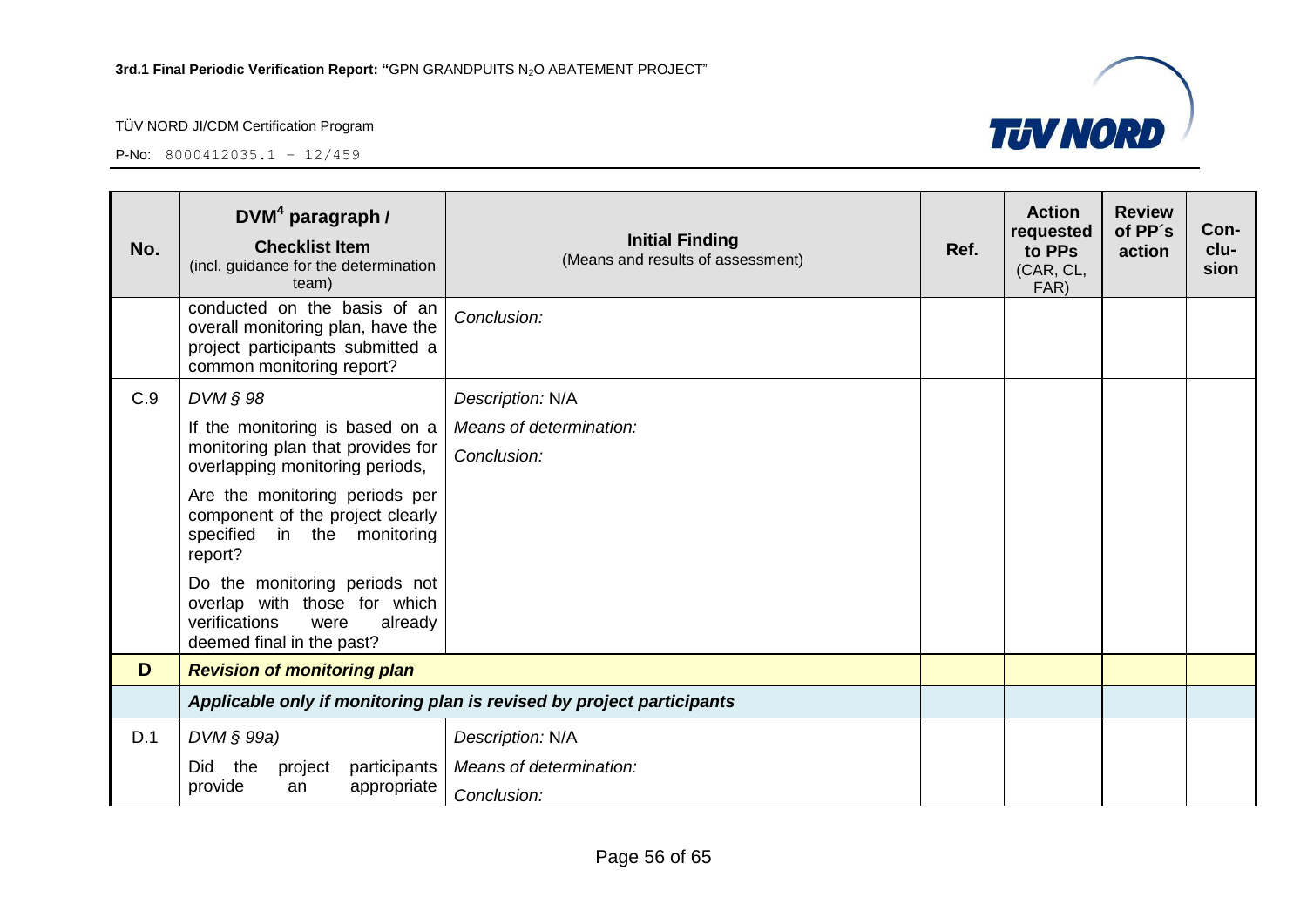

| No. | $DVM4$ paragraph /<br><b>Checklist Item</b><br>(incl. guidance for the determination<br>team)                                                                                                                                                                                                                    | <b>Initial Finding</b><br>(Means and results of assessment)                                                                                                                                                                                                                                                                                                                                                                                                                                                                                     | Ref.                                                           | <b>Action</b><br>requested<br>to PPs<br>(CAR, CL,<br>FAR) | <b>Review</b><br>of PP's<br>action | Con-<br>clu-<br>sion |
|-----|------------------------------------------------------------------------------------------------------------------------------------------------------------------------------------------------------------------------------------------------------------------------------------------------------------------|-------------------------------------------------------------------------------------------------------------------------------------------------------------------------------------------------------------------------------------------------------------------------------------------------------------------------------------------------------------------------------------------------------------------------------------------------------------------------------------------------------------------------------------------------|----------------------------------------------------------------|-----------------------------------------------------------|------------------------------------|----------------------|
|     | justification for the proposed<br>revision?                                                                                                                                                                                                                                                                      |                                                                                                                                                                                                                                                                                                                                                                                                                                                                                                                                                 |                                                                |                                                           |                                    |                      |
| D.2 | DVM § 99b)<br>Does the proposed revision<br>improve the accuracy and/or<br>applicability<br>of<br>information<br>collected compared<br>to<br>the<br>original monitoring plan without<br>changing conformity with the<br>relevant rules and regulations<br>establishment<br>the<br>of<br>for<br>monitoring plans? | Description: N/A<br>Means of determination:<br>Conclusion:                                                                                                                                                                                                                                                                                                                                                                                                                                                                                      |                                                                |                                                           |                                    |                      |
| E.  | Data management                                                                                                                                                                                                                                                                                                  |                                                                                                                                                                                                                                                                                                                                                                                                                                                                                                                                                 |                                                                |                                                           |                                    |                      |
| E.1 | DVM § 101a)<br>Is the implementation of data<br>collection<br>procedures<br>in<br>accordance with the monitoring<br>plan, including the quality control<br>quality<br>and<br>assurance<br>procedures?                                                                                                            | Description: Data collection procedures, quality control and<br>quality assurance are implemented as follows:<br>$\bullet$<br>Measured values were generated by local measurement<br>and monitoring devices. An OSI Plant Information data<br>collection and storage system records and stores all<br>monitoring values for NCSG, VSG, TSG, PSG, as well<br>as the relevant trip point parameters from the nitric acid<br>plant that define whether or not the plant is in operation.<br>Default values were determined and set before start of | /PDD/<br>/MR/<br>/XLS/<br>/IMO1/<br>/DRAW/<br>/SYNF/<br>/SYNT/ |                                                           |                                    | <b>OK</b>            |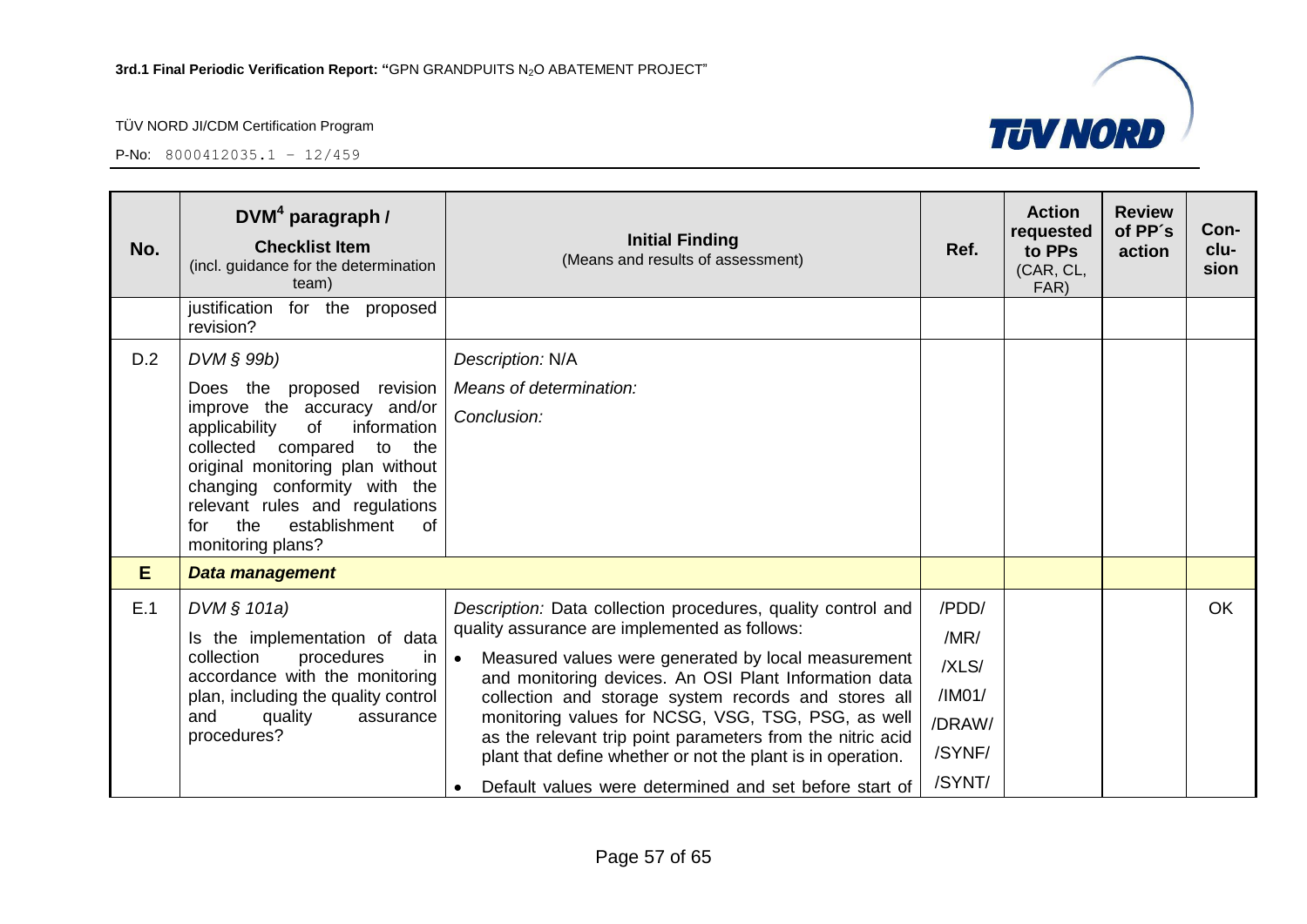

| No. | $DVM4$ paragraph /<br><b>Checklist Item</b><br>(incl. guidance for the determination<br>team) | <b>Initial Finding</b><br>(Means and results of assessment)                                                                                                                                                                            | Ref.   | <b>Action</b><br>requested<br>to PPs<br>(CAR, CL,<br>FAR) | <b>Review</b><br>of PP's<br>action | Con-<br>clu-<br>sion |
|-----|-----------------------------------------------------------------------------------------------|----------------------------------------------------------------------------------------------------------------------------------------------------------------------------------------------------------------------------------------|--------|-----------------------------------------------------------|------------------------------------|----------------------|
|     |                                                                                               | the projects and included in the PDD.                                                                                                                                                                                                  | /SYNF/ |                                                           |                                    |                      |
|     |                                                                                               | Calculations are described in the PDD.<br>$\bullet$                                                                                                                                                                                    |        |                                                           |                                    |                      |
|     |                                                                                               | During data processing, measured values<br>were<br>evaluated according to statistical methods:                                                                                                                                         |        |                                                           |                                    |                      |
|     |                                                                                               | Application of instrument correction factors:                                                                                                                                                                                          |        |                                                           |                                    |                      |
|     |                                                                                               | The PP chooses a monitoring standard that requires the<br>establishment of a calibration curve (EN14181). The<br>correction factors derived from this calibration curve<br>during the QAL2 audit is applied onto both VSG and<br>NCSG. |        |                                                           |                                    |                      |
|     |                                                                                               | Correction factors are:                                                                                                                                                                                                                |        |                                                           |                                    |                      |
|     |                                                                                               | 1.04 for stack gas flow meter                                                                                                                                                                                                          |        |                                                           |                                    |                      |
|     |                                                                                               | 0.99 for measurement of $N2O$ conc.                                                                                                                                                                                                    |        |                                                           |                                    |                      |
|     |                                                                                               | 1.0 for pressure of tail gas                                                                                                                                                                                                           |        |                                                           |                                    |                      |
|     |                                                                                               | 1.0 for temperature of tail gas                                                                                                                                                                                                        |        |                                                           |                                    |                      |
|     |                                                                                               | Downtimes:                                                                                                                                                                                                                             |        |                                                           |                                    |                      |
|     |                                                                                               | Acc. to the methodology, downtimes of the AMS are<br>handled as following: The hourly average is calculated<br>based on the remaining values for the rest of the hour in<br>question. If these remaining values account for less than  |        |                                                           |                                    |                      |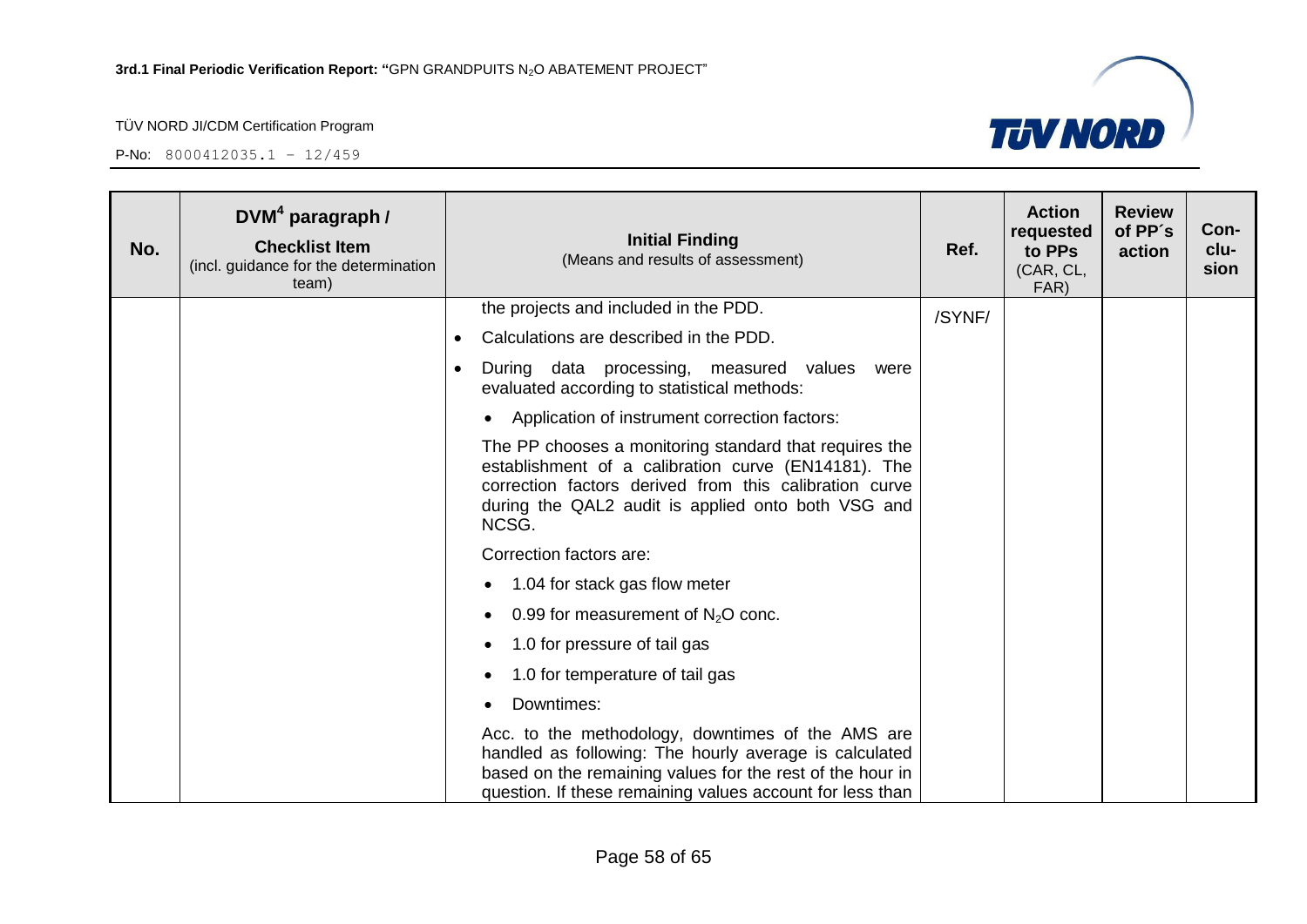

| No. | $DVM4$ paragraph /<br><b>Checklist Item</b><br>(incl. guidance for the determination<br>team) | <b>Initial Finding</b><br>(Means and results of assessment)                                                                                                                                                                                                                                                                                                                                                                                                                                           | Ref. | <b>Action</b><br>requested<br>to PPs<br>(CAR, CL,<br>FAR) | <b>Review</b><br>of PP's<br>action | Con-<br>clu-<br>sion |
|-----|-----------------------------------------------------------------------------------------------|-------------------------------------------------------------------------------------------------------------------------------------------------------------------------------------------------------------------------------------------------------------------------------------------------------------------------------------------------------------------------------------------------------------------------------------------------------------------------------------------------------|------|-----------------------------------------------------------|------------------------------------|----------------------|
|     |                                                                                               | 50% of the hourly data for one or more parameters, then<br>this hour is eliminated from the calculation and substitute<br>values are used instead                                                                                                                                                                                                                                                                                                                                                     |      |                                                           |                                    |                      |
|     |                                                                                               | Missing data:                                                                                                                                                                                                                                                                                                                                                                                                                                                                                         |      |                                                           |                                    |                      |
|     |                                                                                               | All VSG and NCSG values recorded during periods<br>where the $N_2O$ concentration exceeds a value<br>(expressed in mg/Nm <sup>3</sup> ) equivalent to the $EF_{BM}$ (2.5)<br>kgN <sub>2</sub> O/tHNO <sub>3</sub> for sub-period 2.1 and 1.85 kg N <sub>2</sub> O/tHNO <sub>3</sub><br>for sub-period 2.2.) are excluded from the calculation of<br>the project emissions factor and no ERUs are claimed<br>for the corresponding quantities of nitric acid produced<br>during those operating hours. |      |                                                           |                                    |                      |
|     |                                                                                               | Permitted overall uncertainty:                                                                                                                                                                                                                                                                                                                                                                                                                                                                        |      |                                                           |                                    |                      |
|     |                                                                                               | The methodology requires that the permitted overall<br>uncertainty of the average hourly annual emissions must<br>be less than 7.5% if technical possible.                                                                                                                                                                                                                                                                                                                                            |      |                                                           |                                    |                      |
|     |                                                                                               | Means of determination: Methodology, Monitoring report,<br>on-site visit of plant, control room with PCS, server room<br>with Exaquantum data server                                                                                                                                                                                                                                                                                                                                                  |      |                                                           |                                    |                      |
|     |                                                                                               | Conclusion: All procedures related to fulfil the requirements<br>0f                                                                                                                                                                                                                                                                                                                                                                                                                                   |      |                                                           |                                    |                      |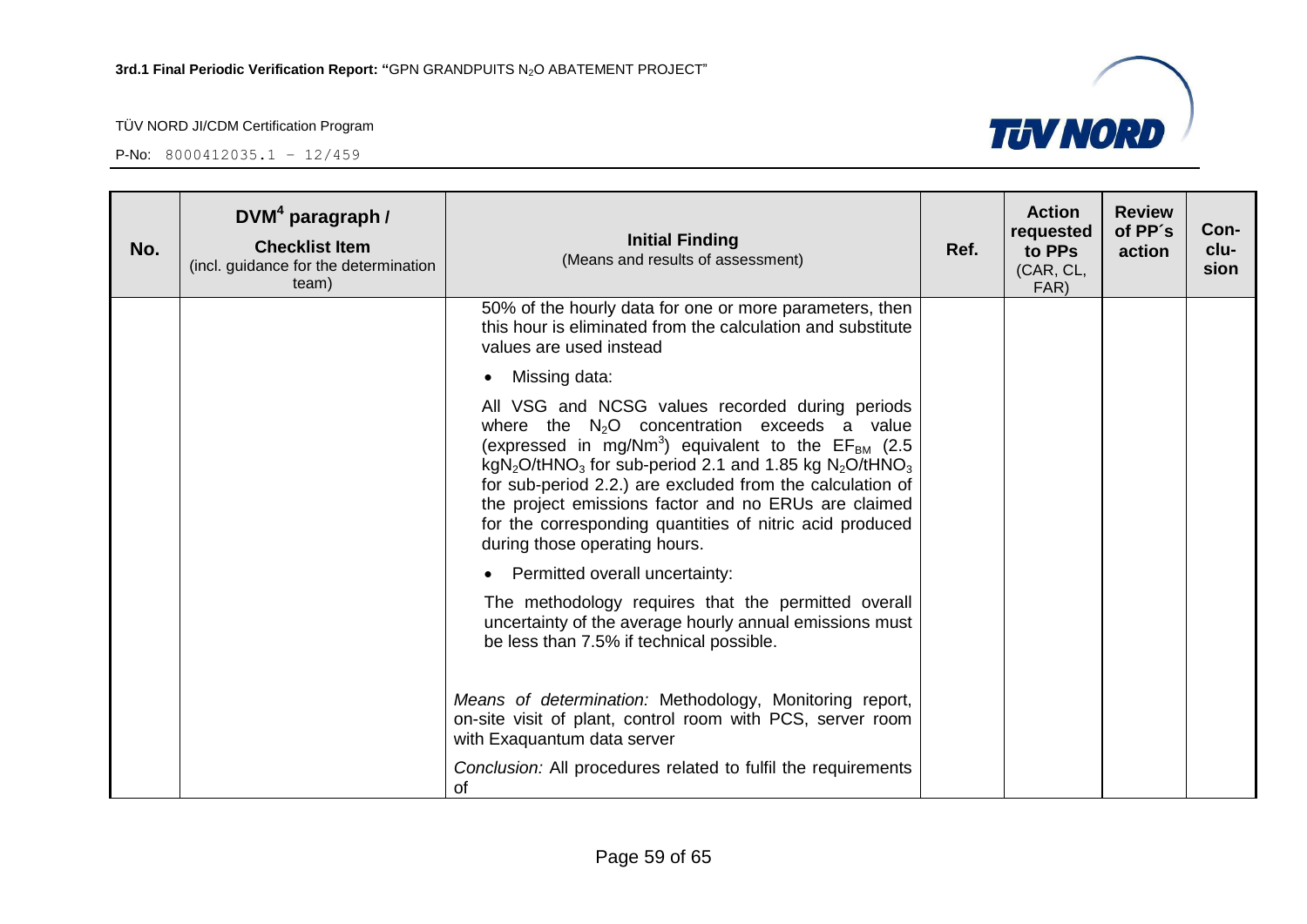

| No. | DVM <sup>4</sup> paragraph /<br><b>Checklist Item</b><br>(incl. guidance for the determination<br>team)                    | <b>Initial Finding</b><br>(Means and results of assessment)                                                                                                                                                                                                                                                                                                                                                                                                                      | Ref.          | <b>Action</b><br>requested<br>to PPs<br>(CAR, CL,<br>FAR) | <b>Review</b><br>of PP's<br>action | Con-<br>clu-<br>sion |
|-----|----------------------------------------------------------------------------------------------------------------------------|----------------------------------------------------------------------------------------------------------------------------------------------------------------------------------------------------------------------------------------------------------------------------------------------------------------------------------------------------------------------------------------------------------------------------------------------------------------------------------|---------------|-----------------------------------------------------------|------------------------------------|----------------------|
|     |                                                                                                                            | Requirements of the methodology regarding data<br>collection                                                                                                                                                                                                                                                                                                                                                                                                                     |               |                                                           |                                    |                      |
|     |                                                                                                                            | quality management of the plant                                                                                                                                                                                                                                                                                                                                                                                                                                                  |               |                                                           |                                    |                      |
|     |                                                                                                                            | quality assurance standard of the AMS were<br>implemented as in the methodology and related to<br>the implemented ISO 9001 quality management<br>system.                                                                                                                                                                                                                                                                                                                         |               |                                                           |                                    |                      |
| E.2 | DVM § 101b)<br>functioning<br>of the<br>the<br>Is.<br>monitoring equipment, including<br>its calibration status, in order? | Description: The AMS is included in the quality procedures<br>which are established for proper operation of the plant.                                                                                                                                                                                                                                                                                                                                                           | /MR/<br>/PDD/ | CAR E2                                                    | <b>CARE2</b><br>Pls see            | <b>OK</b>            |
|     |                                                                                                                            | Additional measures are related to the European Norm                                                                                                                                                                                                                                                                                                                                                                                                                             | /9001/        |                                                           | Chapter                            |                      |
|     |                                                                                                                            | EN14181 (2004) "Stationary source emissions - Quality<br>assurance of automated measuring systems".                                                                                                                                                                                                                                                                                                                                                                              | /14001/       |                                                           | 4                                  |                      |
|     |                                                                                                                            | Three quality assurance levels of EN 14181:                                                                                                                                                                                                                                                                                                                                                                                                                                      | /QAL2/        |                                                           |                                    |                      |
|     |                                                                                                                            | QAL 1: performance approval                                                                                                                                                                                                                                                                                                                                                                                                                                                      | /IMO1/        |                                                           |                                    |                      |
|     |                                                                                                                            | To prove, that the AMS is suitable for purpose and in line<br>with the European norm. The AMS used for the project<br>activity is not QAL1 approved for $N_2O$ . The verifier<br>confirms that a QAL1 approval of the AMS according EN<br>14181 is not required by the French Projet Domestique<br>methodology. In the case where the instruments are not<br>tested under QAL1, it is considered sufficient that the<br>suitability of the instruments for the project should be | /AST/         |                                                           |                                    |                      |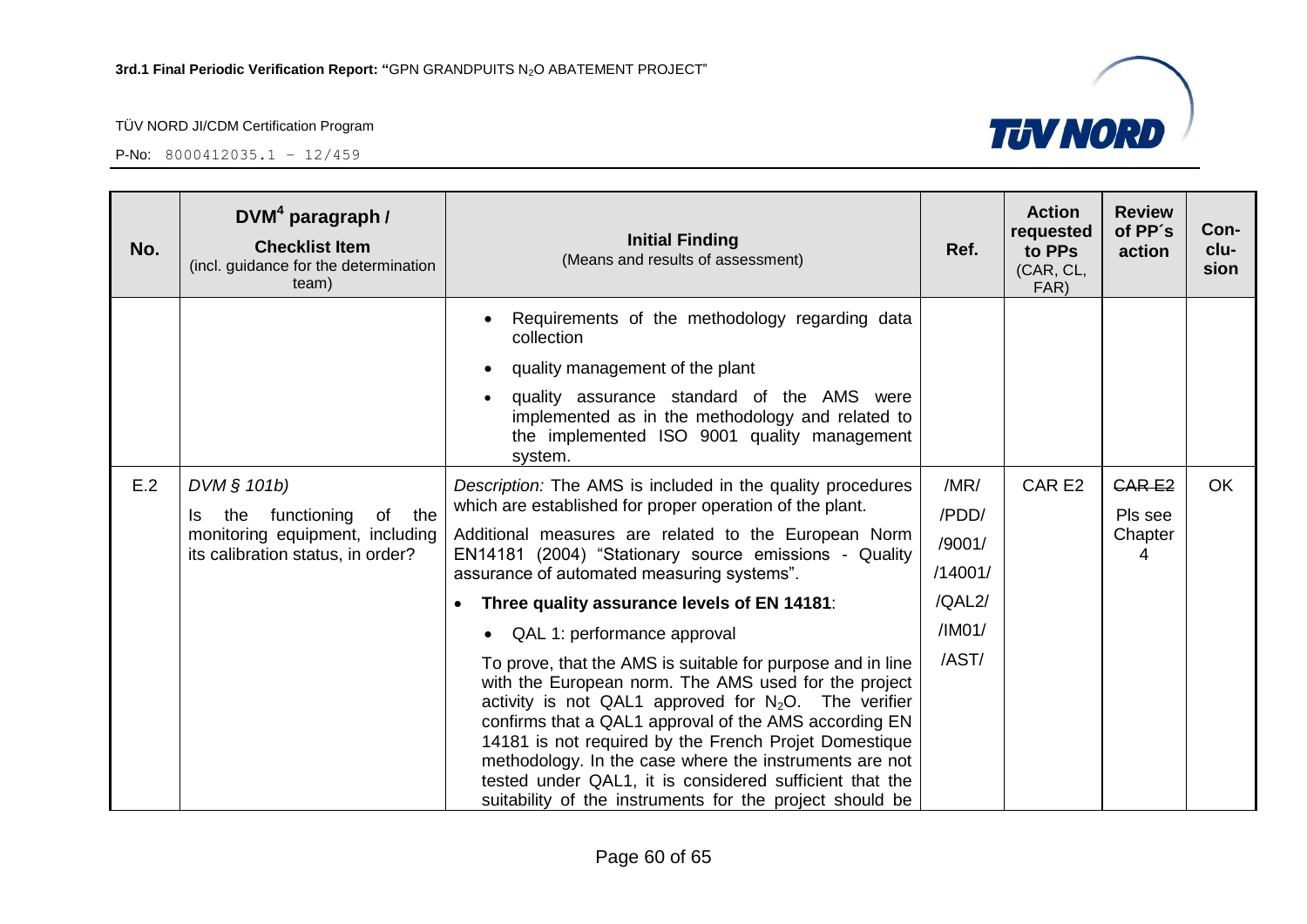

| No. | DVM <sup>4</sup> paragraph /<br><b>Checklist Item</b><br>(incl. guidance for the determination<br>team) | <b>Initial Finding</b><br>(Means and results of assessment)                                                                                                                                                                                                                                                                                    | Ref. | <b>Action</b><br>requested<br>to PPs<br>(CAR, CL,<br>FAR) | <b>Review</b><br>of PP's<br>action | Con-<br>clu-<br>sion |
|-----|---------------------------------------------------------------------------------------------------------|------------------------------------------------------------------------------------------------------------------------------------------------------------------------------------------------------------------------------------------------------------------------------------------------------------------------------------------------|------|-----------------------------------------------------------|------------------------------------|----------------------|
|     |                                                                                                         | proven during the QAL2 audit                                                                                                                                                                                                                                                                                                                   |      |                                                           |                                    |                      |
|     |                                                                                                         | QAL 2: commissioning and validation of an AMS<br>$\bullet$                                                                                                                                                                                                                                                                                     |      |                                                           |                                    |                      |
|     |                                                                                                         | An accredited laboratory (acc. ISO 17025) carries out<br>specific testing procedures to verify that the AMS<br>installation meets the accuracy requirements laid down<br>by EN 14181. The performance of the complete<br>installation was compared against a series of<br>Standard<br>measurements made<br>with approved<br>Reference Methods. |      |                                                           |                                    |                      |
|     |                                                                                                         | QAL 3: ongoing operation and maintenance<br>$\bullet$                                                                                                                                                                                                                                                                                          |      |                                                           |                                    |                      |
|     |                                                                                                         | To maintain and demonstrate the required quality of the<br>measurement results during the normal operation of an<br>AMS.                                                                                                                                                                                                                       |      |                                                           |                                    |                      |
|     |                                                                                                         | • AST: Annual Surveillance Test                                                                                                                                                                                                                                                                                                                |      |                                                           |                                    |                      |
|     |                                                                                                         | To evaluate whether the measured values obtained from<br>the AMS still meet the required uncertainty criteria $-$ as<br>demonstrated in the previous QAL2 test.                                                                                                                                                                                |      |                                                           |                                    |                      |
|     |                                                                                                         | Means of determination: Methodology, EN14181, interview<br>with monitoring manager of the plant, check of relevant<br>documents and records                                                                                                                                                                                                    |      |                                                           |                                    |                      |
|     |                                                                                                         | Conclusion: The AMS is included in the quality procedures<br>which are established for proper operation of the plant.                                                                                                                                                                                                                          |      |                                                           |                                    |                      |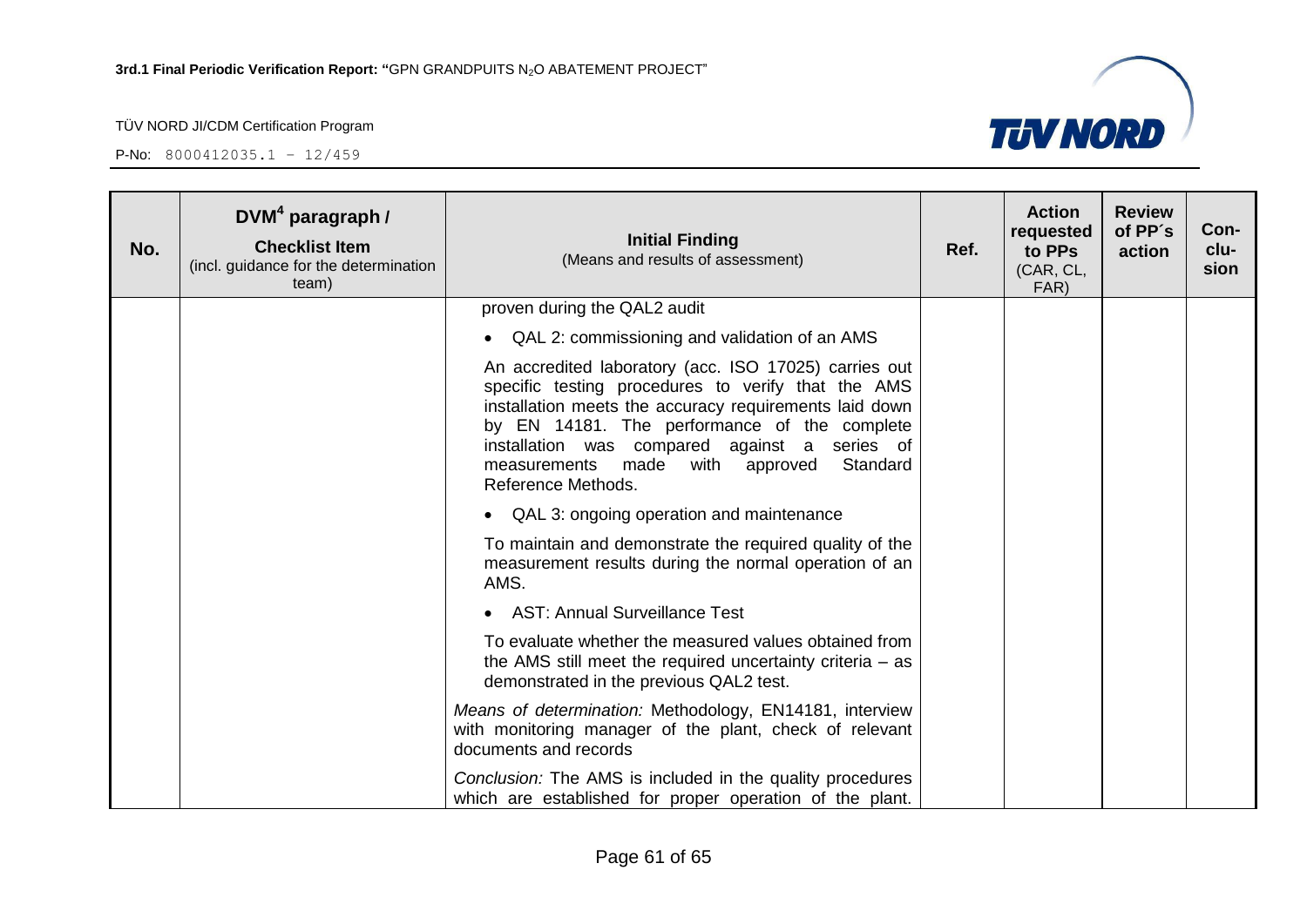

| No. | $DVM4$ paragraph /<br><b>Checklist Item</b><br>(incl. guidance for the determination<br>team) | <b>Initial Finding</b><br>(Means and results of assessment)                                                                                                                                                                                                                                                                                                                                       | Ref. | <b>Action</b><br>requested<br>to PPs<br>(CAR, CL,<br>FAR) | <b>Review</b><br>of PP's<br>action | Con-<br>clu-<br>sion |
|-----|-----------------------------------------------------------------------------------------------|---------------------------------------------------------------------------------------------------------------------------------------------------------------------------------------------------------------------------------------------------------------------------------------------------------------------------------------------------------------------------------------------------|------|-----------------------------------------------------------|------------------------------------|----------------------|
|     |                                                                                               | Procedures, which have been revised in the verification<br>period were identified and checked.                                                                                                                                                                                                                                                                                                    |      |                                                           |                                    |                      |
|     |                                                                                               | Additional measures are related to the European Norm<br>EN14181 (2004) "Stationary source emissions - Quality<br>assurance of automated measuring systems".                                                                                                                                                                                                                                       |      |                                                           |                                    |                      |
|     |                                                                                               | Three quality assurance levels of EN 14181:                                                                                                                                                                                                                                                                                                                                                       |      |                                                           |                                    |                      |
|     |                                                                                               | • QAL 1: performance approval                                                                                                                                                                                                                                                                                                                                                                     |      |                                                           |                                    |                      |
|     |                                                                                               | The project instrumentation was not approved under<br>QAL1. Therefore the suitability of the analyser for the<br>project was proved through the QAL2 audit, which was<br>performed by an independent laboratory with EN<br>ISO/IEC 17025 accreditation.                                                                                                                                           |      |                                                           |                                    |                      |
|     |                                                                                               | • QAL 2: commissioning and validation of an AMS                                                                                                                                                                                                                                                                                                                                                   |      |                                                           |                                    |                      |
|     |                                                                                               | An accredited laboratory (acc. ISO 17025) carries out<br>specific testing procedures to verify that the AMS<br>installation meets the accuracy requirements laid down<br>by EN 14181. The performance of the complete<br>installation was compared against a series of<br>measurements made with approved<br>Standard<br>Reference Methods. The QAL2 test was carried out on<br>2011-11-08 to 10. |      |                                                           |                                    |                      |
|     |                                                                                               | • QAL 3: ongoing operation and maintenance                                                                                                                                                                                                                                                                                                                                                        |      |                                                           |                                    |                      |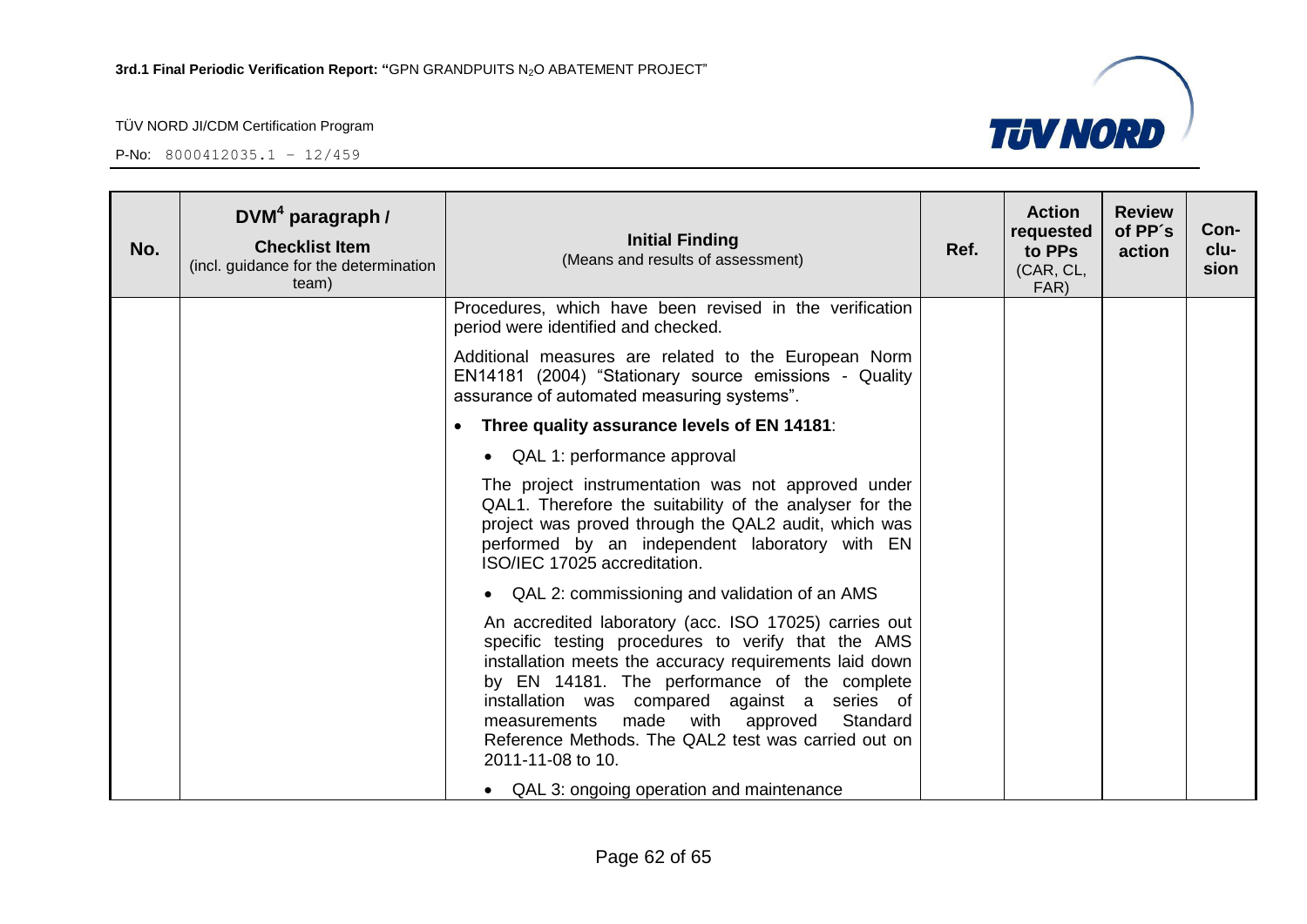

| No. | $DVM4$ paragraph /<br><b>Checklist Item</b><br>(incl. guidance for the determination<br>team)                     | <b>Initial Finding</b><br>(Means and results of assessment)                                                                                                                                                                                                                                                                                                                   | Ref.                                 | <b>Action</b><br>requested<br>to PPs<br>(CAR, CL,<br>FAR) | <b>Review</b><br>of PP's<br>action | Con-<br>clu-<br>sion |
|-----|-------------------------------------------------------------------------------------------------------------------|-------------------------------------------------------------------------------------------------------------------------------------------------------------------------------------------------------------------------------------------------------------------------------------------------------------------------------------------------------------------------------|--------------------------------------|-----------------------------------------------------------|------------------------------------|----------------------|
|     |                                                                                                                   | The PP implemented a quality assurance system to<br>prove the ongoing compliance of the AMS with the norm<br>including the use of a CUSUM chart. The maintenance<br>activities are monitored and controlled as part of an<br>overall quality assurance programme.                                                                                                             |                                      |                                                           |                                    |                      |
|     |                                                                                                                   | • AST: Annual Surveillance Test                                                                                                                                                                                                                                                                                                                                               |                                      |                                                           |                                    |                      |
|     |                                                                                                                   | The PP verifies the continuing validity of the calibration<br>function on yearly basis. The requirements and<br>responsibilities for carrying out the AST tests are the<br>same as for QAL 2. Since QAL2 was carried out in<br>2011, the AST is due in 2012. The test audit has been<br>carried out on 2012-11-14.                                                            |                                      |                                                           |                                    |                      |
|     |                                                                                                                   | CAR E2:<br>List of docs which shall be provided in the course of<br>verification:<br>• AST report 2012.                                                                                                                                                                                                                                                                       |                                      |                                                           |                                    |                      |
| E.3 | DVM § 101c)                                                                                                       | Description: The nitric acid plant is equipped with a<br>automatic data collection and storage system 'OSI Plant                                                                                                                                                                                                                                                              | /XLS/                                |                                                           |                                    | <b>OK</b>            |
|     | Are the evidence and records<br>for<br>the<br>used<br>monitoring<br>maintained<br>in<br>traceable<br>a<br>manner? | Information', which records and stores all monitoring values<br>for NCSG, VSG, TSG, PSG, as well as different status<br>signals of the AMS and the ammonia $(NH_3)$ valve status<br>signal from the nitric acid plant that defines whether or not<br>the plant is in operation. All monitoring data are collected by<br>the DCS on a 5-second basis. The system automatically | /IM01/<br>/SYNT/<br>/SYNP/<br>/SYNF/ |                                                           |                                    |                      |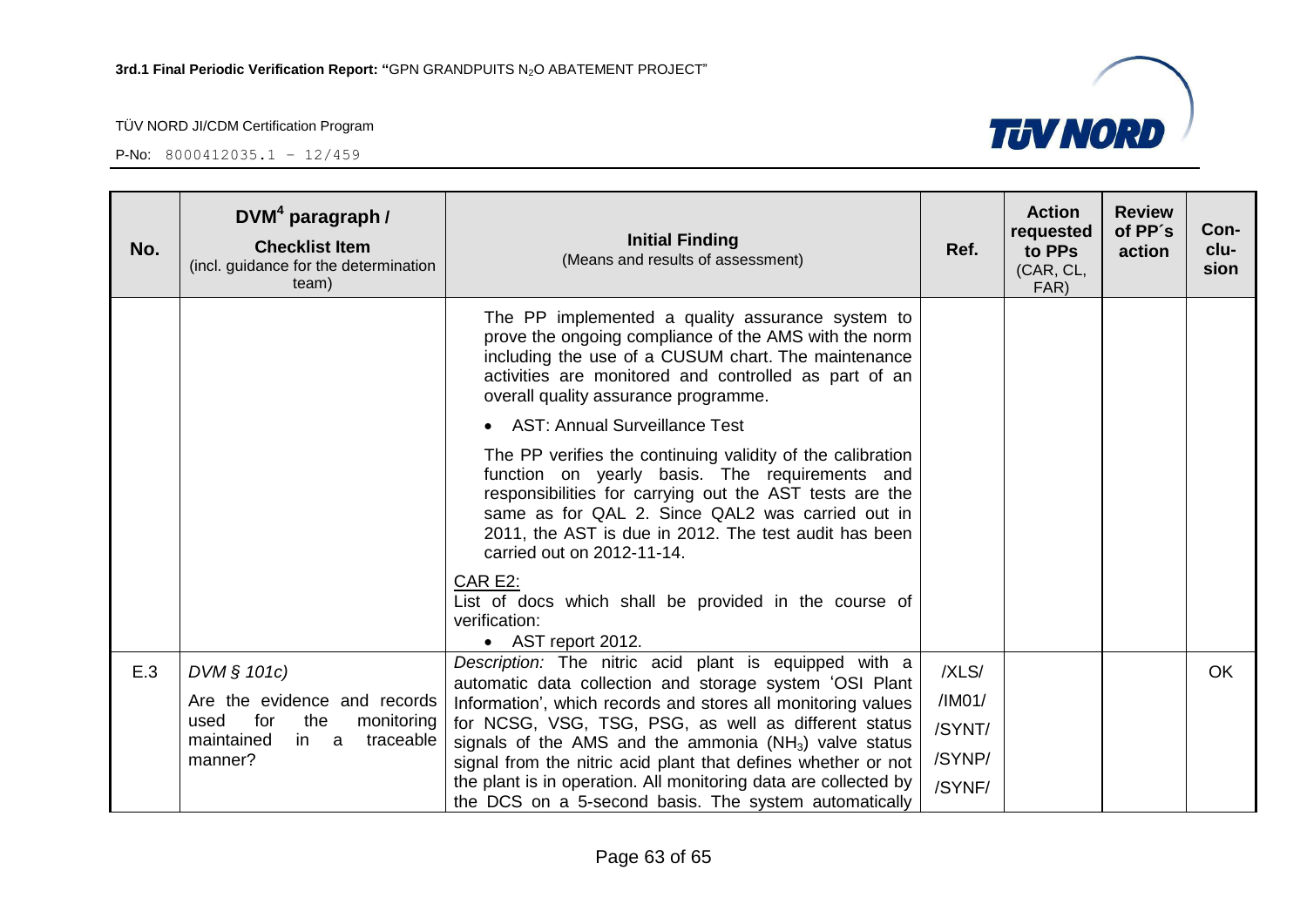P-No: 8000412035.1 – 12/459



| No. | $DVM4$ paragraph /<br><b>Checklist Item</b><br>(incl. guidance for the determination<br>team)                                              | <b>Initial Finding</b><br>(Means and results of assessment)                                                                                                                                                                                                                                                                                                                                            | Ref.                             | <b>Action</b><br>requested<br>to PPs<br>(CAR, CL,<br>FAR) | <b>Review</b><br>of PP's<br>action      | Con-<br>clu-<br>sion |
|-----|--------------------------------------------------------------------------------------------------------------------------------------------|--------------------------------------------------------------------------------------------------------------------------------------------------------------------------------------------------------------------------------------------------------------------------------------------------------------------------------------------------------------------------------------------------------|----------------------------------|-----------------------------------------------------------|-----------------------------------------|----------------------|
|     |                                                                                                                                            | calculates hourly mean values which are exported to excel<br>files to be finally reported to N.serve.<br>Means of determination: Some original spreadsheets<br>created by the DCS and the functioning of DCS were<br>checked during the on-site visit. The PP provided sufficient<br>evidences to prove the regular comparing of signals from<br>measurement devices and DCS-recording.<br>Conclusion: | /FSTRIP                          |                                                           |                                         |                      |
|     |                                                                                                                                            | Recording of DCS data is traceable and in order.                                                                                                                                                                                                                                                                                                                                                       |                                  |                                                           |                                         |                      |
| E.4 | DVM $§$ 101d)<br>collection<br>and<br>Is the<br>data<br>management system for<br>the<br>project in accordance with the<br>monitoring plan? | Description: The data collection and the management<br>system 'OSI Plant Information' are conducted as per the<br>description in the determined monitoring plan. The data<br>acquisition system records also the hourly average data<br>which is sent to N.serve for the quality and plausibility<br>check, statistical analysis and final emission reduction<br>calculation.                          | /PDD/<br>/MR/<br>/XLS/<br>/IMO1/ | CAR E2                                                    | <b>CARE2</b><br>Pls see<br>chapter<br>4 | <b>OK</b>            |
|     |                                                                                                                                            | Means of determination: by means of interview with the<br>plant operator and N.serve representatives.<br>Conclusion:<br>Recording of DCS data are mainly in order. According to<br>FAR E1 of the first verification period, the procedure for the                                                                                                                                                      |                                  |                                                           |                                         |                      |